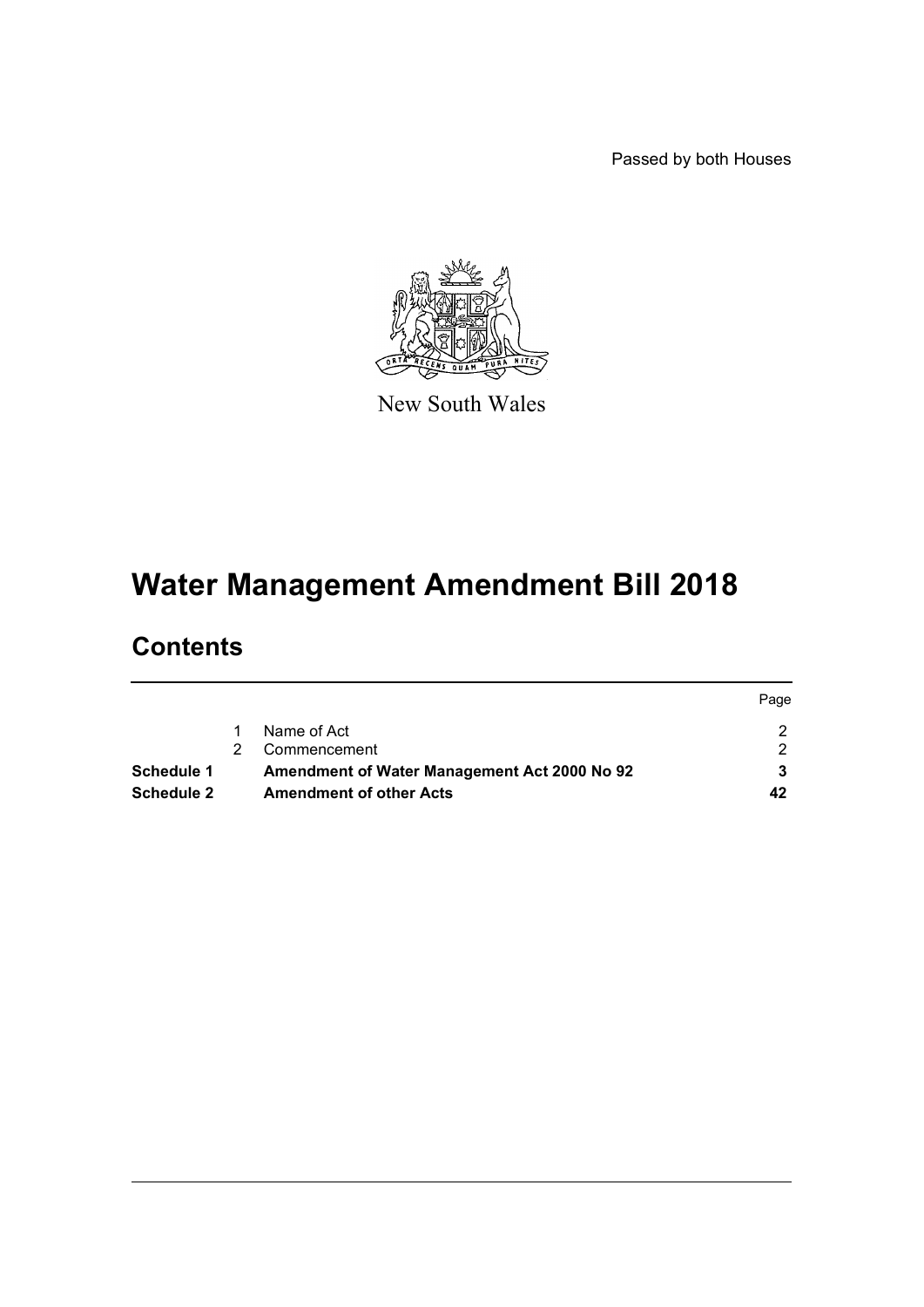*I certify that this PUBLIC BILL, which originated in the LEGISLATIVE COUNCIL, has finally passed the LEGISLATIVE COUNCIL and the LEGISLATIVE ASSEMBLY of NEW SOUTH WALES.*

*Legislative Council 2018* *Clerk of the Parliaments*

New South Wales

# **Water Management Amendment Bill 2018**

Act No , 2018

An Act to amend the *Water Management Act 2000* with respect to management plans, approvals and access licences, Murray-Darling Basin water resources, metering equipment, enforcement and liability, the provision of information and managing environmental water; and for other purposes.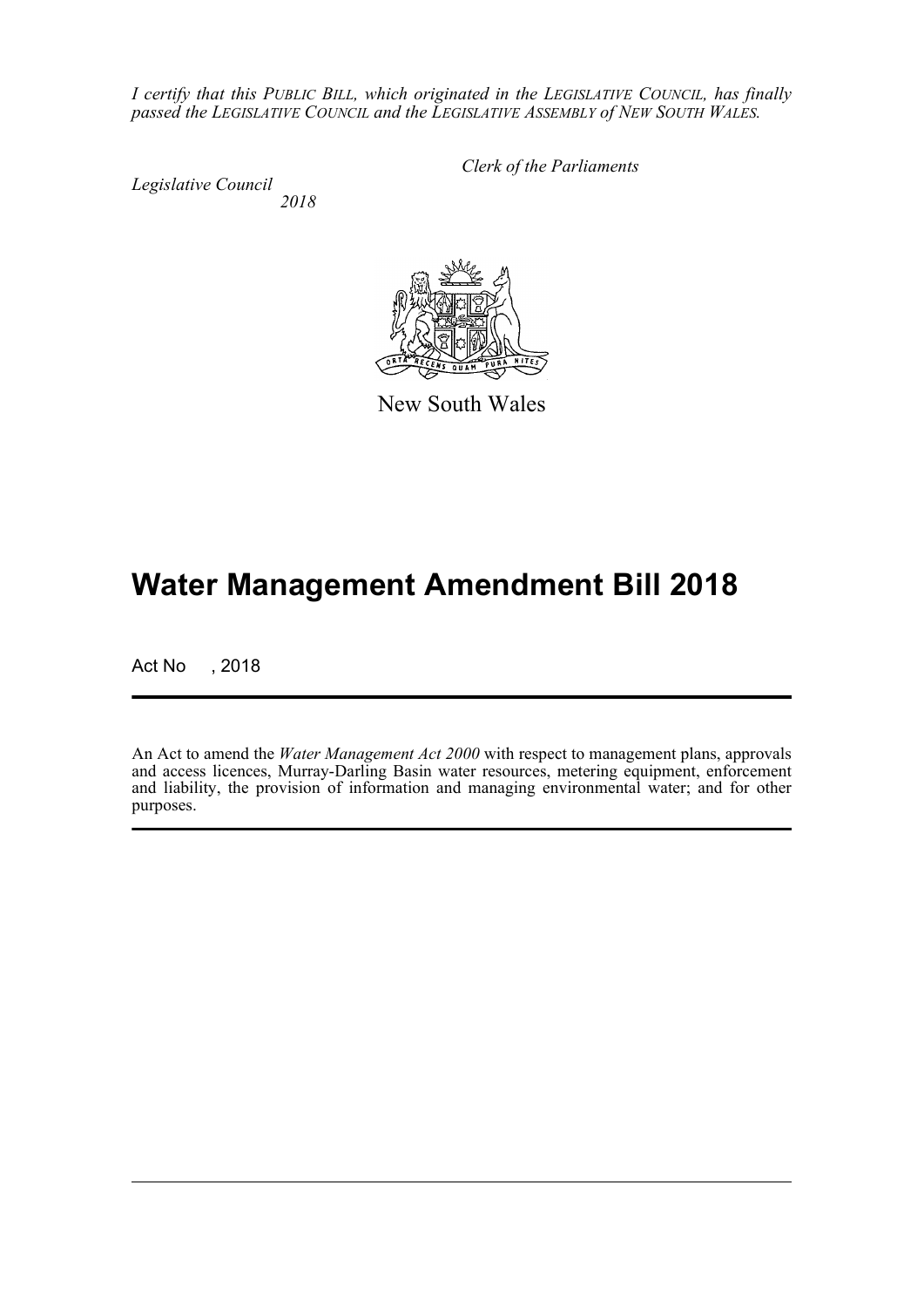#### <span id="page-2-0"></span>**The Legislature of New South Wales enacts:**

#### **1 Name of Act**

This Act is the *Water Management Amendment Act 2018*.

#### <span id="page-2-1"></span>**2 Commencement**

- (1) This Act commences on a day or days to be appointed by proclamation, except as provided by subsection (2).
- (2) Schedules 1 [1]–[7], [9]–[25], [28], [30], [31], [34]–[36], [38]–[42], [45]–[51], [53], [54], [56]–[59], [61]–[70], [73]–[76], [78]–[80], [85], [88]–[90], [92] (except to the extent that it inserts the definition of *individual daily extraction component*), [93]– [96], 2.1–2.3 and 2.5 commence on the date of assent to this Act.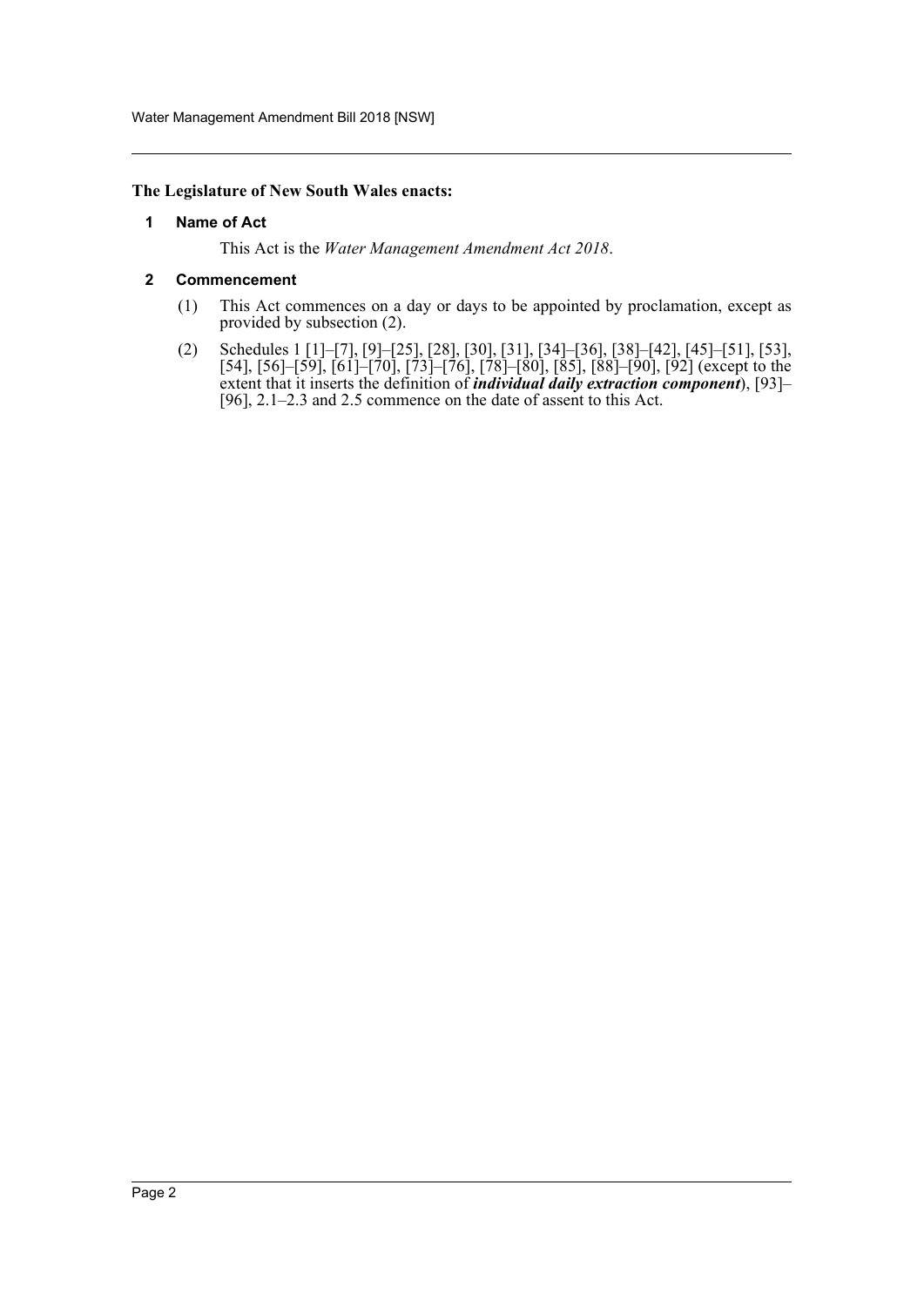# <span id="page-3-0"></span>**Schedule 1 Amendment of Water Management Act 2000 No 92**

**[1] Sections 7 (2), 13 (1) (g), 41 (2), 45 (3), 49A (2), 50 (3) and 75 (2)**

Omit "Climate Change and" wherever occurring.

**[2] Section 17 Provisions applicable to all management plans** Omit "(*mandatory conditions*)" from section 17 (c).

### **[3] Section 21 Additional provisions**

Insert after section 21 (e):

- (e1) measures, not inconsistent with this Act, that are necessary because of requirements arising under the *Water Act 2007* of the Commonwealth,
- **[4] Sections 38 (2) (c), 49A (3), 110 (3), 111 (3), 142 (3), 144 (3), 156 (3), 205 (3), 216 (2), 282 (2) (b), 324 (3) and 336B (4) (c)**

Omit "an appropriate newspaper" wherever occurring.

Insert instead "the authorised manner".

#### **[5] Section 43 Duration of management plans**

Omit "Climate Change and the Environment" from section 43 (3).

Insert instead "the Environment and the Natural Resources Commission".

#### **[6] Section 43A Extension of duration of management plan dealing with water sharing**

Omit section 43A (3) (a). Insert instead:

(a) the extent to which the water sharing provisions have materially contributed to the achievement of, or the failure to achieve, environmental, social and economic outcomes,

#### **[7] Section 44 Periodic auditing of management plans**

Omit "at intervals of not more than 5 years" from section 44 (1).

Insert instead "within the first 5 years of the plan".

#### **[8] Section 44 (2)**

Omit the subsection. Insert instead:

(2) An audit under this section is to be carried out by the Natural Resources Commission.

#### **[9] Section 45 Minister may amend or repeal management plan**

Insert at the end of section 45  $(1)$  (c):

, or

(d) if satisfied that it is necessary to do so because of requirements arising under the *Water Act 2007* of the Commonwealth.

#### **[10] Section 45 (5A)**

Insert after section 45 (5):

(5A) The Minister may at any time, by order published on the NSW legislation website, repeal a management plan that deals with water sharing if satisfied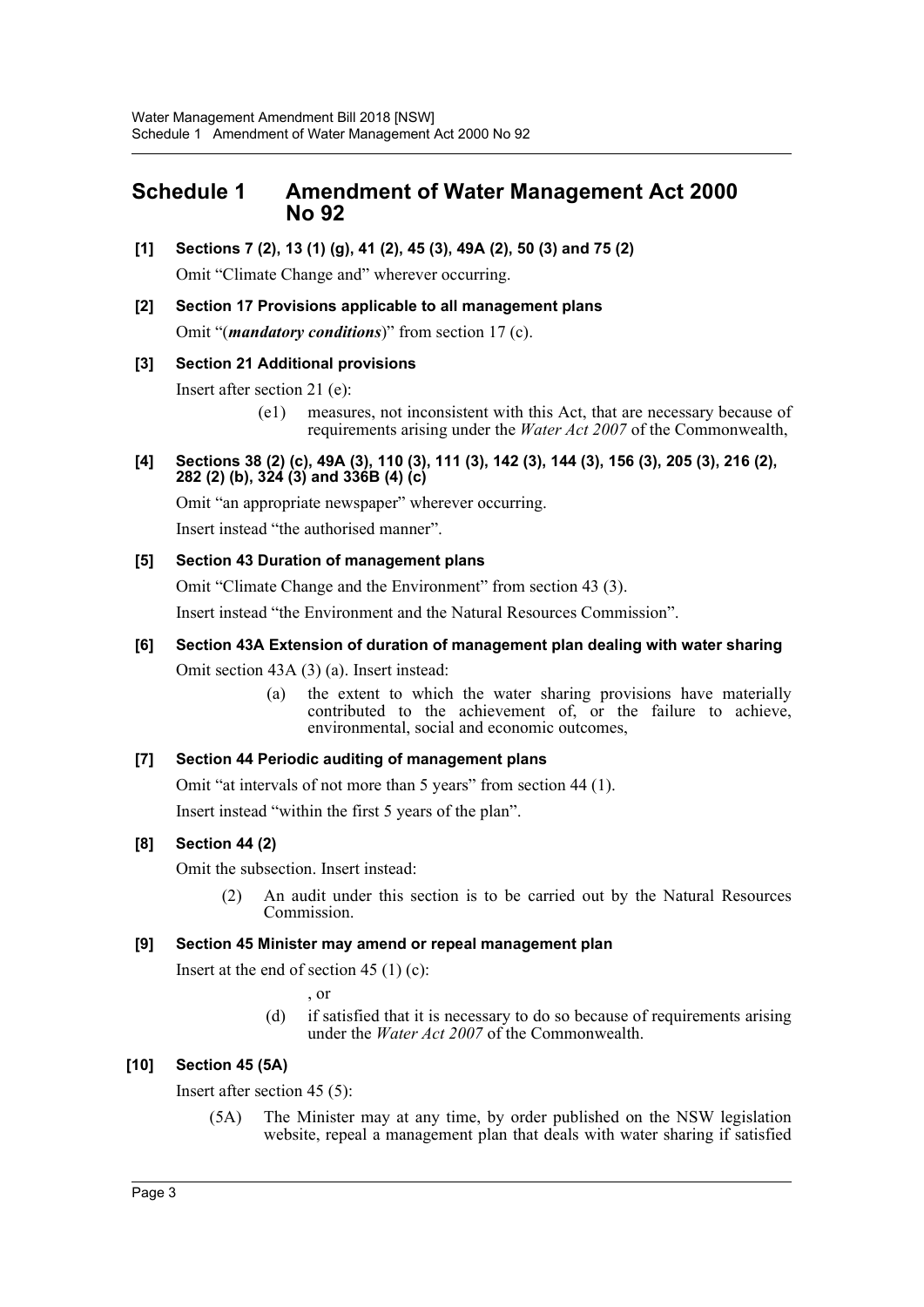that it is necessary to do so because of requirements arising under the *Water Act 2007* of the Commonwealth.

#### **[11] Section 49A Suspension of management plans during severe water shortages**

Insert "(unless sooner revoked)" after "expires" in section 49A (4).

#### **[12] Section 49A (5)**

Insert "or section 49B" after "this section" wherever occurring.

#### **[13] Section 49B**

Insert after section 49A:

#### **49B Suspension of Basin management plans during extreme events**

- (1) If satisfied that there is an extreme event in relation to a particular Basin management area or part of the Basin water resources, the Minister may, by order published in the Gazette, suspend the operation of any Basin management plan, either in whole or in part, in relation to that or any other Basin management area or water source or part of a water source that is part of the Basin water resources.
- (2) Before suspending the operation of a Basin management plan in relation to a Basin management area or part of the Basin water resources, the Minister must obtain the concurrence of the Minister for the Environment.
- (3) As soon as practicable after an order under this section is published in the Gazette, a copy of the order must be published:
	- (a) in the authorised manner, or
	- (b) on a publicly accessible website that, in the opinion of the Minister, is appropriate for the publication of orders of that kind.
- (4) An order under this section expires (unless sooner revoked) at the end of 30 June following the date on which it is made or, if made on or after 1 April in any year, at the end of 30 June of the following year.
- (5) An order may not be made under this section in relation to a Basin management plan that has, at any time during the previous 12 months, been subject to an order under this section or section 49A unless the Minister is satisfied, for reasons specified in the order, that there is no need for the plan to be amended under Division 9.
- (6) Except as provided by subsection (5), this section does not prevent a Basin management area or part of the Basin water resources from being the subject of an order under section 49A.

#### **[14] Section 51 Implementation programs**

Omit "(in an appropriate newspaper and in such other manner as the Minister considers appropriate)" from section 51  $(4)$   $(a)$ .

Insert instead "in the authorised manner".

#### **[15] Section 55A Application of Part**

Insert after section 55A (2):

(3) To avoid doubt, the revocation of a management plan or amendment of a management plan so as to remove, or change the description of, a water source described in a proclamation made under this section does not affect the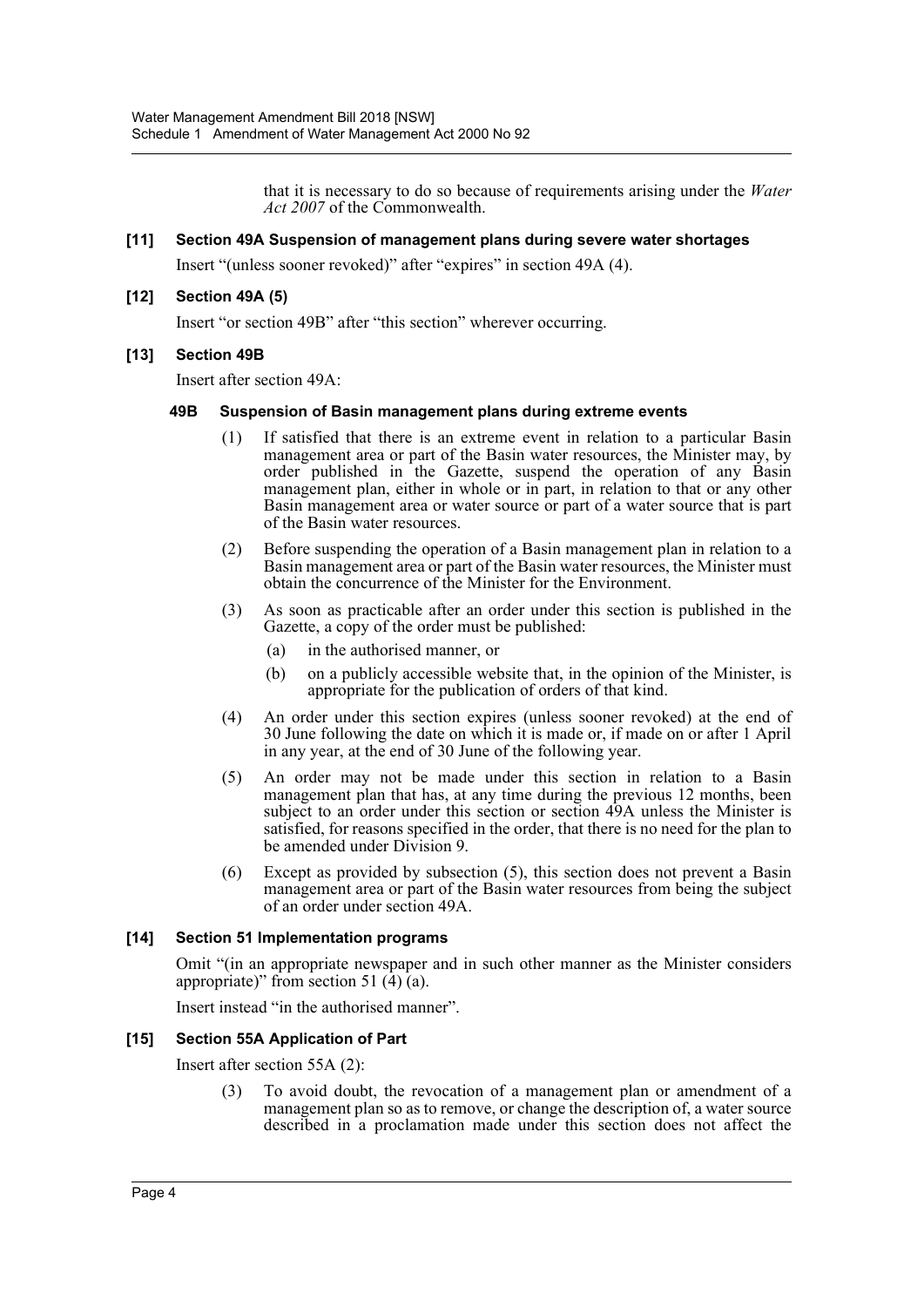application of this Part to the water source as effected by a proclamation previously made under this Part.

#### **[16] Section 59 Available water determinations**

Insert "or 49B (1)" after "section 49A (1)" in section 59 (1) (b).

#### **[17] Section 60 Rules of distribution applicable to making of available water determinations**

Insert "or 49B" after "section 49A" in section 60 (1).

#### **[18] Section 60 (3A)–(3C)**

Insert after section 60 (3):

- (3A) While an order under section 49B is in force, the following rules of distribution apply to the making of an available water determination:
	- (a) first priority is to be given to meeting critical human water needs,
	- (b) second, third, fourth and fifth priorities are to be given to the matters set out in subsection  $(3)$  (a), (b), (c) and (d), respectively, to the extent that those matters are not critical human water needs.
- (3B) In a case where orders under both sections 49A and 49B are in force in relation to the same water management area or water source, the rules set out in subsection (3A) prevail.
- (3C) In this section:

*critical human water needs* means the needs for a minimum amount of water, that can only reasonably be provided from the Basin water resources, required to meet:

- (a) core human consumption requirements in urban and rural areas, and
- (b) those non-human consumption requirements that a failure to meet would cause prohibitively high social, economic or national security costs.

#### **[19] Section 60G Minister may charge for water illegally taken**

Insert after section 60G (2):

(3) For the purposes of taking action under this section, the Minister may determine the quantity of water taken by estimating the quantity in accordance with a methodology prescribed by the regulations for the purposes of this section.

#### **[20] Section 66 Conditions of access licence generally**

Omit "(*mandatory conditions*)" from section 66 (1) (a).

#### **[21] Section 66 (1AA)**

Insert after section 66 (1):

(1AA) An access licence is subject to any mandatory conditions imposed by this Act or the regulations.

#### **[22] Section 66 (1A)**

Insert "(other than conditions imposed by the regulations)" after "Mandatory conditions".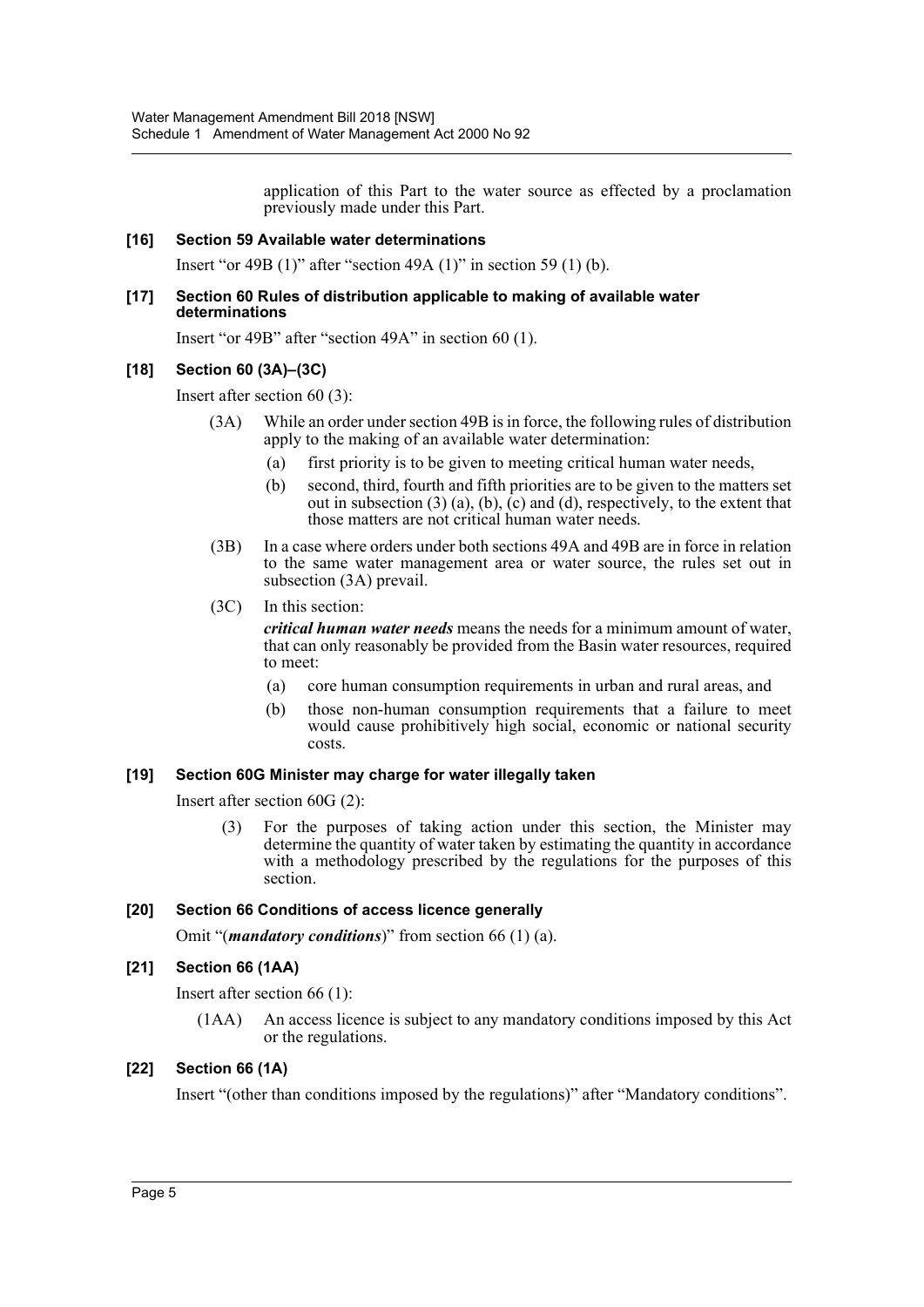#### **[23] Section 66 (5)**

Insert after section 66 (4):

(5) In this section, *mandatory condition* means a condition referred to in subsection (1) (a) or (1AA) or imposed under section 8E.

#### **[24] Section 67 Imposition of conditions after access licence is granted**

Insert "referred to in section 66 (1) (a)" after "Mandatory conditions" in section 67 (3).

#### **[25] Section 68A Amendment of share or extraction components of access licences and other actions by Minister**

Insert after section 68A (1B):

- (1C) The Minister may amend the share component of a specific purpose access licence. The Minister may, in such a case, grant a new access licence specifying the share component to which the specific purpose access licence no longer applies.
- (1D) An amendment may only be made under subsection (1C) if that part of the share component that is the subject of the amendment is no longer necessary for the purpose for which the specific purpose access licence was granted.
- (1E) The Minister may amend an access licence by withdrawing the nomination of a specified water supply work as a work by means of or from which water may be taken under the licence, if the work is the subject of an approval that has expired or has been cancelled or surrendered.
- (1F) The Minister may amend an access licence or approval under subsection (1C) or (1E) at the Minister's discretion or at the request of the holder of the licence or approval.

#### **[26] Section 71 Water Access Licence Register**

Omit section 71 (3) and (4).

#### **[27] Section 71QA**

Insert after section 71Q:

#### **71QA Assignment of individual daily extraction component**

- (1) For the purposes of this section, an *individual daily extraction component* means an entitlement of the holder of an access licence to take a specified volume of water on a specified day, whether or not it is limited to specified rates or in specified circumstances.
- (2) The holders of 2 or more access licences may apply to the Minister for consent to the assignment of the rights to individual daily extraction components between one or more of the licences.
- (3) An application may be made to assign an individual daily extraction component for a specified day or a specified period, or in specified circumstances, or any or all of them, and may relate to the whole or part of an individual daily extraction component.
- (4) The Minister may consent to the assignment of rights between the access licences concerned by:
	- (a) a reduction or removal of the whole or part of one or more individual daily extraction components of one or more of the licences, and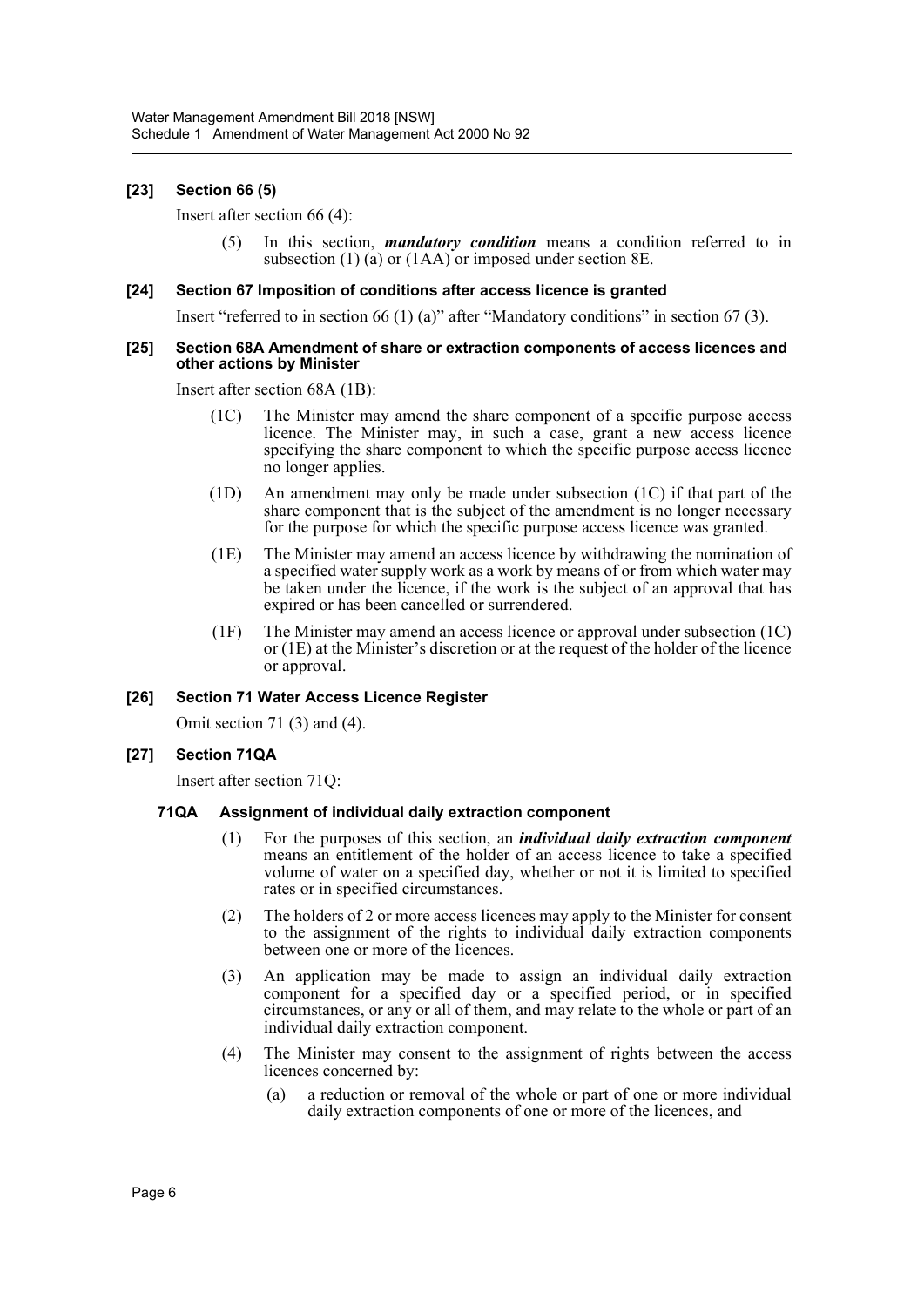- (b) a corresponding increase in the individual daily extraction components of the others.
- (5) A reduction or increase may be specified by the Minister to have effect for a specified period, or in specified circumstances, or both.
- (6) The assignment of a right to an individual daily extraction component does not entitle the assignee to take water in excess of the volume the assignee is otherwise authorised to take.
- (7) A holder of an access licence may acquire a right to an individual daily extraction component whether or not the holder has any available water allocation credited to the holder's water allocation account.
- (8) An access licence is not cancelled merely because, as a result of an assignment under this section, it has a zero extraction component for the time being.
- (9) This section is taken to authorise the amendment of a management plan to provide for access licence dealing rules relating to dealings under this section as if the amendment were authorised by the plan and section  $45(1)(b)$  applies accordingly.

#### **[28] Section 71U Interstate transfer of access licences**

Insert "and Part 5 of Chapter 3" after "section 63 (4), (5), (6) and (7)" in section 71U (4).

#### **[29] Section 71Y General**

Insert "71QA," before "71T" in section 71Y (1).

#### **[30] Section 71Y (2)**

Insert "or 49B" after "section 49A".

#### **[31] Section 78A Notification of intention to suspend, cancel or require payment of penalty**

Insert after section 78A (1):

(1A) If the Minister fails to give notice to the holder of an access licence or a security holder before taking action under section 77A or 78, the Minister is taken to have complied with subsection  $(1)$   $(a)$ – $(c)$  in relation to that holder if the Minister took all reasonable steps to give notice under subsection (1) to the holder within the period of 28 days before taking the action.

#### **[32] Section 84 Register of available water determinations**

Omit "the form in which such a register is to be kept and" from section 84 (2).

#### **[33] Section 85AA**

Insert after section 85:

#### **85AA Daily extraction accounts**

- (1) Individual daily extraction components imposed on an access licence are to be recorded in the water allocation account.
- (2) For each access licence, the Minister is to cause an account to be kept of:
	- (a) any individual daily extraction component that is acquired under section 71QA, and
	- (b) any individual daily extraction component that is assigned under section 71QA.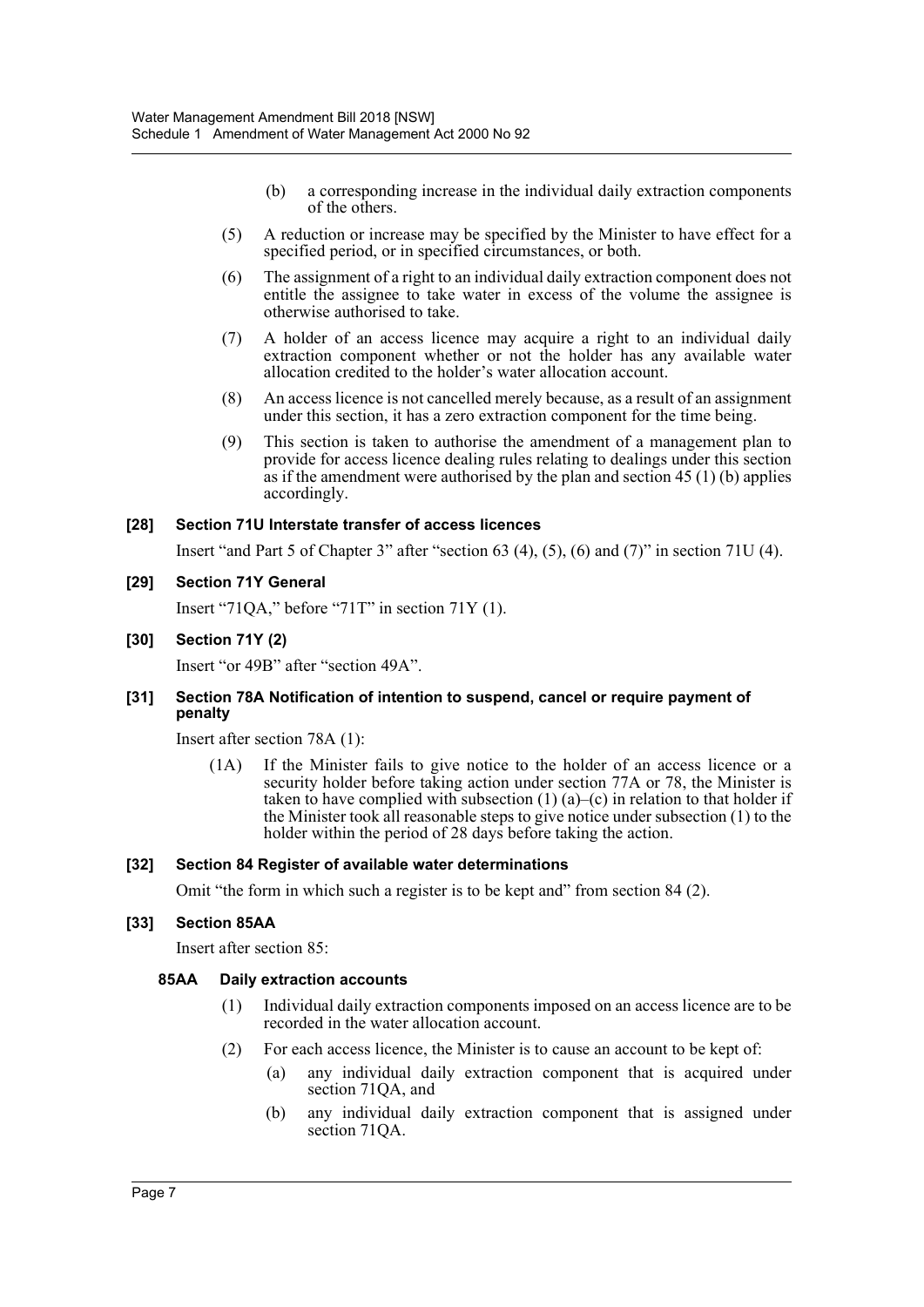(3) The regulations may make provision for or with respect to the particulars that are to be recorded in a water allocation account for the purposes of this section.

#### **[34] Section 85A Authorisation to take water from uncontrolled flows**

Omit section 85A (2). Insert instead:

- (2) The management plan may make provision for or with respect to the circumstances in which the holders of one or more of the following licences that relate to a water source to which this section applies are authorised to take water from the water source that has not been credited to the water allocation accounts of those licences:
	- (a) regulated river (high security) access licences,
	- (b) regulated river (general security) access licences,
	- (c) floodplain harvesting access licences,
	- (d) any other access licences prescribed by the regulations.
- (3) The management plan may make provision for or with respect to subsequent adjustments to the water allocation accounts for the licences.

#### **[35] Section 87 Compensation payable in certain circumstances for reductions in water allocations arising during initial period for which management plan is in force**

Insert after section 87 (9):

(10) Despite subsection (9), if the first management plan that is established for a bulk access regime is repealed under section 45 (5A) and replaced, compensation under this section may be claimed in respect of a reduction in water allocations occurring during the period of the replacement plan that ends on the day on which the first management plan would have ended if it had not been repealed.

#### **[36] Section 87AA Compensation payable in certain circumstances for reductions in water allocations arising during initial period for which management plan is in force**

Insert "or during the period during which compensation is payable under section 87 (10)" after "in force" in section  $87AA$   $(3)$   $(a)$ .

#### **[37] Section 87D**

Insert after section 87C:

#### **87D Information about rights to take water from water sources**

- (1) The Minister may authorise the publication of the following information about a water source on a publicly accessible website approved by the Minister:
	- (a) whether or not water can be taken by access licence holders from a particular part of the water source on a particular day or at a particular time on a particular day in accordance with an applicable management plan, a particular condition of an access licence or any other specified requirement of or under this Act,
	- (b) the amount of water that can be taken from a particular part of the water source on a particular day or at a particular time on a particular day, in accordance with an applicable management plan, a particular condition of an access licence or any other specified requirement of or under this Act,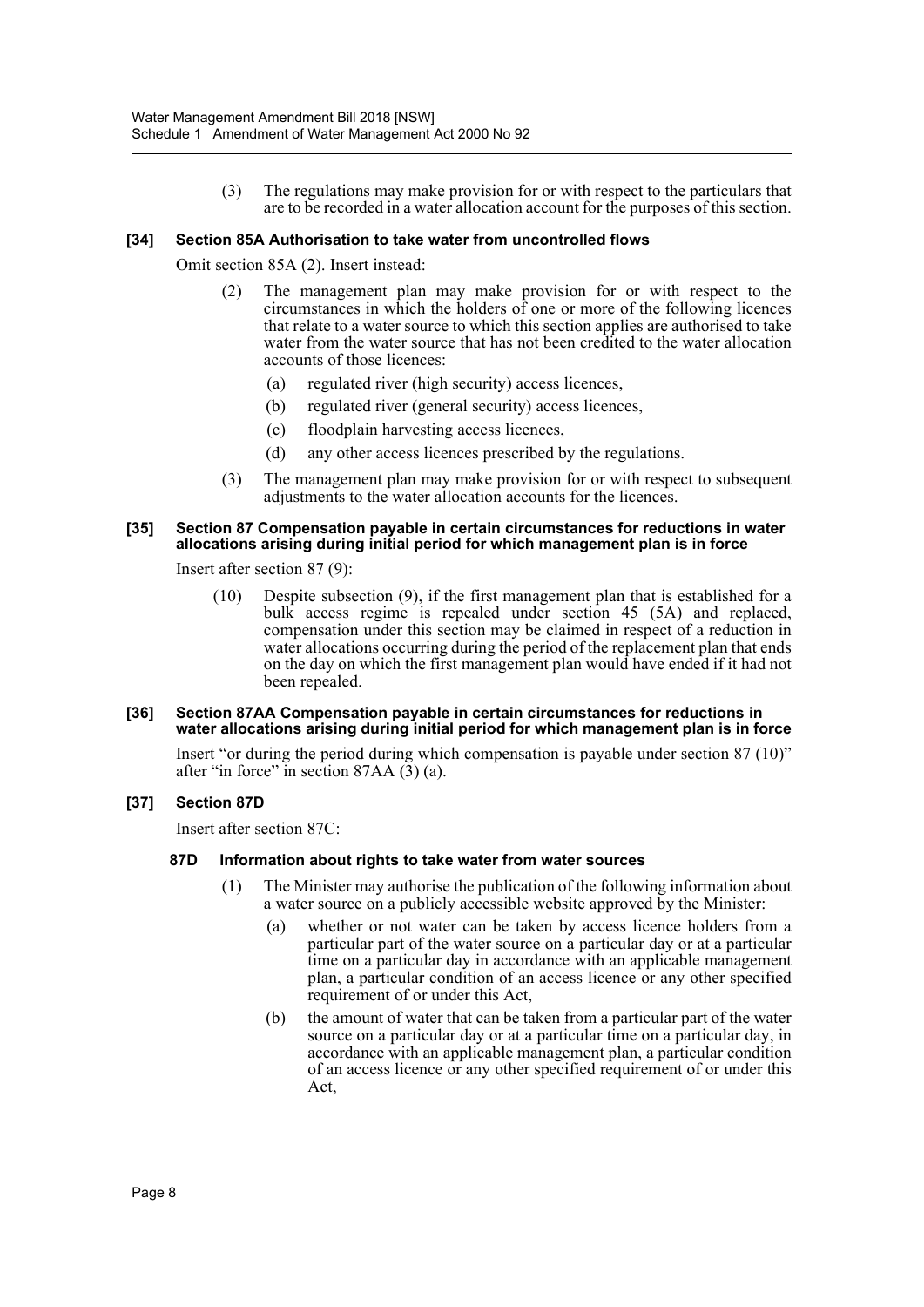- (c) information relating to water flows and levels of a particular part of a water source, including gauge readings and other measurements, on a particular day or at a particular time on a particular day.
- (2) For the purposes of this Act, a person is taken to be permitted to take water in accordance with a management plan or a condition of an access licence if the person:
	- (a) is entitled to take water under that plan or licence, and
	- (b) takes water in accordance with information published under this section.
- (3) This section does not:
	- (a) permit a person to take water if to do so would contravene a condition of an access licence that is not the subject of information published under this section, or
	- (b) prevent a person from taking water if the person is otherwise permitted to do so under an access licence or by or under this Act.

#### **[38] Section 88A Application of Part**

Insert after section 88A (2):

(2A) To avoid doubt, the revocation of a management plan or amendment of a management plan so as to remove, or change the description of, a water source described in a proclamation made under this section does not affect the application of this Part to the water source as effected by a proclamation previously made under this Part.

#### **[39] Section 91H Failure to install, use or maintain metering equipment**

Insert "or use" after "install" wherever occurring in section 91H (1).

#### **[40] Section 91H (1) (c)**

Insert at the end of section 91H (1) (b):

or

(c) a regulation made under Part 6 of Chapter 3,

#### **[41] Section 91H**

Omit "water supply work or drainage work" wherever occurring.

Insert instead "water management work".

#### **[42] Section 91H (3) and (4)**

Insert after section 91H (2):

(3) A person is guilty of an offence if the person fails to comply with any regulation setting out a standard or requirement for the installation or location of metering equipment, or setting out any other standard or requirement relating to metering equipment, used in connection with a water management work.

Tier 2 penalty.

(4) It is a defence to an offence under subsection (3) if the accused person establishes that the failure to comply with the regulation was caused by work done to the metering equipment by a duly qualified person.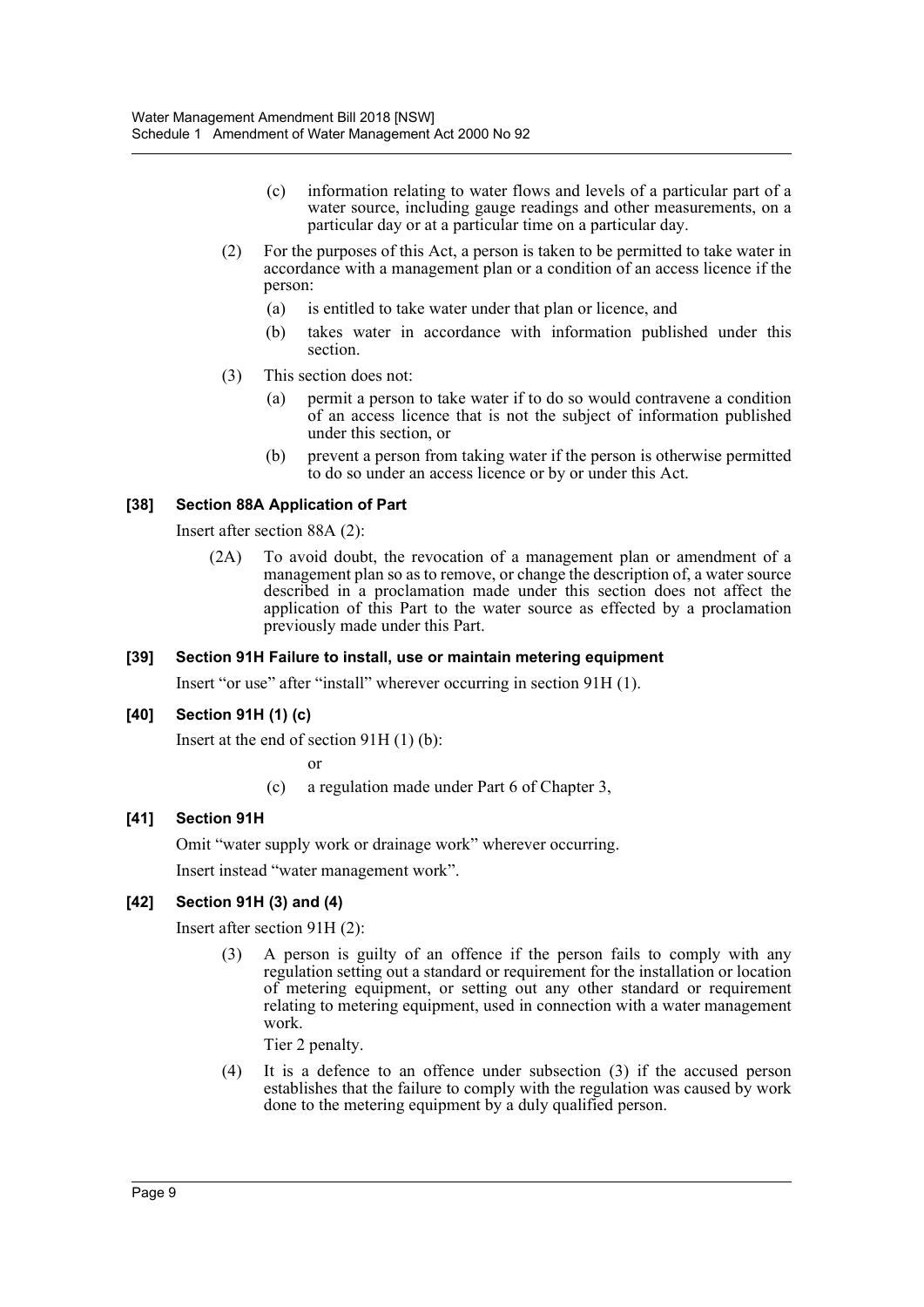#### **[43] Section 91I Taking water when metering equipment not working**

Omit section 91I (3). Insert instead:

(3) Subsections (1) (b) and (2) do not apply if the person who takes the water complies with any requirements set out in the regulations for the purposes of this subsection.

#### **[44] Section 91IA**

Insert after section 91I:

#### **91IA Failure to report metering equipment not working**

A person is guilty of an offence if:

- (a) the person is the holder of an approval for a work in connection with which any metering equipment has been installed, and
- (b) the person fails to give notice, in accordance with regulations made for the purposes of this section, that the metering equipment is not operating properly, or is not operating, within 24 hours of becoming aware of that fact.

Tier 2 penalty.

#### **[45] Sections 91J and 91K**

Omit "water supply work or drainage work" wherever occurring.

Insert instead "water management work".

#### **[46] Section 91J Metering records**

Insert at the end of the section:

(2) A person must not in or in connection with a metering record required to be kept under this Act, or a requirement of a regulation in connection with metering equipment, make a statement or furnish any information that the person knows to be false or misleading in a material particular. Tier 2 penalty.

#### **[47] Section 91K Meter tampering**

Omit section 91K (5).

#### **[48] Section 100 Conditions of approvals generally**

Omit "(*mandatory conditions*)" from section 100 (1) (a).

#### **[49] Section 100 (1AA)**

Insert after section 100 (1):

(1AA) An approval is subject to any mandatory conditions imposed by this Act or the regulations.

#### **[50] Section 100 (1A)**

Insert "(other than conditions imposed by the regulations)" after "Mandatory conditions".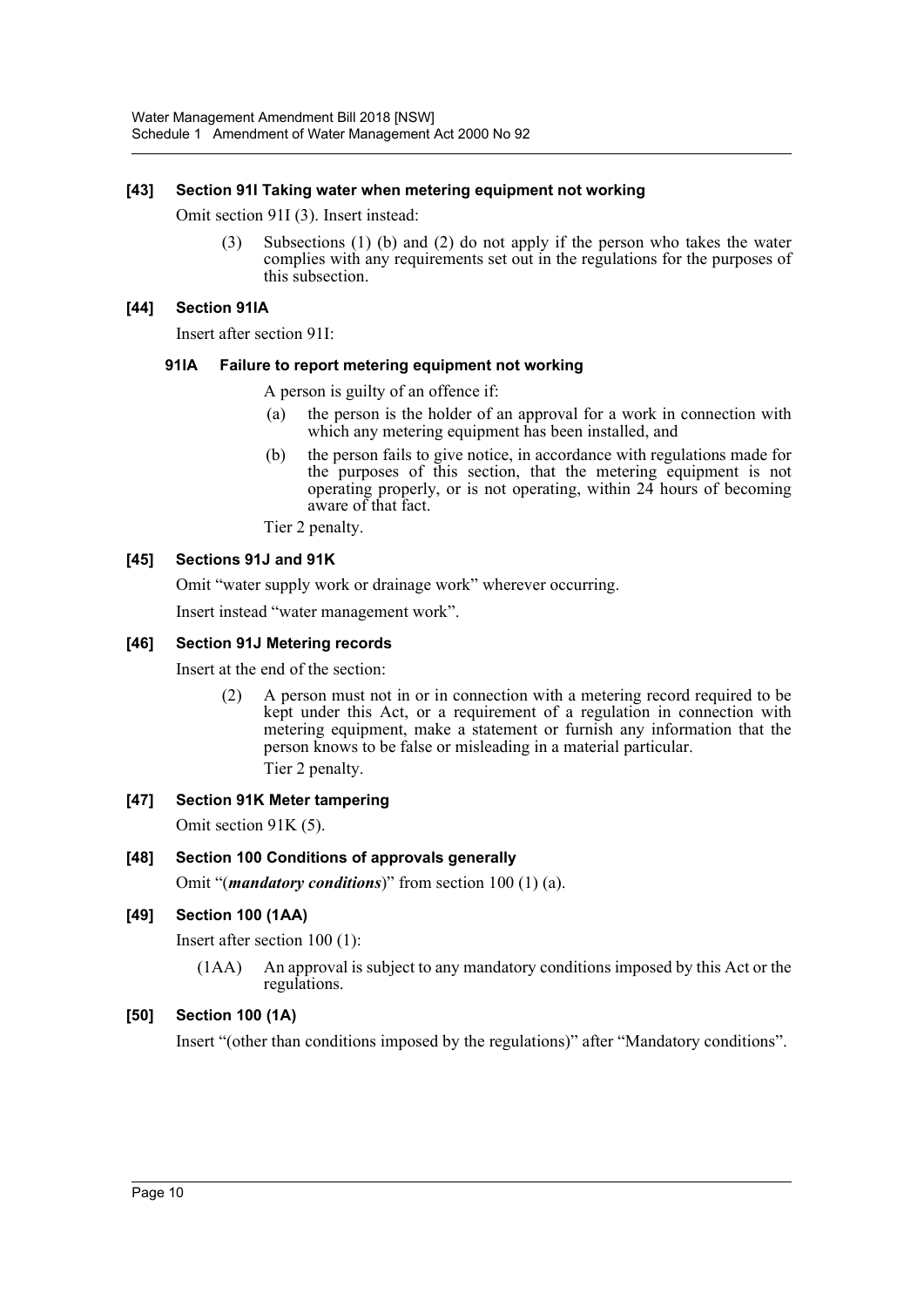#### **[51] Section 100 (4)**

Insert after section 100 (3):

(4) In this section, *mandatory condition* means a condition referred to in subsection (1) (a) or (1AA) or imposed under section 101A.

#### **[52] Section 101A**

Insert after section 101:

#### **101A Metering equipment condition**

- (1) It is a mandatory condition of a water supply work approval that metering equipment is installed, used and properly maintained in connection with the work.
- (2) The holder of a water supply work approval is taken to have complied with a particular aspect of the condition imposed by this section if the holder has complied with the applicable requirements (if any) prescribed by the regulations.
- (3) The regulations may provide that the condition does not apply to holders of approvals, or works, specified by the regulations, or in circumstances specified by the regulations.

#### **[53] Section 102 Imposition or change of conditions after approval is granted**

Insert "referred to in section 100 (1) (a)" after "of an approval" in section 102 (3).

#### **[54] Section 109 Suspension and cancellation of approvals**

Insert after section 109 (3):

(4) If the Minister fails to give notice to the holder of an approval before taking action under this section, the Minister is taken to have complied with subsection  $(3)$   $(a)$ – $(c)$  in relation to that holder if the Minister took all reasonable steps to give notice under subsection (3) to the holder within the period of 28 days before taking the action.

#### **[55] Section 113 Register of approvals**

Omit "the form in which such a register is to be kept and" from section 113 (2).

#### **[56] Chapter 3, Parts 5 and 6**

Insert after Part 4 of Chapter 3:

# **Part 5 Conditions imposed by regulations**

#### **115 Regulations may impose mandatory conditions**

- (1) The regulations may impose mandatory conditions on access licences and approvals relating to the following:
	- (a) metering equipment or any other means of measuring water flows,
	- (b) requiring notice to be given of a change to or the replacement of a water supply work, or any part of it, that results in an increase in the capacity of the work to take water,
	- (c) reporting by holders of access licences or approvals as to water taken,
	- (d) measures recommended by the Natural Resources Access Regulator to improve compliance with and enforcement of this Act.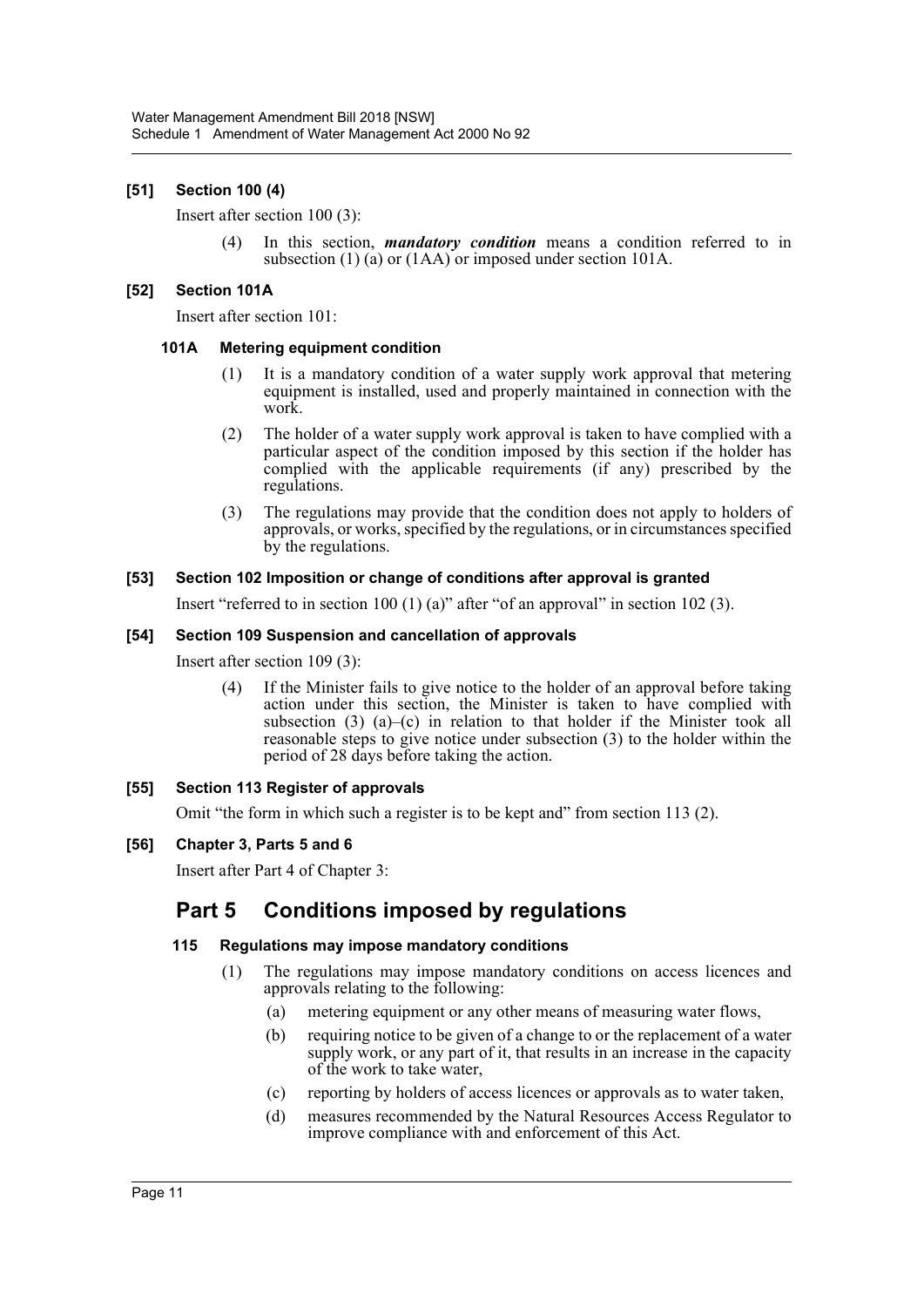- (2) A mandatory condition may be imposed on particular access licences or approvals or classes of access licences or approvals.
- (3) A mandatory condition may be imposed on all access licences or approvals for a specified water source or access licences or approvals within a specified part of the State.
- (4) A mandatory condition, other than a condition that is of a machinery nature or is minor in its effect, must not be prescribed unless the proposed condition has been publicly exhibited for not less than 28 days in accordance with any requirements of the regulations.

#### **115A Regulations relating to mandatory and other licence conditions**

- The regulations may provide for the following:
- (a) notification to holders of approvals or access licences of mandatory conditions imposed under this Part,
- (b) the imposition of a mandatory condition under this Part on a licence or other entitlement in force under the *Water Act 1912* and deeming any such condition to be imposed under that Act,
- (c) that a mandatory condition imposed under this Part has effect despite any other approval or licence or condition of an approval or licence under this Act or the *Water Act 1912* or any other instrument made under this Act or that Act,
- (d) the amendment of management plans or licences or approvals to remove or vary conditions that are covered by, or are inconsistent with, mandatory conditions imposed by the regulations under this Part.

# **Part 6 Regulations relating to water management works**

#### **115B Metering equipment**

- (1) This section applies to a water management work, whether or not an approval is required to install or use the work.
- (2) Regulations may be made for or with respect to metering equipment in connection with works to which this section applies.
- (3) In particular, and without limiting subsection (2), regulations may be made for or with respect to the following:
	- (a) requiring persons who have control and management of works to install, use and maintain metering equipment,
	- (b) setting out standards and other requirements for metering equipment to be used in connection with works,
	- (c) setting out standards and other requirements for the location and installation of metering equipment,
	- (d) the keeping of metering records relating to maintenance of metering equipment and taking of water during periods when metering equipment is not able to be used and relating to any other matters specified by the regulations,
	- (e) the taking of water by means of a metered work while its metering equipment is not operating properly or is not operating,
	- (f) requiring the owners of metering equipment, holders of approvals or other persons to provide information obtained from or about the equipment,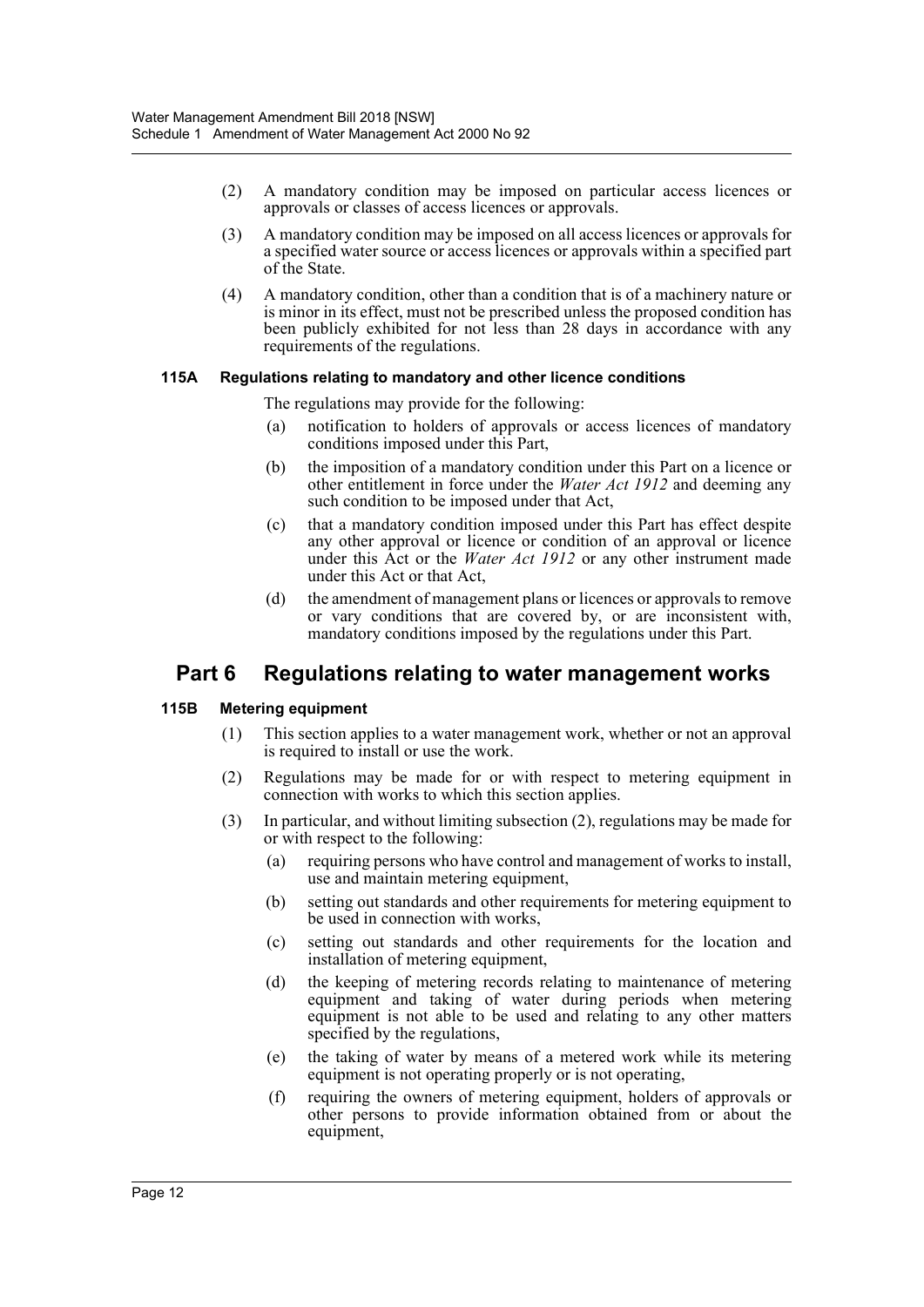- (g) the provision of information derived from or about metering equipment to the holders of approvals for works in connection with which the equipment is installed.
- (4) The regulations are to provide for a review of the operation of regulations made under this section as soon as practicable after 5 years after the first regulations are made under this section.

#### **[57] Section 218 Accounts**

Omit "in an appropriate newspaper" from section 218 (2).

Insert instead ", in a manner approved by the Minister,".

#### **[58] Section 283 Definitions**

Omit "that is constructed or used" from the definition of *sewage work*.

#### **[59] Chapter 7, Part 1, Division 2, heading**

Insert "**, metering and audits**" after "**water**".

#### **[60] Section 324 Temporary water restrictions**

Omit "such as to cope with a water shortage or threat to public health or safety" from section 324 (1).

Insert instead "such as (but not limited to) to cope with a water shortage, threat to public health or safety or to manage water for environmental purposes".

#### **[61] Section 326 Directions relating to metering equipment**

Insert ", use" after "replace" in section 326 (1).

#### **[62] Section 326 (4)**

Omit the subsection.

#### **[63] Sections 326A and 326B**

Insert after section 326:

#### **326A Compliance audits**

- (1) The Minister may, by order in writing served on the holder of an access licence or an approval, direct the holder to undertake a compliance audit to the satisfaction of the Minister.
- (2) The direction may require the audit to be undertaken by either or both the holder or a compliance auditor and may require compliance audits to be undertaken at intervals specified by the direction.
- (3) A compliance audit is an evaluation of the activities of the holder in relation to the taking of water and other activities regulated under this Act to provide information to the holder and to the persons administering this Act on compliance with legal requirements under this Act relating to those activities.
- (4) The regulations may make provision for or with respect to the following matters:
	- (a) the payment of the costs of compliance audits by holders,
	- (b) requirements for the form and content of compliance audits,
	- (c) certification of compliance audits,
	- (d) persons who are qualified to undertake compliance audits.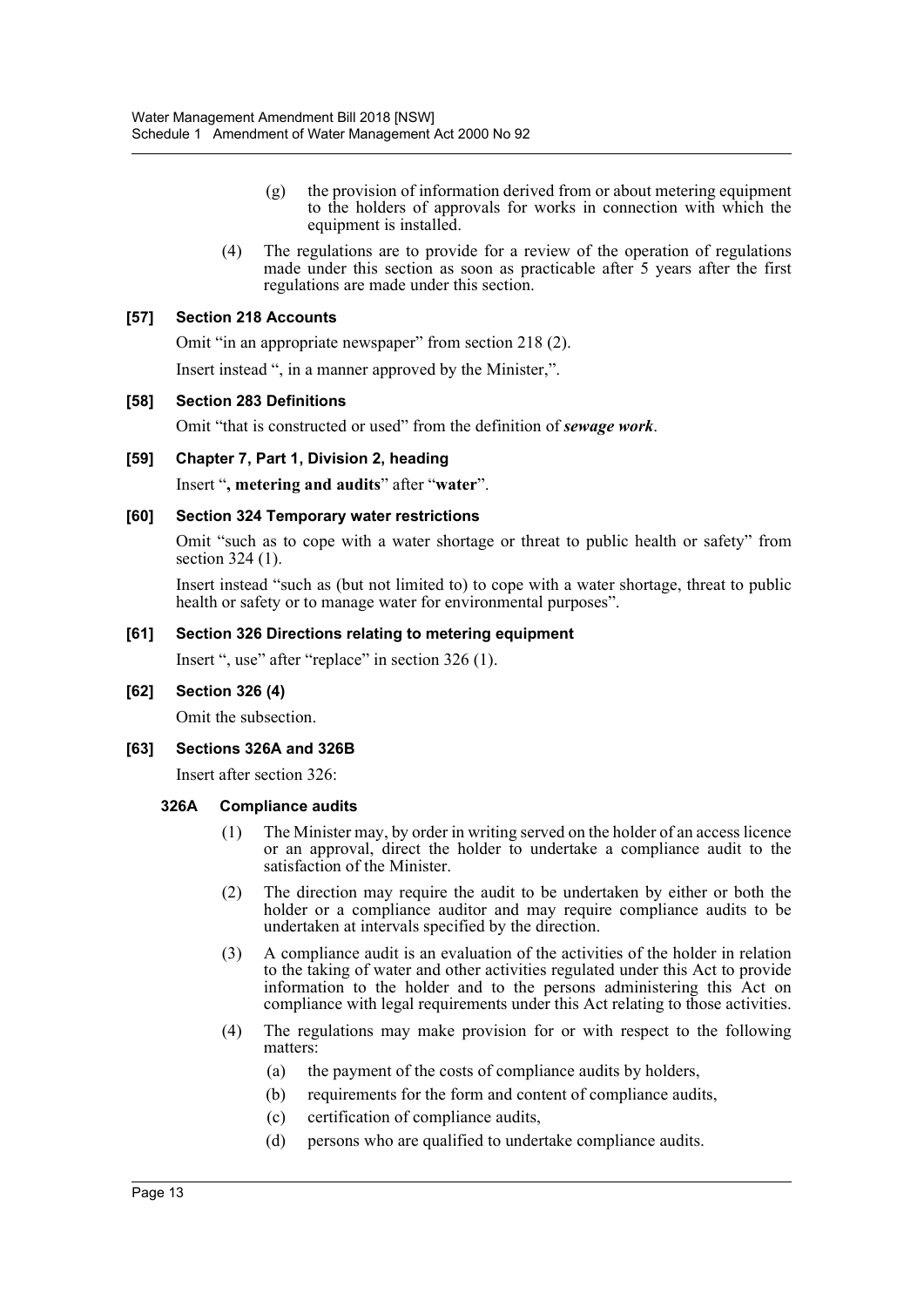#### **326B Use of information**

- (1) Any information in an audit report or other document supplied to the Minister in connection with a compliance audit may be taken into consideration by the Minister and used for the purposes of this Act.
- (2) Without limiting the above, any such information is admissible in evidence in any prosecution of the holder of an access licence or approval for any offence (whether under this Act or otherwise).

#### **[64] Chapter 7, Part 1, Division 8**

Insert after Division 7 of Part 1 of Chapter 7:

## **Division 8 Enforceable undertakings**

#### **336E Enforcement of undertakings**

- (1) The Minister may accept a written undertaking given by a person for the purposes of this section in connection with a matter in relation to which the Minister, the Ministerial Corporation, the Natural Resources Access Regulator or any other public authority has a function under this Act.
- (2) The person may withdraw or vary the undertaking at any time, but only with the consent in writing of the Minister. The consent of the Minister is required even if the undertaking purports to authorise withdrawal or variation of the undertaking without that consent.
- (3) The Minister may apply to the Land and Environment Court for an order under subsection (4) if the Minister considers that the person who gave the undertaking has breached any of its terms.
- (4) The Land and Environment Court may make all or any of the following orders if it is satisfied that the person has breached a term of the undertaking:
	- (a) an order directing the person to comply with that term of the undertaking,
	- (b) an order directing the person to pay to the State an amount not exceeding the amount of any financial benefit that the person has obtained directly or indirectly and that is reasonably attributable to the breach,
	- (c) any order that the Court thinks appropriate directing the person to compensate any other person who has suffered loss or damage as a result of the breach,
	- (d) an order requiring the person to prevent, control, abate or mitigate any actual or likely damage to the built or natural environment caused by the breach,
	- (e) an order requiring the person to make good any actual or likely damage to the built or natural environment caused by the breach,
	- (f) any other order the Court considers appropriate.
- (5) The Ministerial Corporation, the Natural Resources Access Regulator or another public authority may recommend that the Minister accept an undertaking under this section that the Ministerial Corporation, the Natural Resources Access Regulator or public authority has negotiated with a person proposing to give the undertaking in connection with a function of the public authority under this Act.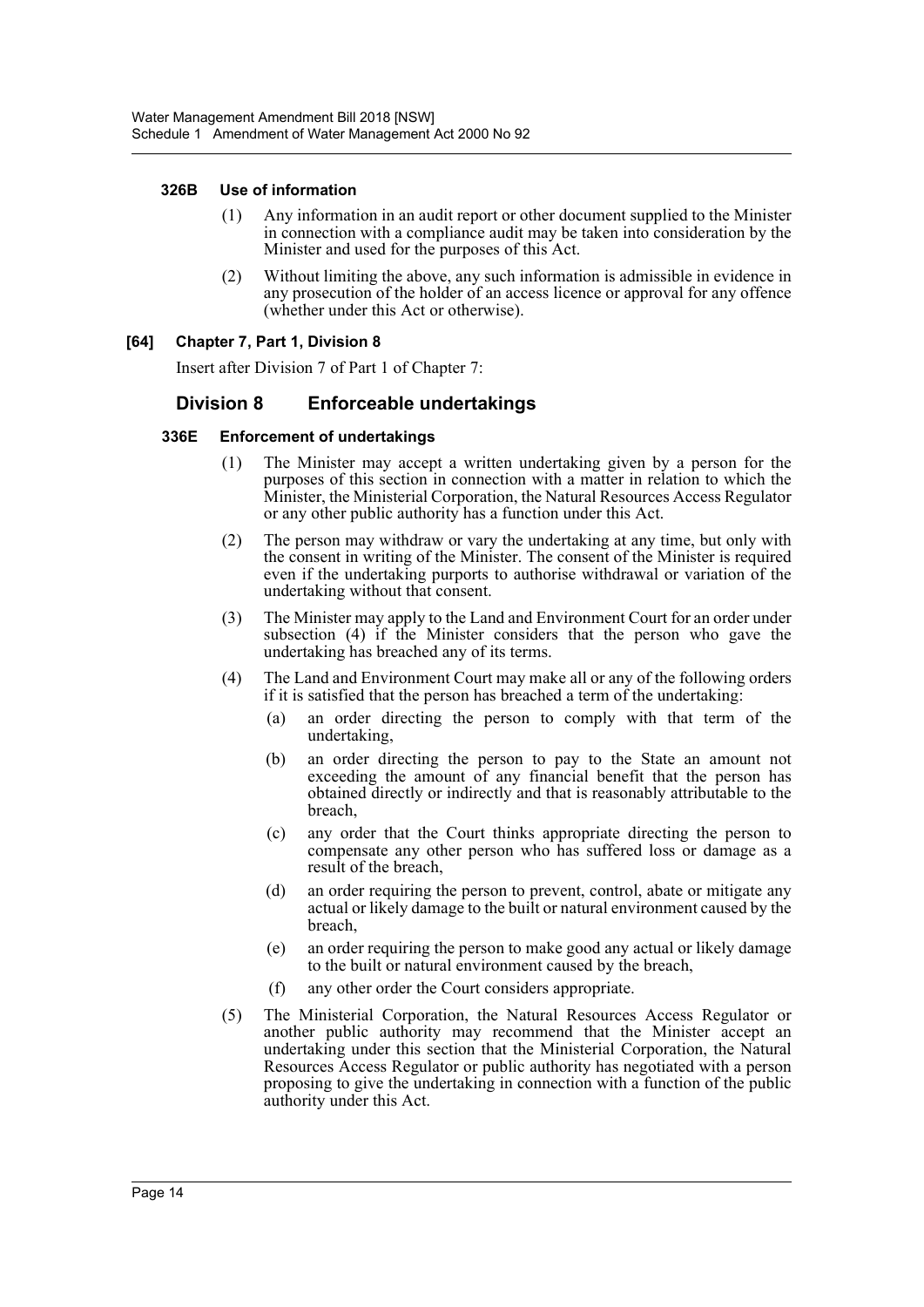(6) Nothing in this section prevents proceedings being brought for the contravention or alleged contravention of this Act to which the undertaking relates.

#### **336F Notice of decision and reasons for decision**

The Minister must give the person seeking to make an undertaking written notice of the Minister's decision to accept or reject the undertaking and of the reasons for the decision.

#### **[65] Section 363B Penalties**

Omit "20,000 penalty units" from section 363B (a) (i).

Insert instead "45,500 penalty units".

**[66] Section 363B (b) (i)**

Omit "10,000 penalty units". Insert instead "18,200 penalty units".

**[67] Section 363B (b) (ii)**

Omit "2,250 penalty units". Insert instead "4,550 penalty units".

**[68] Section 364A Matters to be considered in imposing penalty**

Insert "or an extreme event" after "severe water shortage" in section 364A (1) (g).

#### **[69] Section 364A (1) (g)**

Insert ", 49B" after "section 49A".

#### **[70] Section 365 Penalty notices**

Omit "Ministerial Corporation" from section 365 (5). Insert instead "Minister".

#### **[71] Section 367 Evidentiary certificates**

Insert at the end of section  $367(2)(v)$ :

or

- (w) information specified in the certificate was, or was not, published under section 87D on a website approved by the Minister, or
- (x) water flows or levels of a particular part of a specified water source, or gauge readings or other specified measurements in relation to a particular part of a specified water source, were as specified in information published under section 87D, or
- (y) water was or was not taken in accordance with information published under section 87D, or
- (z) a quantity of water taken was determined by the Minister in accordance with section 60G (3),

#### **[72] Section 367B Rebuttable presumptions**

Insert after section 367B (1) (e):

(e1) the fact that water is being or has been taken from a water source by the holder of an access licence gives rise to a rebuttable presumption that the water was not taken pursuant to a basic landholder right, and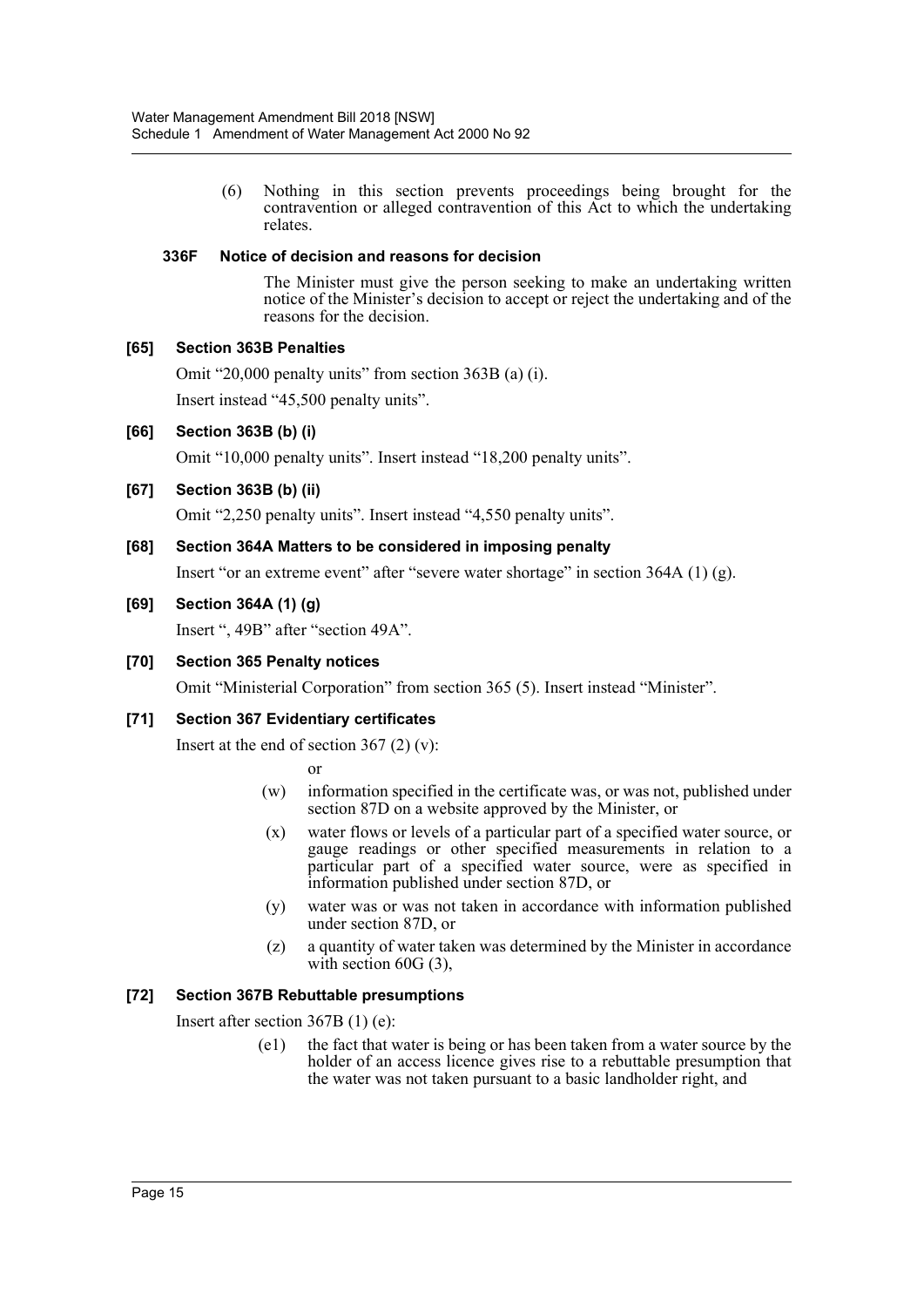#### **[73] Section 368 Appeals to Land and Environment Court**

Insert after section 368 (1) (m):

- (m1) a decision under section 68A (1C),
- (m2) a decision to require a compliance audit or audits,

#### **[74] Section 389 Delegation**

Insert after section 389 (1):

(1A) The Minister may delegate to any person any functions conferred or imposed on the Minister under any other Act, if those functions arise because of the Minister's capacity as the Minister administering this Act or are related to that role.

#### **[75] Section 389 (2)**

Omit "subsection (1)". Insert instead "subsections (1) and (1A)".

#### **[76] Section 389 (2)**

Omit "any such function that has been delegated to the Secretary".

Insert instead "any function that has been delegated to the Secretary under this section".

#### **[77] Section 391B**

Insert after section 391A:

#### **391B Administration and transparency of water information**

- (1) Information that under this Act is required to be kept in a register is to be kept in one public register in the form and manner determined by the Minister.
- (2) Different parts of the register may be kept in different forms and manners determined by the Minister.
- (3) The register is to include information published under section 12A of the *Natural Resources Access Regulator Act 2017*.
- (4) Regulations may be made for or with respect to the following:
	- (a) the disclosure of information held on a register established under this Act,
	- (b) the keeping of registers of information authorised to be disclosed under this Act,
	- (c) the disclosure of information about water allocation accounts of individuals or corporations who hold access licences or approvals under this Act,
	- (d) the disclosure of information about the taking of water from particular water sources or from within a particular part of the State,
	- (e) the fees payable for access to information held in the register.
- (5) Information may be disclosed in accordance with a regulation made under this section despite any prohibition in, or the need to comply with a requirement of, any Act or law (in particular, the *Privacy and Personal Information Protection Act 1998* (other than Part 6 of that Act)).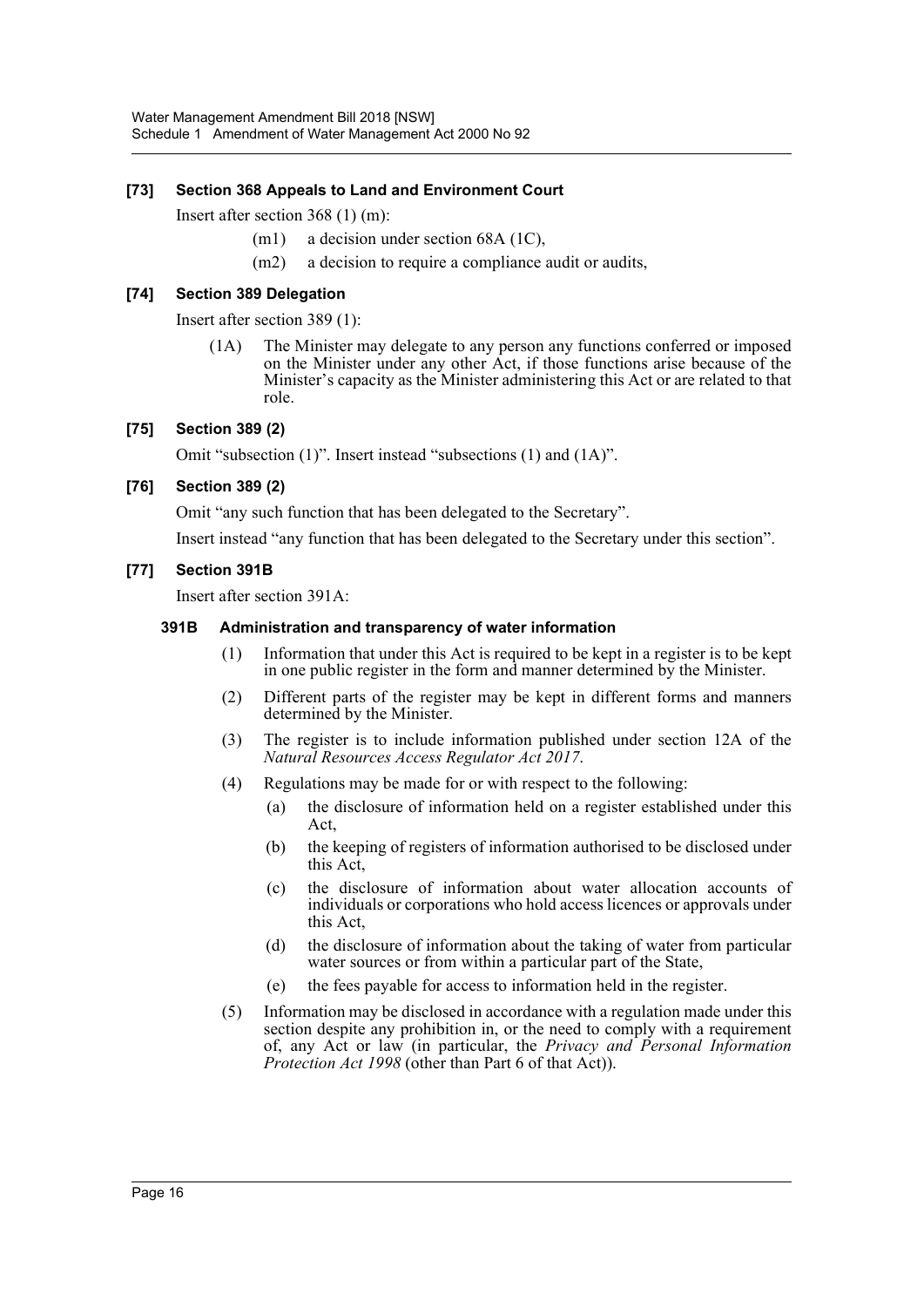#### **[78] Section 394 Service of documents**

Insert after section 394 (1) (b):

(b1) by email to an email address specified by the person for the service of documents of that kind, or

#### **[79] Section 394 (1) (c)**

Omit "or (b)". Insert instead ", (b) or (b1) (or that manner is unavailable)".

#### **[80] Section 395**

Omit the section. Insert instead:

#### **395 Publication of notices, orders and proclamations in authorised manner**

- (1) A requirement of this Act that a notice be published in the authorised manner is a requirement that the notice be published in a manner that the Minister is satisfied is likely to bring the notice to the attention of members of the public in the area that is affected by the notice or its subject matter.
- (2) In this section, *notice* includes an order or proclamation.

#### **[81] Section 398 Exclusion of Crown liability**

Insert at the end of section 398 (1) (b):

or

(c) from the release of water for environmental purposes,

#### **[82] Section 398 (2A)**

Insert after section 398 (2):

(2A) The Crown is not subject to any action, liability (including liability for defamation), claim or demand arising as a consequence of anything done under or for the purposes of section 391B or a regulation made under that section.

**Note.** The liability of other persons for any such thing is dealt with under section 397.

#### **[83] Section 398 (3) (d)**

Insert at the end of section 398 (3) (c):

, or

(d) a NSW government agency.

#### **[84] Sections 399A and 399B**

Insert after section 399:

#### **399A Transfer of ownership of metering equipment**

- (1) The regulations may make provision for or with respect to the transfer of the ownership of metering equipment and associated property, rights, assets and liabilities from Water NSW or the Ministerial Corporation to holders of approvals or other persons.
- (2) Without limiting subsection (1), the regulations may make provision for or with respect to the following:
	- (a) matters that are ancillary to any such scheme,
	- (b) the removal of metering equipment where a transfer offer is not taken up.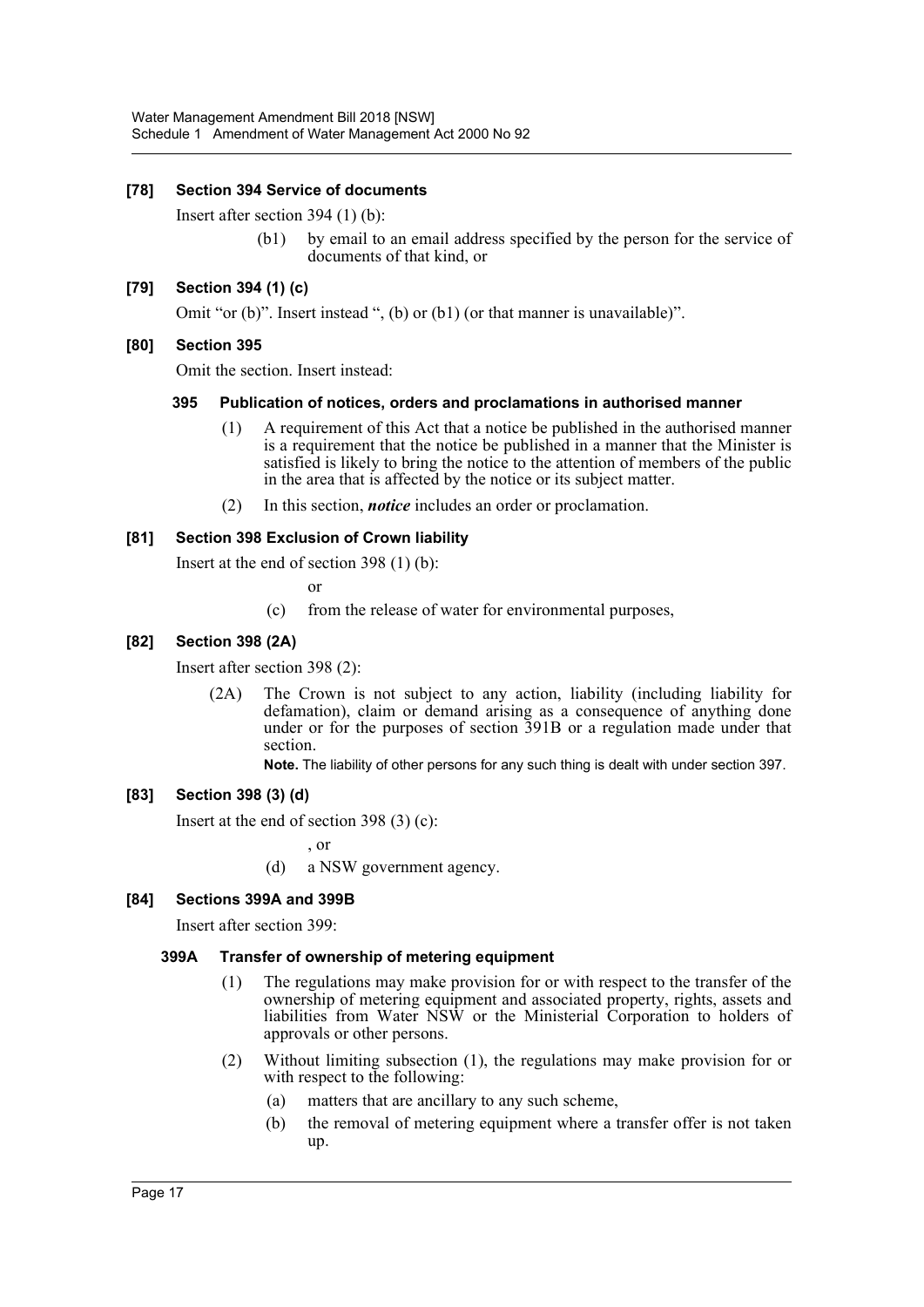#### **399B Consultation about environmental water releases**

- (1) The regulations may make provision for or with respect to a scheme to facilitate consultation and negotiations with owners and occupiers of land, and other persons, who may be affected by proposed releases of water for environmental purposes.
- (2) Without limiting subsection (1), the regulations may make provision for or with respect to the following:
	- (a) the circumstances in which the scheme will apply,
	- (b) notification of proposed releases,
	- (c) mediation of disputes, in cases where agreement is required to resolve legal or other issues relating to a proposed release.

#### **[85] Sections 400A and 400B**

Insert after section 400:

#### **400A Excluded matters**

- (1) The regulations may declare a matter that is dealt with by this Act or the regulations to be an excluded matter for the purposes of section 250C of the *Water Act 2007* of the Commonwealth in relation to:
	- (a) the whole of the Commonwealth water legislation, or
	- (b) a specified provision of that legislation, or
	- (c) that legislation other than a specified provision, or
	- (d) that legislation otherwise than to a specified extent.

**Note.** Section 250C of the *Water Act 2007* of the Commonwealth provides that if a State law declares a matter to be an excluded matter for the purposes of that section in relation to all or part of the Commonwealth water legislation, then the provisions that are the subject of the declaration will not apply in relation to that matter in the State concerned.

(2) In this section:

*Commonwealth water legislation* has the same meaning as it has in the *Water Act 2007* of the Commonwealth.

*matter* includes act, omission, body, person or thing.

#### **400B Displacement of Commonwealth water legislation**

The regulations may declare any provision of this Act to be a Commonwealth water legislation displacement provision for the purposes of section 250D of the *Water Act 2007* of the Commonwealth (either generally or specifically in relation to a provision of that Commonwealth Act).

**Note.** Section 250D of the *Water Act 2007* of the Commonwealth enables a State to displace the operation of provisions of that Act that are declared under a State law to be Commonwealth water legislation displacement provisions for the purposes of that section.

#### **[86] Schedule 1B Provisions relating to exit from co-held access licence**

Insert after clause 3 (2):

(3) If an individual daily extraction component was imposed on the original licence, the water allocation accounts for the original access licence and the new access licence are to be adjusted to reflect the provisions made by this clause.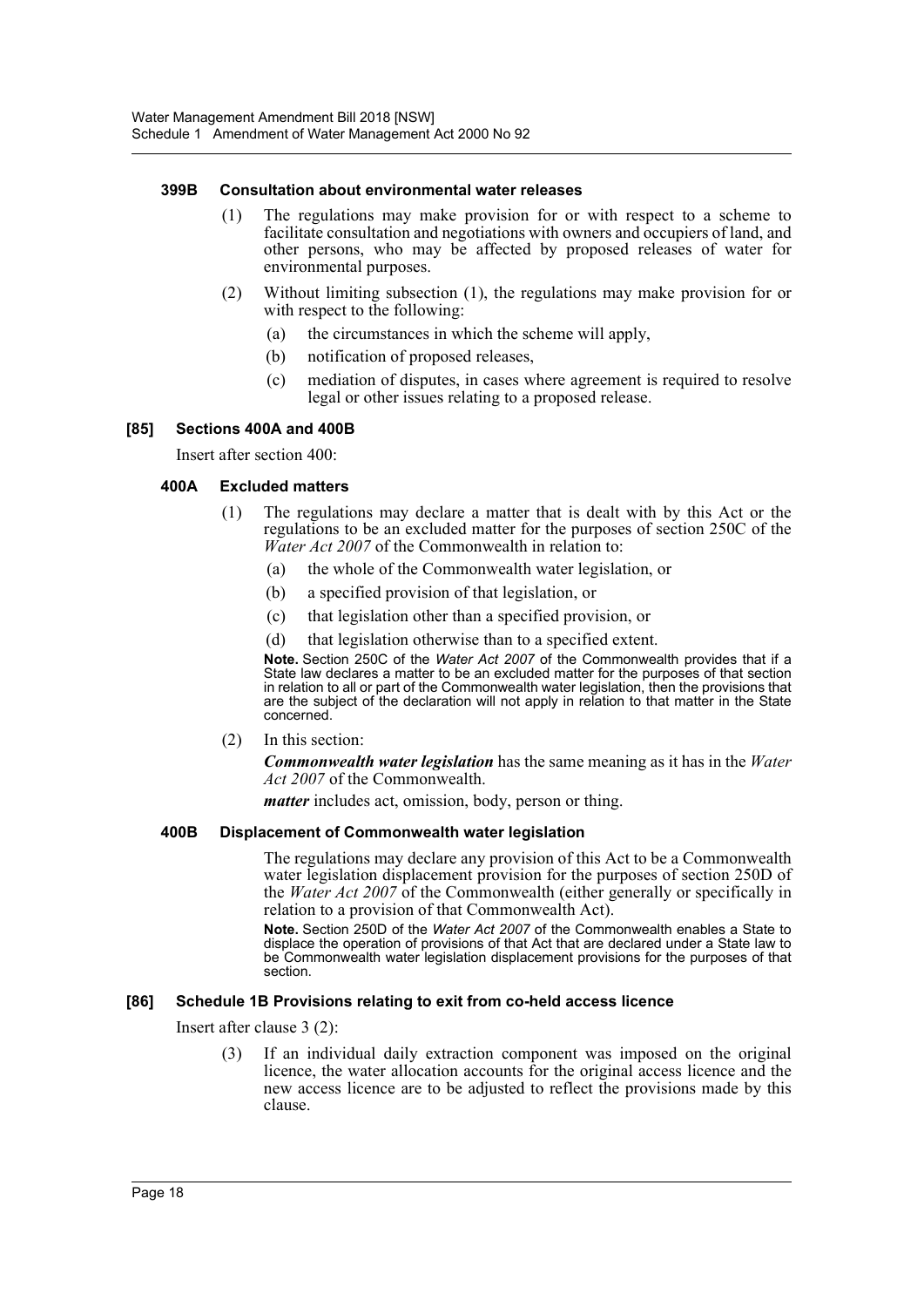#### **[87] Schedule 9 Savings, transitional and other provisions**

Insert at the end of the Schedule with appropriate Part and clause numbering:

# **Part Provisions consequent on enactment of Water Management Amendment Act 2018**

#### **Definition**

In this Part:

*amending Act* means the *Water Management Amendment Act 2018*.

#### **Existing audits and audit panels**

An audit panel appointed under section 44 (2) before the substitution of that subsection by the amending Act may continue in office for the purpose of completing an audit commenced before that substitution.

#### **Existing registers**

- (1) A register kept under this Act immediately before the commencement of section 391B, as inserted by the amending Act, is taken to be in a form and manner determined by the Minister under that section.
- (2) This clause does not prevent the Minister from making a further determination under that section about any such register.

#### **Defence**

Section 91I (3), as inserted by the amending Act, does not apply to proceedings for offences commenced before the commencement of that subsection.

#### **[88] Schedule 12, heading**

Insert "**or orders**" after "**management plans**".

#### **[89] Schedule 12, Parts 4–7**

Insert after Part 3 of Schedule 12:

# **Part 4 Amendment of Water Sharing Plan for the Barwon-Darling Unregulated and Alluvial Water Sources 2012**

#### **9 Clause 42 Individual access licence account management rules for the Barwon-Darling Unregulated River Water Source**

Insert ", and assigned under section 71T of the Act from," after "taken under" wherever occurring in clause  $42(2)$ ,  $(3)$  and  $(4)$ .

#### **10 Clause 42 (2) (b), (3) (b) and (4) (d)**

Omit "or from" wherever occurring.

#### **11 Clause 51 Total daily extraction limits**

Omit the note to the clause. Insert instead:

**Note.** Options for imposing TDELs are proposed to be reviewed on or before 1 July 2019.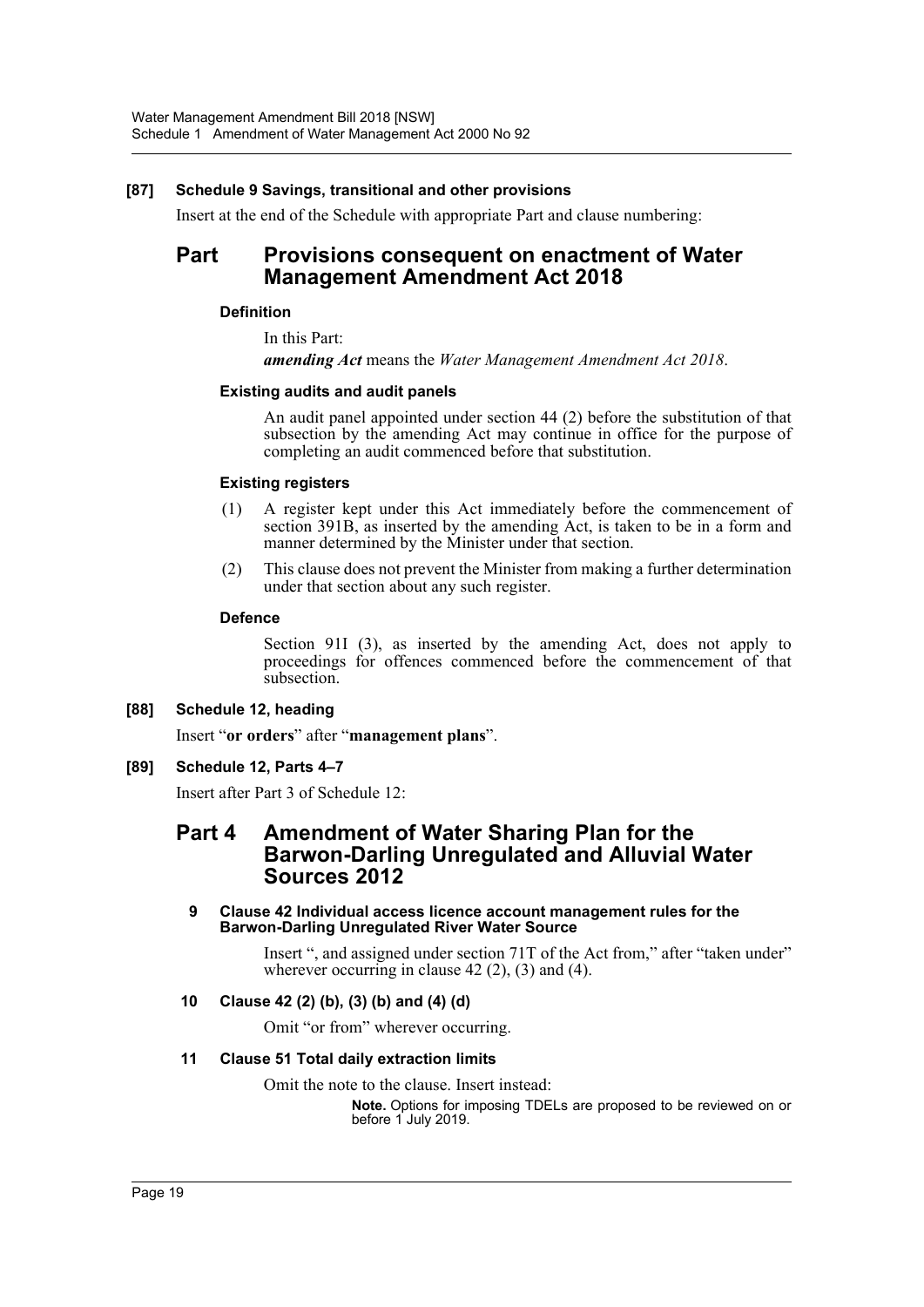#### **12 Clause 52**

Omit the clause. Insert instead:

#### **52 Individual daily extraction limits**

At the commencement of this Plan, there were no individual daily extraction limits (referred to in this Plan as *IDELs*) established for access licences in these water sources.

**Note 1.** *Individual daily extraction limit* is defined in the Dictionary.

**Note 2.** IDELS are to be reviewed on or before 1 July 2019.

#### **13 Clause 62 General**

Omit notes 3 and 4 to the clause.

#### **14 Clause 78 Part 8**

Insert after clause 78 (g):

(g1) include rules for the establishment, amendment, assignment and removal of IDELs,

#### **15 Clause 80 Part 10**

Insert ", 71QA" after "71Q" in clause 80 (b).

#### **16 Clause 80, note**

Omit the note.

# **Part 5 Amendments relating to upper limit locations**

## **Division 1 Amendments to regulated river orders**

#### **17 Regulated river orders to be amended**

This Division amends the following regulated river orders:

- (a) *Central West Water Management Area Regulated River Order* (Government Gazette No 110 of 1 July 2004),
- (b) *Gwydir Water Management Area Regulated River Order* (Government Gazette No 110 of 1 July 2004),
- (c) *Hunter Water Management Area Regulated River Order No. 2* (Government Gazette No 82B of 26 June 2007),
- (d) *Murrumbidgee Water Management Area Regulated River Order* (Government Gazette No 110 of 1 July 2004),
- (e) *Murray Water Management Area Regulated River Order (Lower Darling)* (Government Gazette No 110 of 1 July 2004),
- (f) *NSW Border Rivers Regulated River Water Source Order* (Government Gazette No 79 of 29 May 2009),
- (g) *Namoi Water Management Area Regulated River Order* (Government Gazette No 110 of 1 July 2004),
- (h) *Regulated River Order for the Belubula Regulated River 2012* (Government Gazette No 92 of 14 September 2012),
- (i) *Regulated River Order for the Lachlan Regulated River 2012* (Government Gazette No  $92$  of 14 September 2012),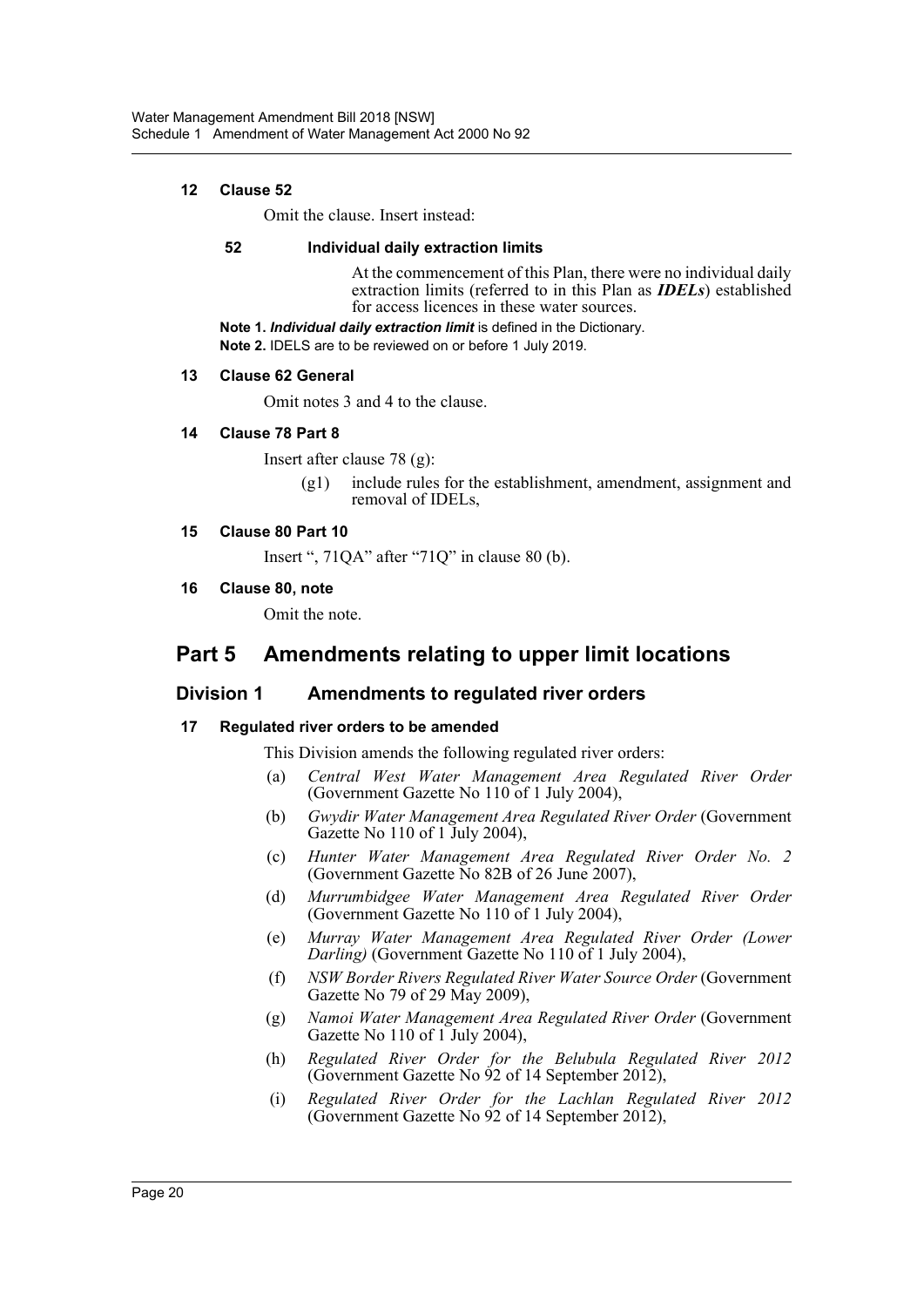- (j) *Regulated River Order for the NSW Hunter Water Management Area Regulated Rivers 2016* (Government Gazette No 56 of 1 July 2016),
- (k) *Regulated River Order for the NSW Murray Regulated Rivers 2012* (Government Gazette No 19 of 15 February 2012),
- (l) *Richmond Regulated River Order 2010* (Government Gazette No 135 of 17 December 2010).

#### **18 Central West Water Management Area Regulated River Order**

#### (1) **Order**

Omit "downstream of the upper limit of Windamere Dam water storage or the upper limit of Burrendong Dam water storage and".

#### (2) **Schedule**

Omit "Cudgegong River from the upper limit of Windamere Dam water storage downstream to its confluence with the upper limit of Burrendong Dam water storage.".

Insert instead:

Cudgegong River from Windamere Dam wall, being the point at latitude -32.727325 and longitude 149.771999 in decimal degrees GDA94, downstream to Burrendong Dam water storage.

Windamere Dam water storage (including all the water downstream of the following coordinates, in decimal degrees GDA94, to Windamere Dam wall):

| Latitude     | Longitude  |
|--------------|------------|
| $-32.811391$ | 149.870681 |
| $-32.818051$ | 149.854227 |
| $-32.824058$ | 149.836131 |
| $-32.810121$ | 149.841439 |
| $-32.814185$ | 149.825263 |
| $-32.819009$ | 149.846077 |
| $-32.810587$ | 149.811243 |
| -32.779267   | 149.838340 |
| -32.782333   | 149.794320 |
| $-32.760703$ | 149.805519 |
| -32.776092   | 149.775742 |
| $-32.770453$ | 149.759286 |
| $-32.761776$ | 149.756808 |
| $-32.752008$ | 149.767732 |
| -32.745962   | 149.793078 |
| $-32.740353$ | 149.761119 |
| $-32.728140$ | 149.760693 |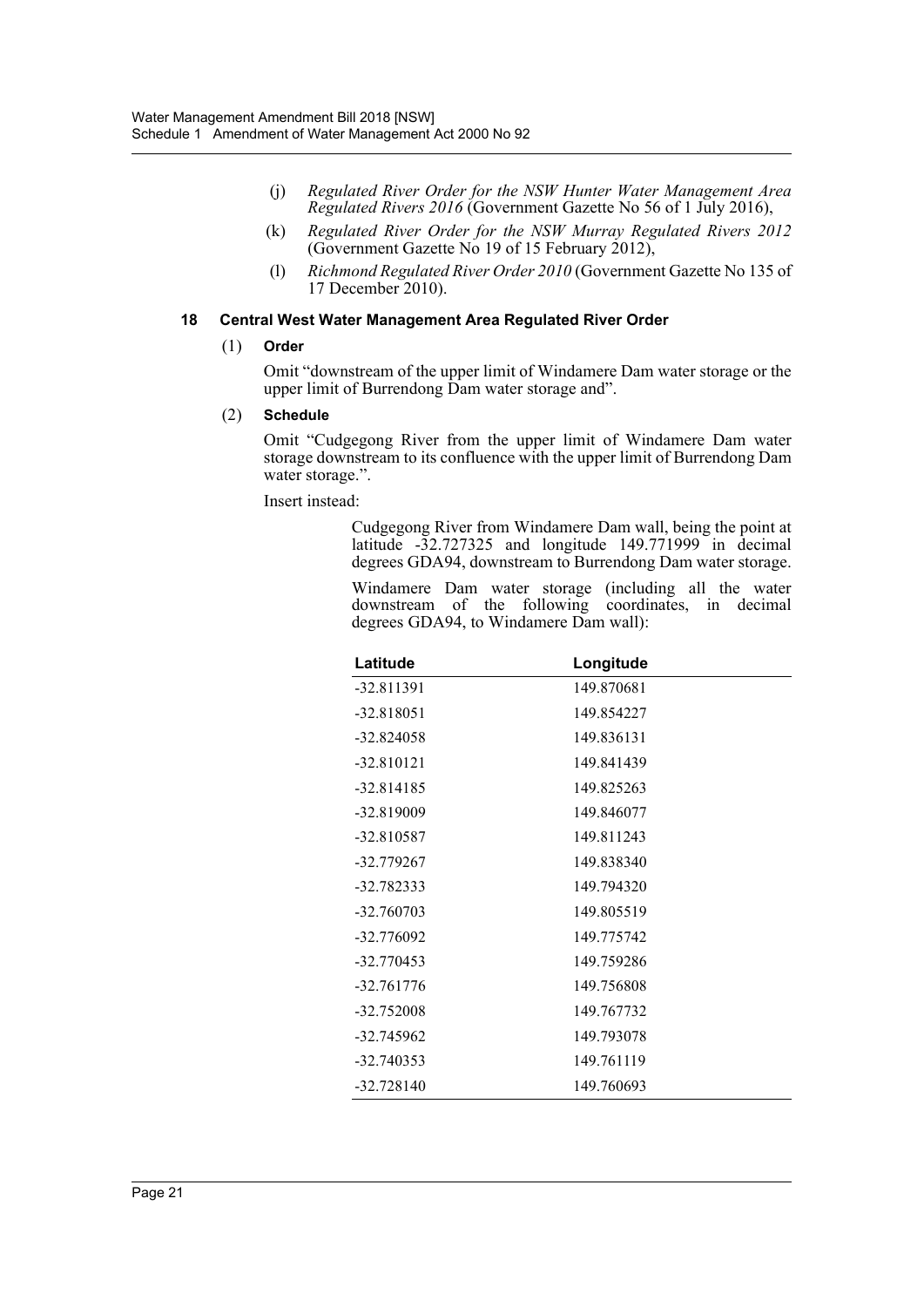#### (3) **Schedule**

Omit "Macquarie River from the upstream limit of Burrendong Dam water storage, downstream to the Monkeygar Creek offtake.".

Insert instead:

Macquarie River from Burrendong Dam wall, being the point at latitude -32.66674 and longitude 149.10902 in decimal degrees GDA94, downstream to the Monkeygar Creek offtake.

Burrendong Dam water storage (including all the water downstream of the following coordinates, in decimal degrees GDA94, to Burrendong Dam wall):

| Latitude     | Longitude  |
|--------------|------------|
| $-32.871744$ | 149.213174 |
| $-32.834042$ | 149.207933 |
| $-32.814764$ | 149.219303 |
| $-32.833629$ | 149.250251 |
| $-32.782423$ | 149.184678 |
| $-32.771026$ | 149.151583 |
| $-32.736556$ | 149.213184 |
| $-32.731542$ | 149.235164 |
| $-32.716252$ | 149.196807 |
| -32.687090   | 149.175187 |
| $-32.714061$ | 149.117249 |
| -32.696985   | 149.085635 |
| $-32.610695$ | 149.135805 |
| $-32.647185$ | 149.224616 |
| $-32.636815$ | 149.257351 |
| $-32.620199$ | 149.247056 |
| $-32.624635$ | 149.273776 |
| $-32.671702$ | 149.084504 |
| $-32.717326$ | 149.130410 |
| $-32.668750$ | 149.158276 |
| $-32.660058$ | 149.155925 |
| -32.901336   | 149.228041 |

#### **19 Gwydir Water Management Area Regulated River Order**

#### (1) **Order**

Omit "downstream of the upper limit of Copeton Dam water storage and".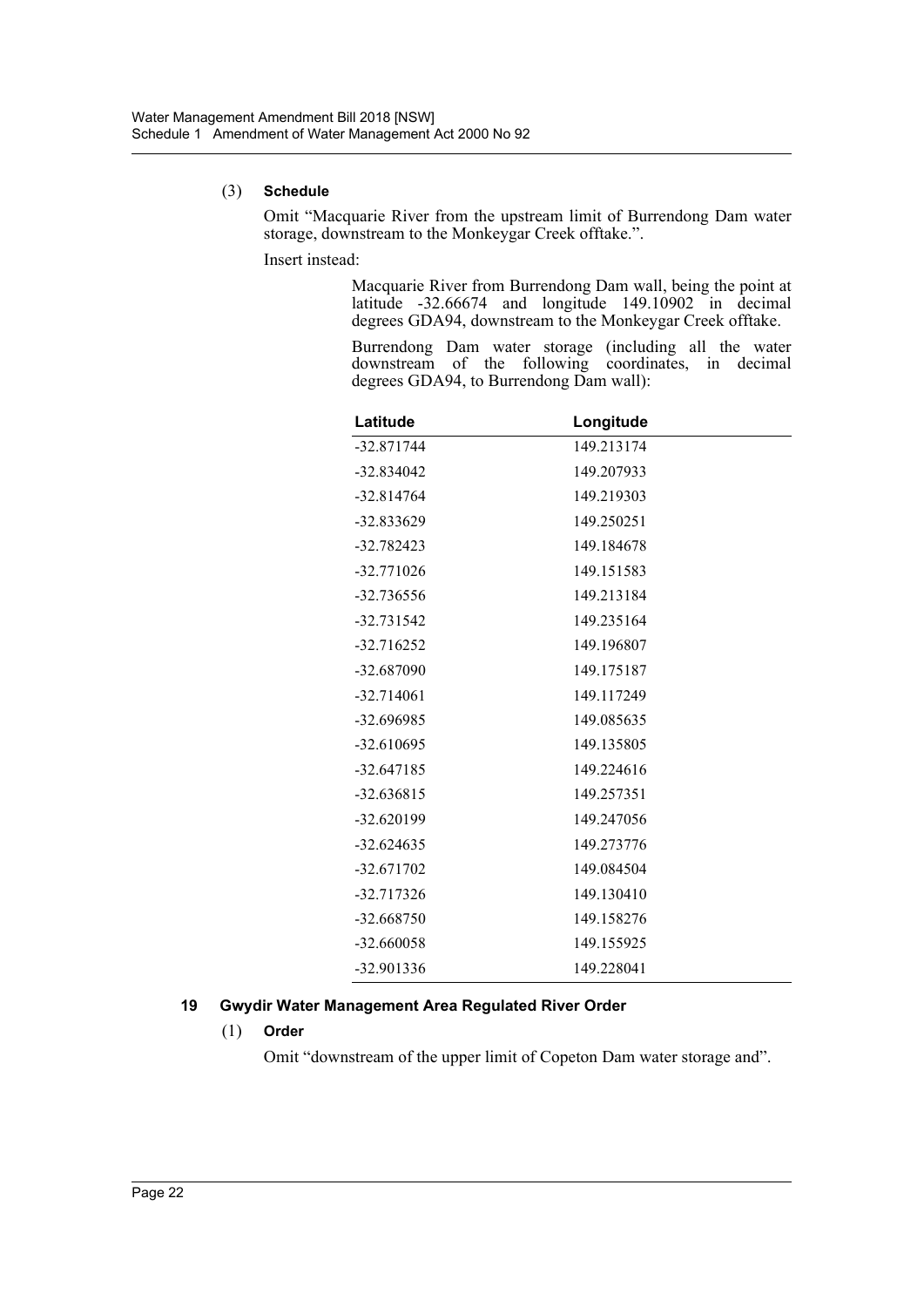#### (2) **Schedule**

Omit "Gwydir River from Copeton Dam downstream to northwestern boundary of portion 27, Parish of Gin, County of Benarba.".

Insert instead:

Gwydir River from Copeton Dam wall, being the point at latitude -29.906596 and longitude 150.927266 in decimal degrees GDA94, downstream to the northwestern boundary of portion 27, Parish of Gin, County of Benarba.

Copeton Dam water storage (including all the water downstream of the following coordinates, in decimal degrees GDA94, to Copeton Dam wall):

| Latitude     | Longitude  |
|--------------|------------|
| $-30.003197$ | 150.982829 |
| $-30.001384$ | 150.973391 |
| -29.977928   | 150.991369 |
| -29.957905   | 150.972530 |
| $-29.948338$ | 150.961377 |
| -29.933781   | 151.011764 |
| $-29.924970$ | 151.019530 |
| $-29.910007$ | 151.017738 |
| -29.898243   | 151.028021 |
| -29.887985   | 151.018875 |
| -29.873349   | 150.995589 |
| -29.882027   | 150.968586 |
| $-29.881021$ | 150.953199 |
| -29.880425   | 150.931838 |
| -29.890985   | 150.910140 |

#### **20 Hunter Water Management Area Regulated River Order No. 2**

(1) **Order**

Omit "downstream of the upper limit of Lostock Dam water storage and".

(2) **Schedule 1**

Omit the Schedule. Insert instead:

# **Schedule 1**

Paterson River from Lostock Dam wall, being the point at latitude -32.328844 and longitude 151.450099 in decimal degrees GDA94, downstream to the determined tidal limit, which is 410 metres downstream from a point adjacent to where the north-eastern corner of Lot 115, DP 848634, Parish of Barford, County of Durham, fronts the eastern bank of the Paterson River.

Lostock Dam water storage (including all water downstream of the following coordinates, in decimal degrees GDA94, to Lostock Dam wall):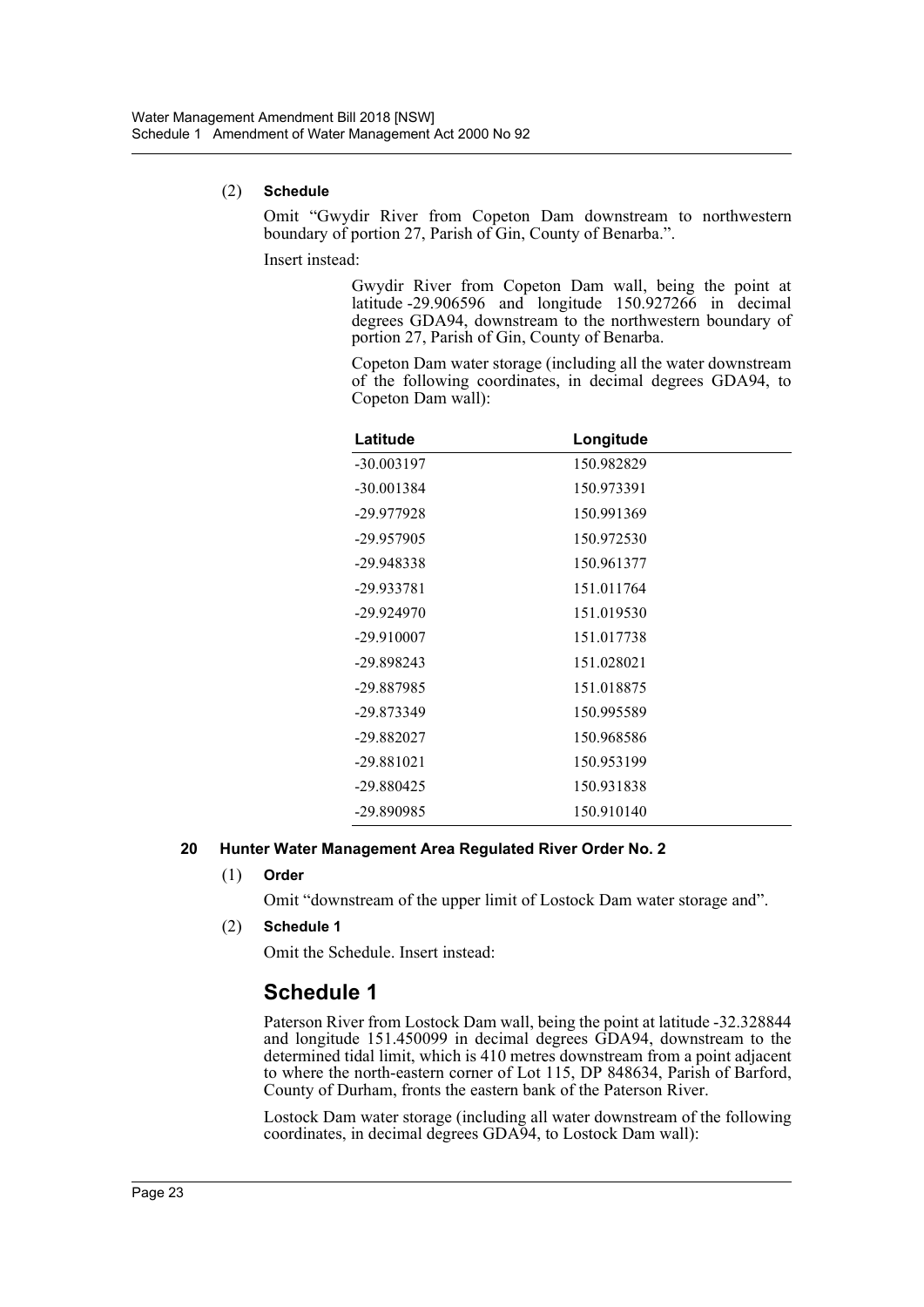| Latitude     | Longitude  |  |
|--------------|------------|--|
| $-32.322211$ | 151.425521 |  |
| $-32.325743$ | 151.439159 |  |
| -32.339434   | 151.424865 |  |
| $-32.344165$ | 151.437603 |  |
| $-32.339274$ | 151.445692 |  |
| $-32.337965$ | 151.450254 |  |
| $-32.335117$ | 151.457577 |  |

#### **21 Murrumbidgee Water Management Area Regulated River Order**

#### (1) **Order**

Omit "downstream of the upper limit of Burrinjuck Dam water storage or Blowering Dam and".

#### (2) **Schedule**

Omit "Murrumbidgee River from Taemas Bridge within the storage of Burrinjuck Dam, downstream to the Murray River.".

Insert instead:

Murrumbidgee River from Burrinjuck Dam wall, being the point at latitude -35.00284 and longitude 148.583817, downstream to the Murray River.

Burrinjuck Dam water storage (including all water downstream of the following coordinates, in decimal degrees GDA94, to Burrinjuck Dam wall):

| Latitude     | Longitude  |  |
|--------------|------------|--|
| $-35.003371$ | 148.849389 |  |
| $-35.005853$ | 148.830107 |  |
| -34.949024   | 148.832598 |  |
| $-34.922416$ | 148.823510 |  |
| -34.904668   | 148.796551 |  |
| -34.964027   | 148.774932 |  |
| -34.920111   | 148.724999 |  |
| -34.892967   | 148.737287 |  |
| -34.876506   | 148.768171 |  |
| -34.876913   | 148.782918 |  |
| -34.879415   | 148.782675 |  |
| -34.965045   | 148.755451 |  |
| -34.984244   | 148.697525 |  |
| -34.995874   | 148.683923 |  |
| -34.969135   | 148.632485 |  |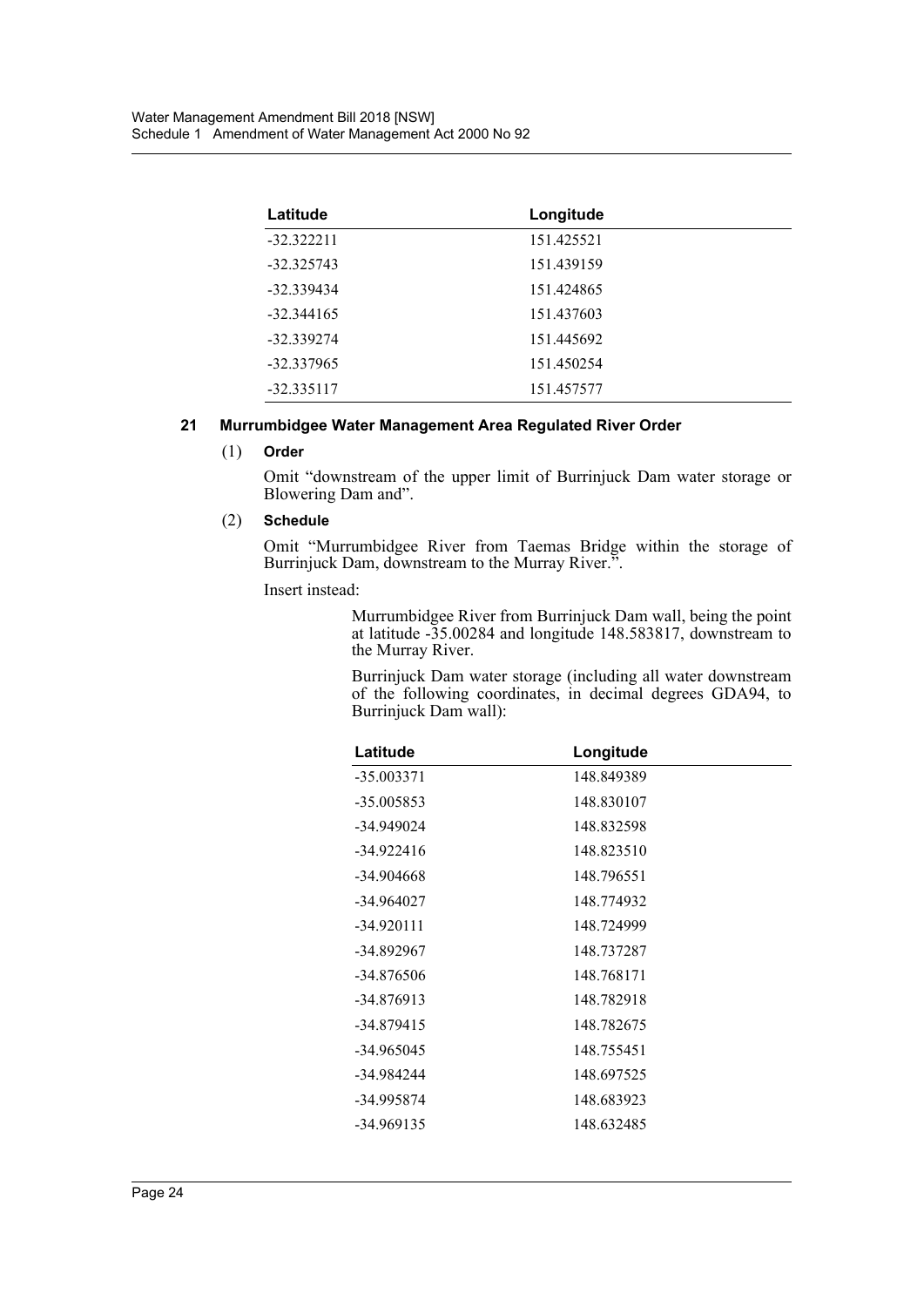| Latitude     | Longitude  |
|--------------|------------|
| $-35.018053$ | 148.661473 |
| $-35.044238$ | 148.669648 |
| $-35.092597$ | 148.682148 |
| -35.105789   | 148.679919 |
| $-35.073652$ | 148.672281 |
| $-35.062604$ | 148.665532 |
| $-35.050545$ | 148.676945 |
| $-34.990525$ | 148.610208 |
| -34.989634   | 148.595715 |
| $-35.023671$ | 148.599408 |

#### (3) **Schedule**

Omit "Tumut River from the upper limit of the storage of Blowering Dam downstream to the Murrumbidgee River".

Insert instead:

Tumut River from Blowering Dam wall, being the point at latitude -35.40047 and longitude 148.244146, downstream to the Murrumbidgee River.

Blowering Dam water storage (including all water downstream of the following coordinates, in decimal degrees GDA94, to Blowering Dam wall):

| Latitude     | Longitude  |
|--------------|------------|
| $-35.561163$ | 148.306432 |
| $-35.545218$ | 148.301639 |
| -35.531393   | 148.293032 |
| -35.561765   | 148.238722 |
| -35.548750   | 148.228634 |
| $-35.504216$ | 148.271602 |
| -35.491235   | 148.233281 |
| -35.488285   | 148.270351 |
| -35.474806   | 148.241747 |
| -35.472170   | 148.278026 |
| -35.462686   | 148.280791 |
| -35.450776   | 148.240958 |
| -35.435572   | 148.285557 |
| -35.434480   | 148.243201 |
| $-35.415237$ | 148.272950 |
| -35.419780   | 148.235559 |
| -35.404595   | 148.270365 |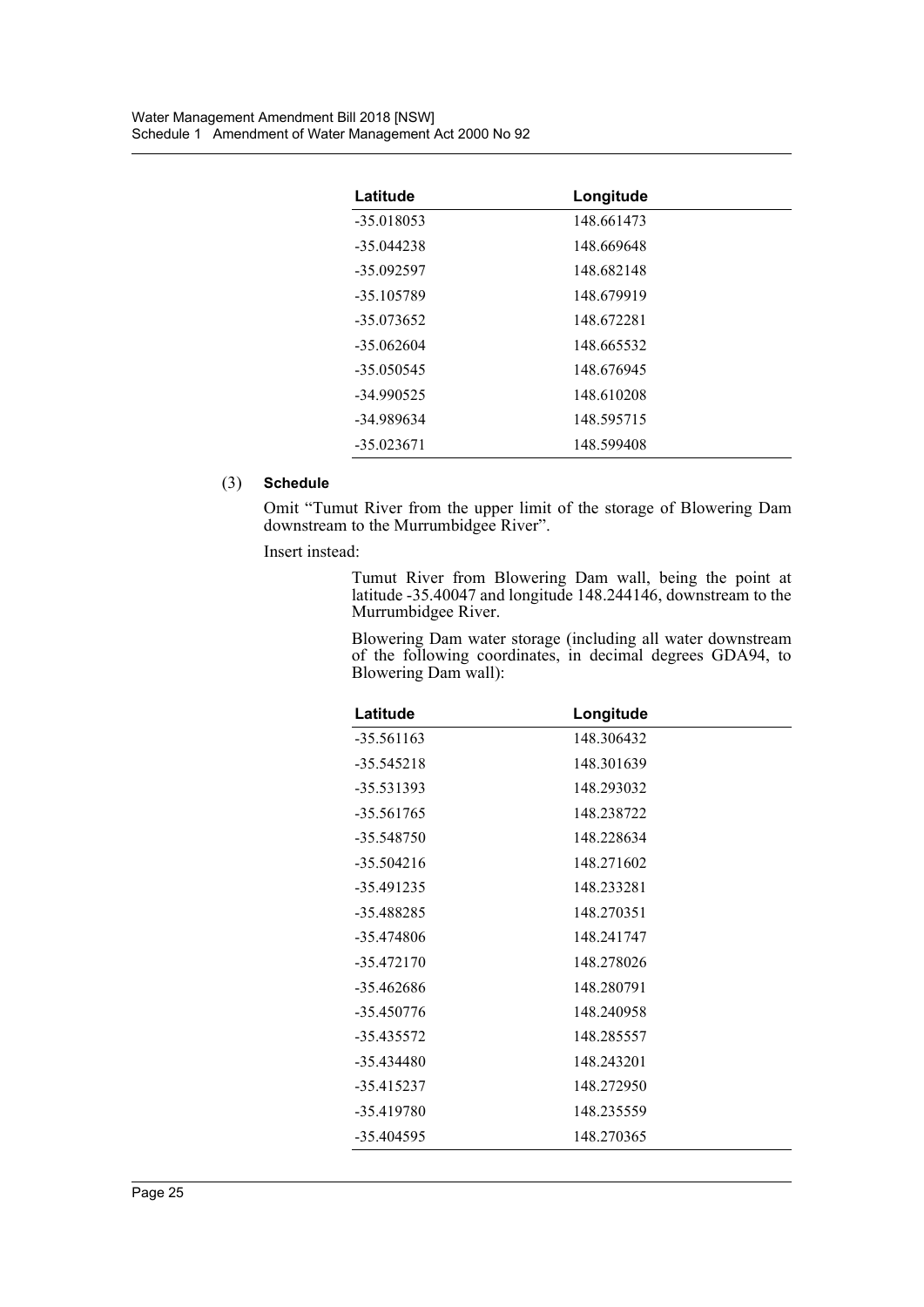#### **22 Murray Water Management Area Regulated River Order (Lower Darling) Order**

Omit "downstream of the upper limit of Lake Wetherell water storage and".

#### **23 NSW Border Rivers Regulated River Water Source Order**

#### **Schedule 1**

Omit "Severn River, from Pindari Dam downstream to its junction with the Macintyre River.".

Insert instead:

Severn River from Pindari Dam wall, being the point at latitude -29.387689 and longitude 151.245184 in decimal degrees GDA94, downstream to its junction with the Macintyre River.

Pindari Dam water storage (including all water downstream of the following coordinates, in decimal degrees GDA94, to Pindari Dam wall):

| Latitude     | Longitude  |
|--------------|------------|
| $-29.410713$ | 151.333721 |
| -29.394919   | 151.326964 |
| -29.383454   | 151.318099 |
| -29.397437   | 151.300012 |
| $-29.376505$ | 151.291200 |
| $-29.366651$ | 151.270775 |
| $-29.370563$ | 151.255536 |
| -29.365349   | 151.233787 |
| $-29.401966$ | 151.293014 |

#### **24 Namoi Water Management Area Regulated River Order**

#### (1) **Order**

Omit "downstream of the upper limit of Split Rock Dam water storage or Keepit Dam water storage and".

#### (2) **Schedule**

Omit the following:

Manilla River from Split Rock Dam, downstream to its junction with the Namoi River.

Namoi River, from its junction with the Manilla River to Keepit Dam, including all tributaries (named and unnamed) to the storage of Keepit Dam, and up to the high water mark of the storage.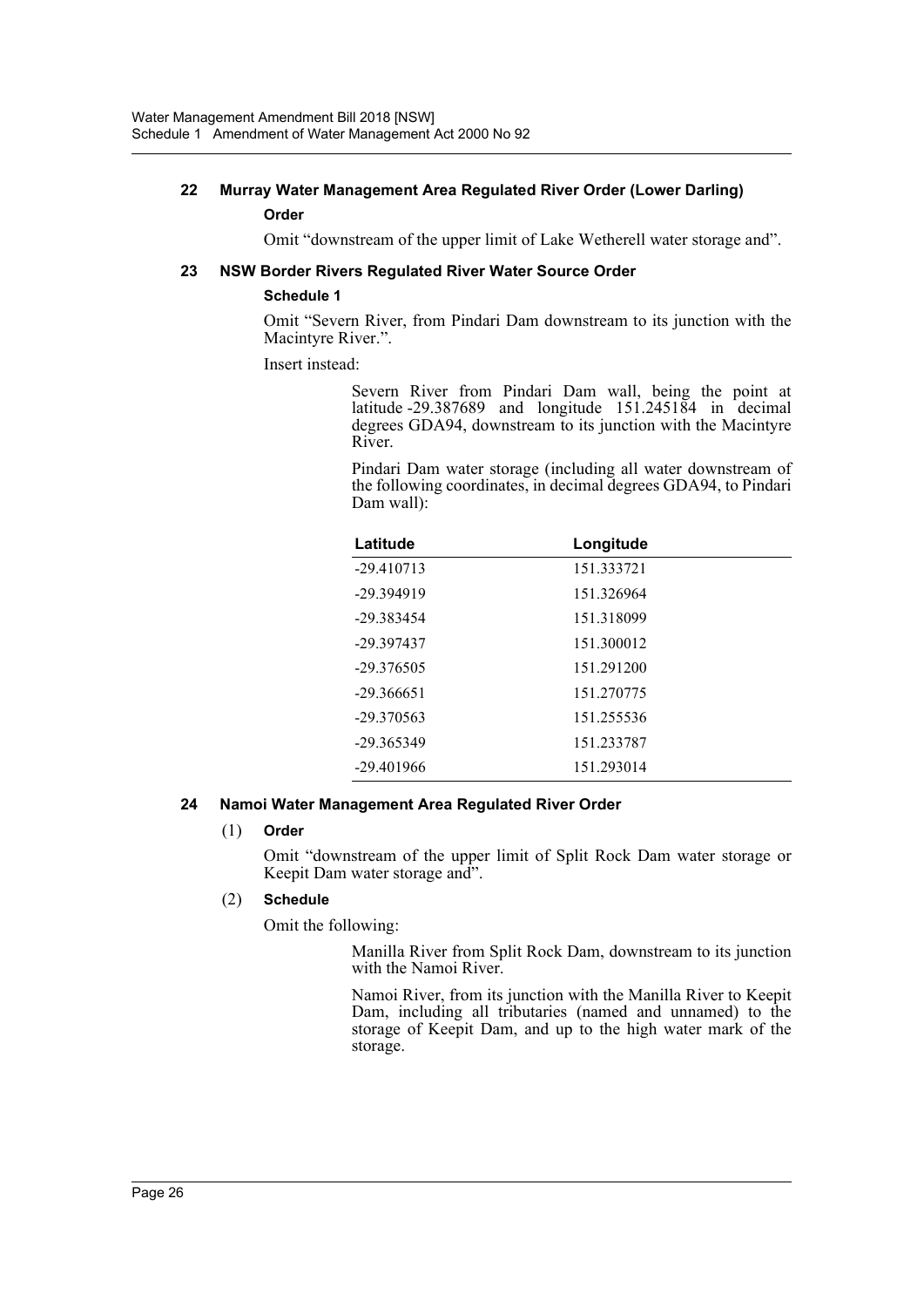Namoi River, from Keepit Dam downstream to the offtake of Narrabri Creek.

Insert instead:

Manilla River from Split Rock Dam wall, being the point at latitude -30.575872 and longitude 150.697240 in decimal degrees GDA94, downstream to its junction with the Namoi River.

Split Rock Dam water storage (including all water downstream of the following coordinates, in decimal degrees GDA94, to Split Rock Dam wall):

| Latitude     | Longitude  |
|--------------|------------|
| $-30.432084$ | 150.700594 |
| $-30.430054$ | 150.678370 |
| $-30.451556$ | 150.688350 |
| -30.456521   | 150.704523 |
| $-30.479991$ | 150.697527 |
| -30.488379   | 150.693033 |
| $-30.472202$ | 150.716278 |
| -30.489548   | 150.725471 |
| $-30.513168$ | 150.698369 |
| $-30.519752$ | 150.715638 |
| $-30.534438$ | 150.716575 |
| $-30.523353$ | 150.676778 |
| -30.522879   | 150.664067 |
| $-30.534635$ | 150.706668 |
| $-30.583463$ | 150.709977 |

Namoi River, from its junction with the Manilla River downstream to Keepit Dam water storage.

Keepit Dam water storage (including all water downstream of the following coordinates, in decimal degrees GDA94, to Keepit Dam wall):

| Latitude     | Longitude  |
|--------------|------------|
| -30.788642   | 150.570964 |
| $-30.778018$ | 150.567687 |
| $-30.769567$ | 150.553783 |
| $-30.809162$ | 150.566018 |
| $-30.820146$ | 150.551936 |
| -30.778773   | 150.531650 |
| $-30.784563$ | 150.521501 |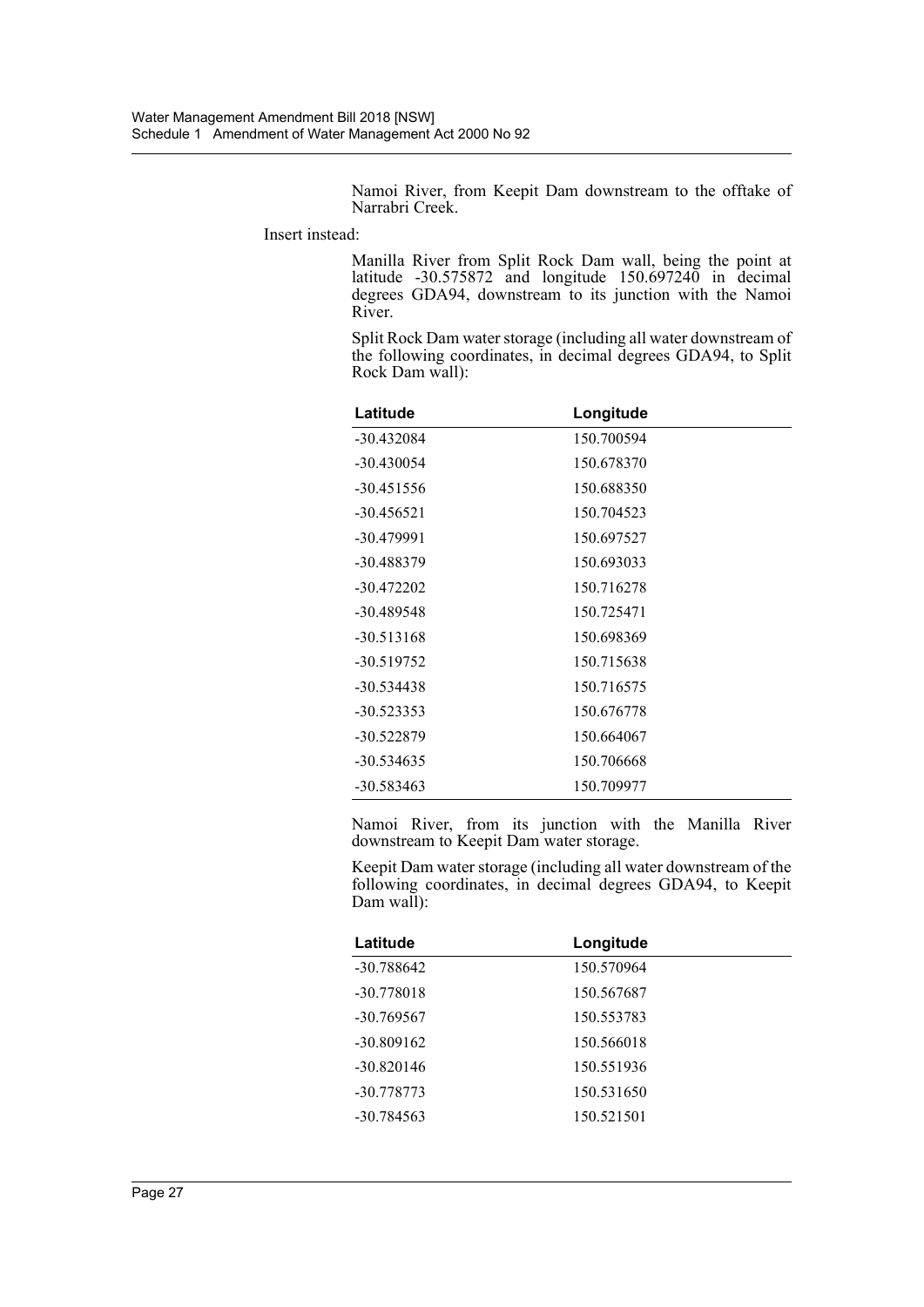| Latitude     | Longitude  |
|--------------|------------|
| $-30.791914$ | 150.517708 |
| $-30.798574$ | 150.509822 |
| $-30.814782$ | 150.496955 |
| $-30.841291$ | 150.552179 |
| $-30.829995$ | 150.491038 |
| $-30.834460$ | 150.479529 |
| -30.837882   | 150.478756 |
| $-30.862795$ | 150.478484 |

Namoi River from Keepit Dam wall, being the point at latitude  $-30.878622$  and longitude  $150.491625$  in decimal degrees 5DA94, downstream to the offtake of Narrabri Creek.

#### **25 Regulated River Order for the Belubula Regulated River 2012**

#### **Schedule 1**

Omit the Schedule. Insert instead:

# **Schedule 1**

Belubula River from Carcoar Dam wall, being the point at latitude -33.619085 and longitude 149.18005 in decimal degrees GDA94, downstream to its junction with the Regulated Lachlan River.

Carcoar Dam water storage (including all water downstream of the following coordinates, in decimal degrees GDA94, to Carcoar Dam wall):

| Latitude     | Longitude  |
|--------------|------------|
| -33.576020   | 149.242979 |
| -33.598026   | 149.222586 |
| $-33.611107$ | 149.198919 |
| $-33.575159$ | 149.224422 |

#### **26 Regulated River Order for the Lachlan Regulated River 2012**

#### **Schedule 1**

Omit items 7–9. Insert instead:

- **7.** Lachlan River from Wyangala Dam wall, being the point at latitude -33.969787 and longitude 148.951823 in decimal degrees GDA94, downstream to the Murrumbidgee River.
- **8.** Wyangala Dam water storage (including all water downstream of the following coordinates, in decimal degrees GDA94, to Wyangala Dam wall):

| Latitude     | Longitude  |
|--------------|------------|
| $-34.052206$ | 149.036233 |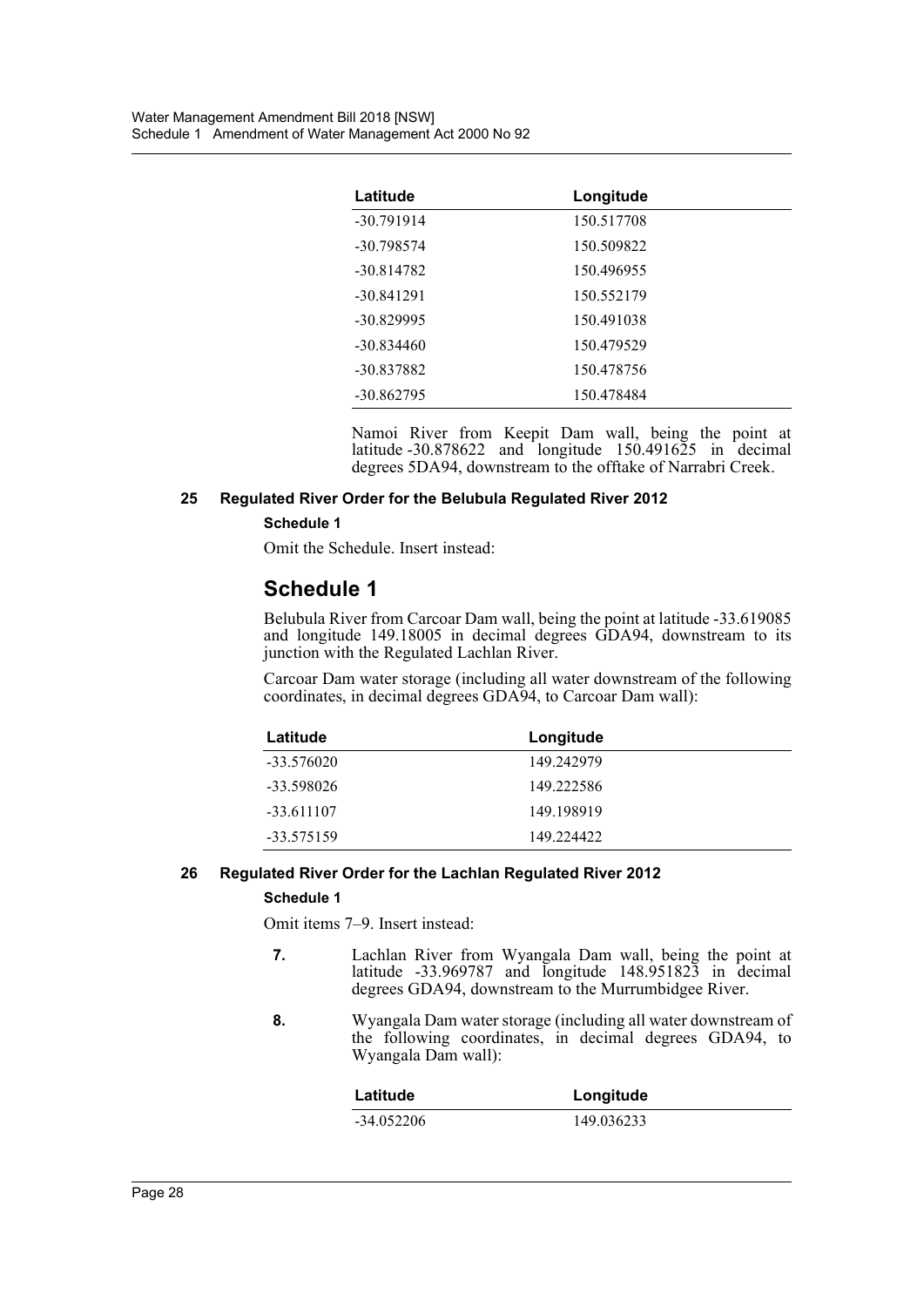| Latitude     | Longitude  |
|--------------|------------|
| $-34.049494$ | 149.045616 |
| $-34.002150$ | 149.080865 |
| -33.994397   | 149.083129 |
| -33.994273   | 149.081477 |
| -33.987058   | 149.054747 |
| -33.980610   | 149.047093 |
| -33.957108   | 149.028854 |
| -33.904295   | 148.981630 |
| -33.909158   | 148.970521 |
| -33.948079   | 148.965834 |
| $-34.000431$ | 148.974679 |
| $-33.902762$ | 149.138943 |
| -33.919014   | 149.039291 |
| -33.915237   | 149.059200 |
| -33.905190   | 149.071142 |
| $-33.922213$ | 149.096824 |
| $-33.892613$ | 149.104912 |
| -33.886798   | 149.119798 |
| -33.887198   | 149.065994 |
| -33.885542   | 149.059389 |

#### **27 Regulated River Order for the NSW Hunter Water Management Area Regulated Rivers 2016**

#### **Schedule 1**

Omit items 3–6. Insert instead:

- **3.** Glennies Creek from Glennies Creek Dam wall, being the point at latitude -32.361941 and longitude 151.249747, downstream to the confluence of Glennies Creek with Hunter River.
- **4.** Glennies Creek Dam water storage (including all water downstream of the following coordinates, in decimal degrees GDA94, to Glennies Creek Dam wall):

| Latitude     | Longitude  |
|--------------|------------|
| -32.287472   | 151.266599 |
| $-32.300972$ | 151.256985 |
| $-32.306524$ | 151.252396 |
| $-32.297512$ | 151.299214 |
| -32.309309   | 151.301546 |
| $-32.331923$ | 151.310492 |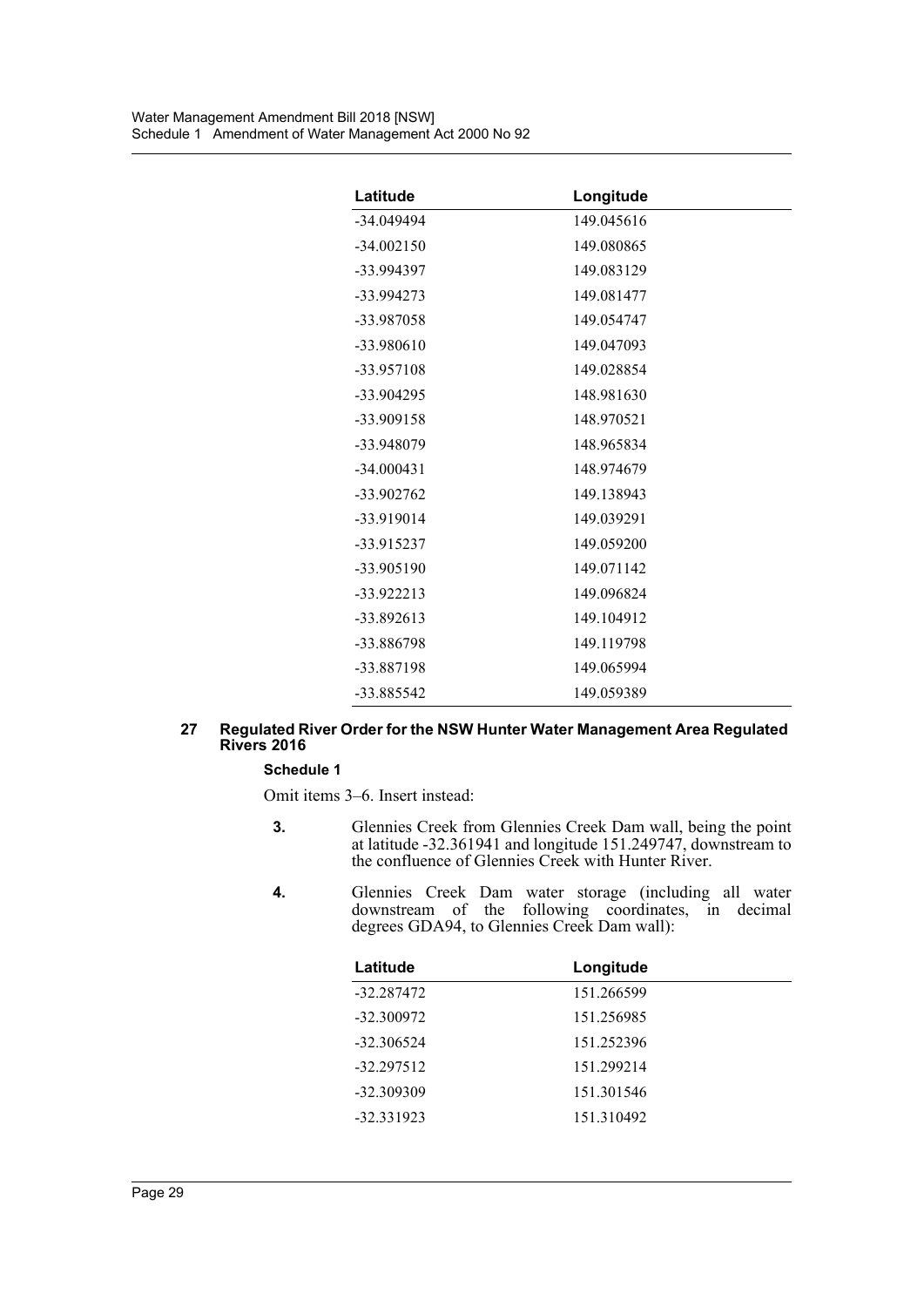| Latitude     | Longitude  |
|--------------|------------|
| -32.349234   | 150.296217 |
| -32.375406   | 151.279140 |
| $-32.350293$ | 151.249333 |

- **5.** Hunter River from Glenbawn Dam wall, being the point at latitude -32.107697 and longitude 151.000344 in decimal degrees GDA94, downstream to the point at latitude -32.686680 and longitude 151.561340 in decimal degrees GDA94, Parish of Maitland, County of Northumberland.
- **6.** Glenbawn Dam water storage (including all water downstream of the following coordinates, in decimal degrees GDA94, to Glenbawn Dam wall):

| Latitude     | Longitude  |
|--------------|------------|
| $-32.015506$ | 151.087500 |
| $-32.018712$ | 151.087910 |
| $-32.019961$ | 151.070256 |
| $-32.034656$ | 151.073531 |
| $-32.045671$ | 151.061744 |
| $-32.023105$ | 151.051791 |
| $-32.043603$ | 151.055119 |
| $-32.052615$ | 151.035640 |
| $-32.066942$ | 151.007051 |
| -32.097867   | 151.020588 |
| $-32.116285$ | 151.006530 |

## **28 Regulated River Order for the NSW Murray Regulated Rivers 2012**

#### **Clause 4 Regulated rivers**

Omit item 38. Insert instead:

- **38.** Murray River from Hume Dam wall, being the point at latitude -36.107878 and longitude 147.03172 in decimal degrees GDA94, downstream to the South Australian border,
- **38A.** Hume Dam water storage (including all water downstream of the following coordinates, in decimal degrees GDA94, to Hume Dam wall):

| Latitude     | Longitude  |
|--------------|------------|
| $-36.006354$ | 147.354450 |
| $-36.027898$ | 147.278647 |
| -35.988915   | 147.150799 |
| $-35.965408$ | 147.091362 |
|              |            |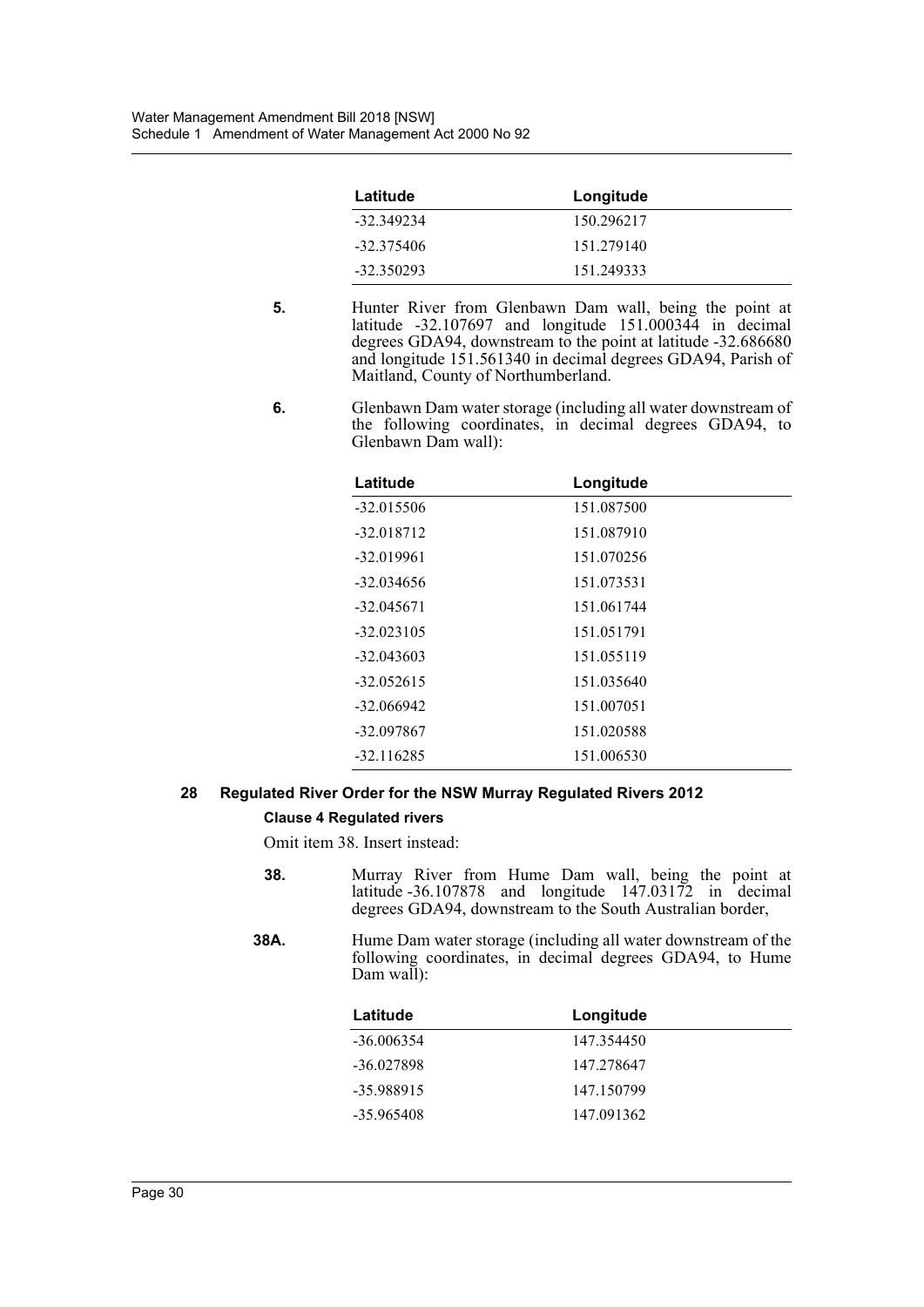| Latitude     | Longitude  |
|--------------|------------|
| -35.942829   | 147.057470 |
| -35.937462   | 147.032817 |
| -35.968634   | 147.037428 |
| $-36.002457$ | 147.053119 |

**38B.** That part of the Murray River adjacent to the southern boundary of Lot 51, DP 753357, Parish of Vautier, County Goulburn,

#### **29 Richmond Regulated River Order 2010**

#### **Schedule 1**

Omit "Iron Pot Creek from the high water mark of Toonumbar Dam to its confluence with Eden Creek.".

Insert instead:

Iron Pot Creek from Toonumbar Dam wall, being the point at latitude  $-28.620195$  and longitude  $152.791892$  in decimal degrees GDA94, to its confluence with Eden Creek.

Toonumbar Dam water storage (including all water downstream of the following coordinates, in decimal degrees GDA94, to Toonumbar Dam wall):

| Latitude     | Longitude  |
|--------------|------------|
| -28.587983   | 152.752535 |
| $-28.590374$ | 152.752713 |
| $-28.594637$ | 152.756531 |
| -28.595934   | 152.754548 |
| $-28.603582$ | 152.755797 |
| $-28.605508$ | 152.757218 |
| $-28.600453$ | 152.762434 |
| $-28.604217$ | 152.760220 |
| $-28.601712$ | 152.769144 |
| $-28.605501$ | 152.770471 |
| $-28.604215$ | 152.776476 |
| $-28.605782$ | 152.782041 |
| -28.612889   | 152.780112 |
| $-28.512744$ | 152.786820 |

#### **Division 2 Amendments to water sharing plans**

#### **30 Water Sharing Plan for the Bega and Brogo Rivers Area Regulated, Unregulated and Alluvial Water Sources 2011**

#### **Clause 4 Application of this Plan**

Omit "the upper limit of" wherever occurring in clause 4 (3) (a) and (c).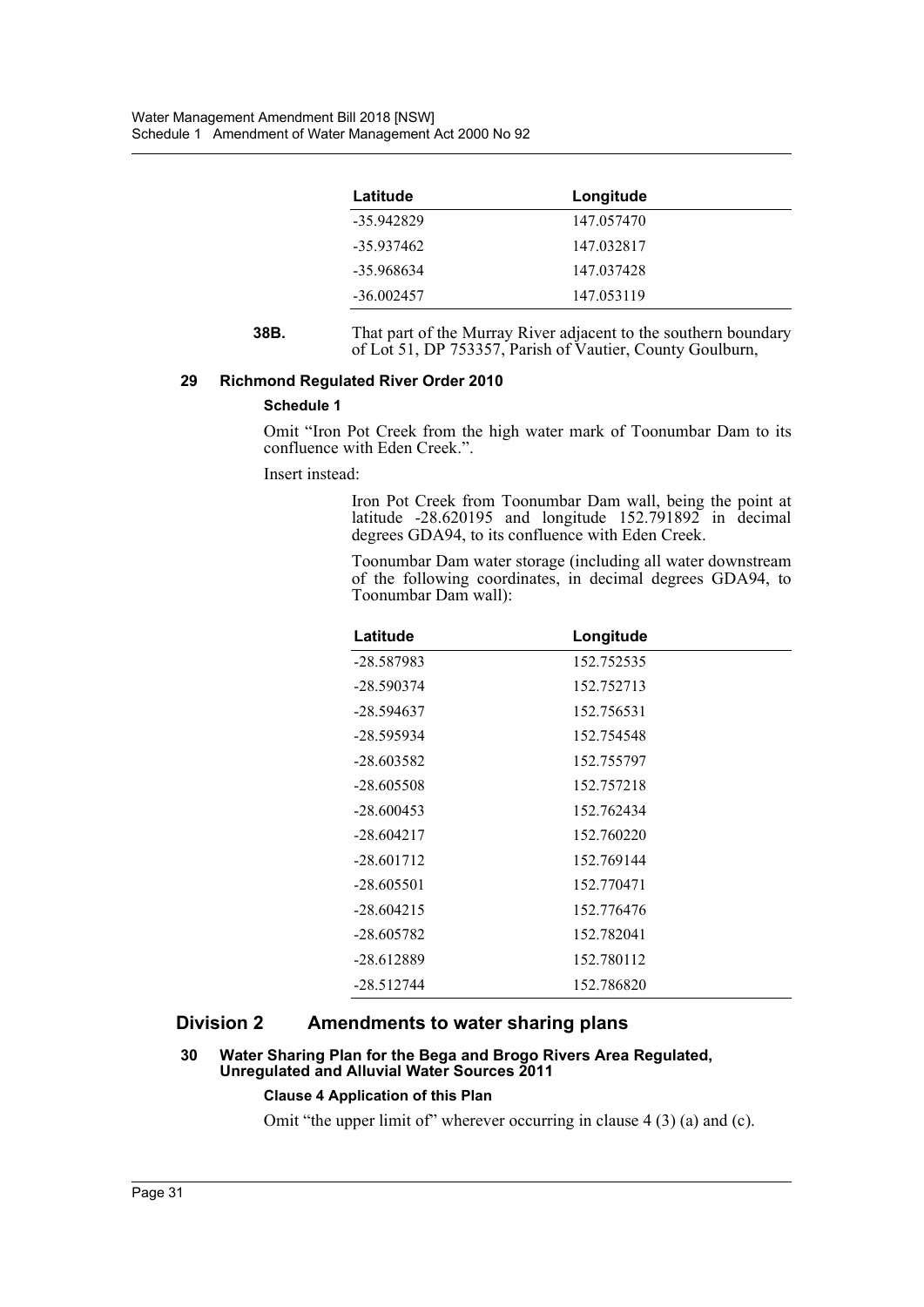### **31 Water Sharing Plan for the Belubula Regulated River Water Source 2012 Clause 4 Application of this Plan**

Omit "upper limit of" from clause 4 (3) (a).

### **32 Water Sharing Plan for the Gwydir Regulated River Water Source 2016 Clause 4 Water source and waters to which this Plan applies**

Insert "water storage" after "Copeton Dam" in clause 4 (1).

#### **33 Water Sharing Plan for the Hunter Regulated River Water Source 2016**

#### (1) **Clause 4 Application of Plan**

Omit clause 4 (2) (a). Insert instead:

(a) all water between the bed and banks of all rivers, from the Glenbawn Dam water storage downstream to the Hunter River, and from Glennies Creek Dam water storage downstream to the junction with the Hunter River, which have been declared by the Minister to be regulated rivers, and

#### (2) **Schedule 1 Management zones, flow reference points and trading zones**

Omit the matter relating to Management Zone 1A and Management Zone 3A from Columns 1 and 2 of the table to clause 1.

Insert instead in appropriate order:

Management Zone 1A (Glenbawn Dam water storage and Hunter River to Goulburn River junction) From Glenbawn Dam water storage down to, and including, the Goulburn River junction

Management Zone 3A (Glennies Creek Dam water storage and Glennies Creek) downstream to the Hunter River junction

From Glennies Creek Dam water storage

#### (3) **Schedule 1, clause 2, table**

Omit the matter relating to trading zones 1 and 3 from Columns 1 and 2 of the table.

Insert instead in appropriate order:

| All of the Hunter Regulated River Water Source from Glenbawn  |
|---------------------------------------------------------------|
| Dam water storage down to, and including, the junction of the |
| Hunter River and Glennies Creek                               |
|                                                               |

3 All of the Hunter Regulated River Water Source from Glennies Creek Dam water storage down to the junction of the Hunter River and Glennies Creek

#### (4) **Appendix 1 Rivers and lakes in the Hunter Regulated River Water Source**

Omit paragraphs (c)–(f). Insert instead:

- (c) Glennies Creek from Glennies Creek Dam wall downstream to the confluence of Glennies Creek with Hunter River,
- (d) Glennies Creek Dam water storage,
- (e) Hunter River from Glenbawn Dam wall downstream to the point at latitude -32.686680 and longitude 151.561340 in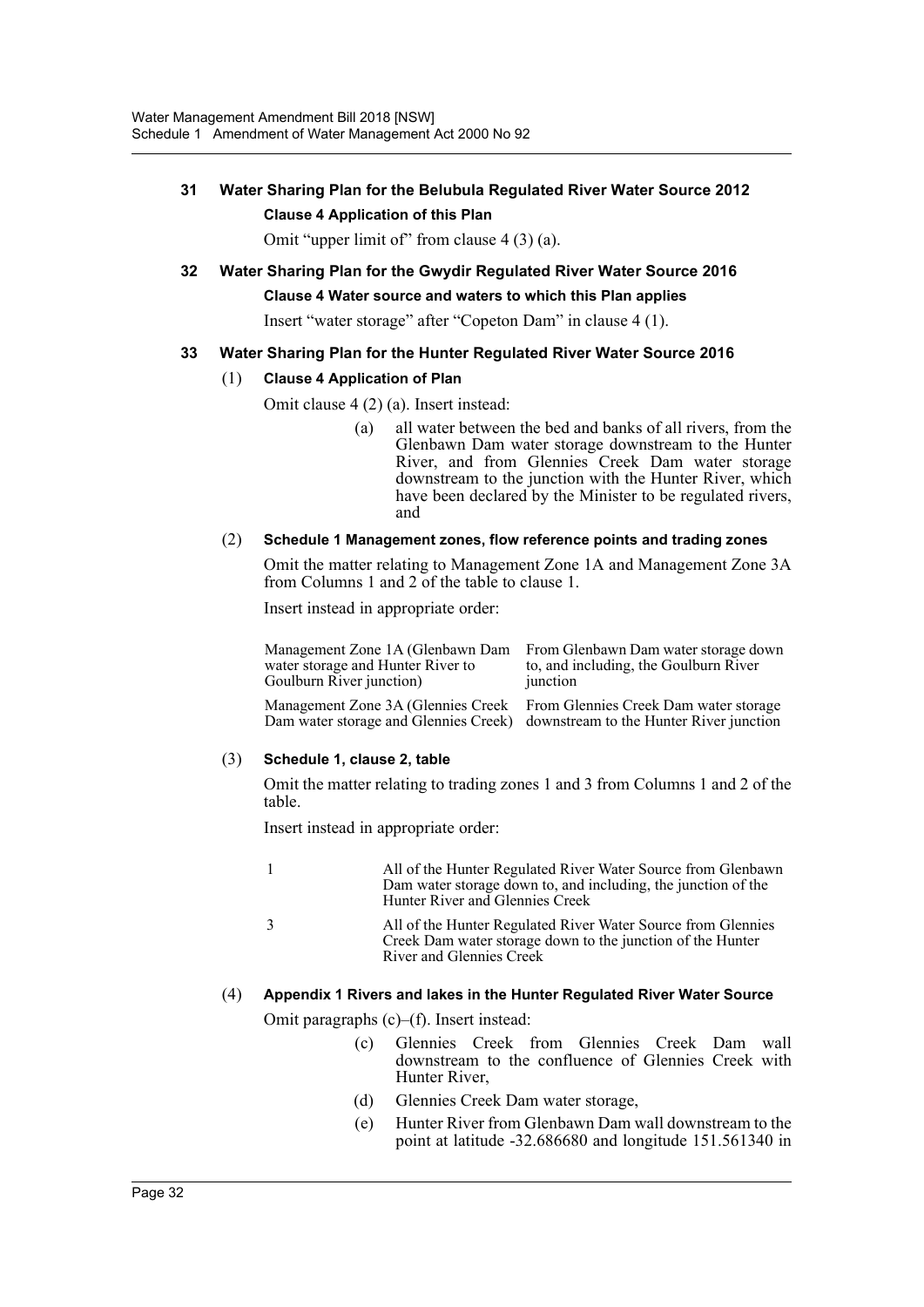decimal degrees GDA94, Parish of Maitland, County of Northumberland,

(f) Glenbawn Dam water storage,

#### **34 Water Sharing Plan for the Lachlan Regulated River Water Source 2016**

#### (1) **Clause 4 Application of Plan**

Omit "upper limits of" from clause 4 (2) (a).

#### (2) **Appendix 1 Rivers and lakes in the regulated river order**

Omit paragraphs (g)–(i). Insert instead:

- (g) Lachlan River from Wyangala Dam wall, being the point at latitude -33.969787 and longitude 148.951823 in decimal degrees GDA94, downstream to the Murrumbidgee River,
- (h) Wyangala Dam water storage,

#### **35 Water Sharing Plan for the Macquarie and Cudgegong Regulated Rivers Water Source 2016**

#### (1) **Clause 4 Water source and waters to which this Plan applies**

Omit "the upstream limit of" from clause 4 (1).

(2) **Clause 14 Planned environmental water**

Insert "water storage" after "Windamere Dam" wherever occurring in clause 14 (2) and (8).

(3) **Clause 14 (2)**

Omit "the Dam". Insert instead "the water storage".

(4) **Clauses 14 (8) and (12) (h) (ii) and 44 (2) (a)**

Omit "the upper limit of" wherever occurring.

(5) **Clause 47 Extraction of water under supplementary water access licences**

Omit "downstream of the upper limit of" from clause 47 (5).

Insert instead "from, and downstream of,".

#### (6) **Appendix 1 Rivers and lakes in the Macquarie and Cudgegong Regulated Rivers Water Source**

Omit paragraph (i) where firstly occurring. Insert instead:

(i) Macquarie River from Burrendong Dam wall, being the point at latitude -32.66674 and longitude 149.10902 in decimal degrees GDA94, downstream to the Monkeygar Creek offtake,

#### (7) **Appendix 1, paragraph (vi)**

Omit the paragraph. Insert instead:

(vi) Cudgegong River from Windamere Dam wall, being the point at latitude -32.727325 and longitude 149.771999 in decimal degrees GDA94, downstream to Burrendong Dam water storage,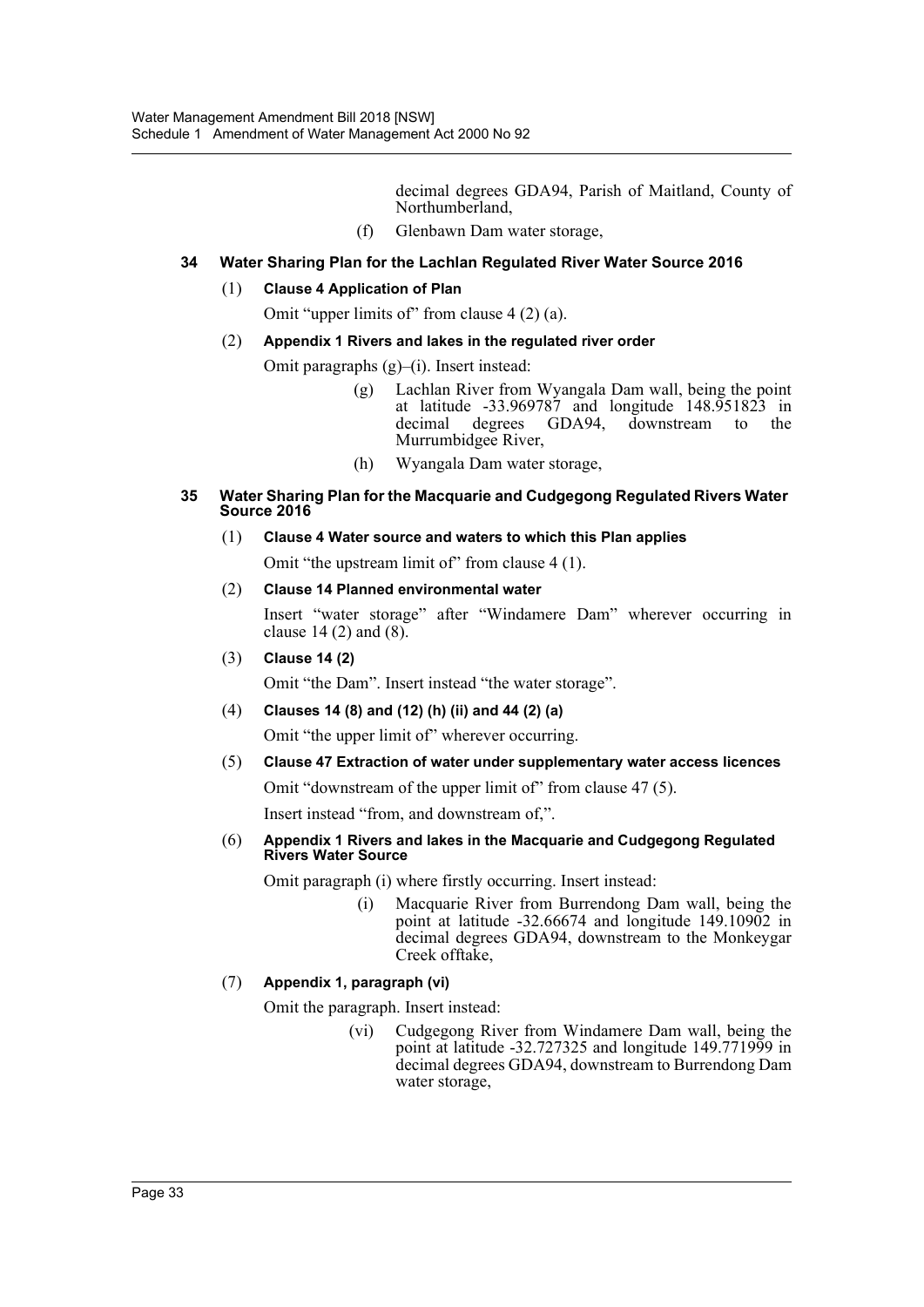#### (8) **Appendix 1, paragraph (xia)**

Insert after paragraph (xi):

(xia) Burrendong Dam water storage,

#### **36 Water Sharing Plan for the Murrumbidgee Regulated River Water Source 2016**

- (1) **Clause 4 (2) (a) (including note 2) and Appendix 1**
	- Omit "the upper limit of", wherever occurring.
- (2) **Appendix 1, paragraphs (r) and (r1)**
	- Omit paragraph (r). Insert instead:
		- (r) Murrumbidgee River from Burrinjuck Dam wall, being the point at latitude -35.00284 and longitude 148.583817 in decimal degrees GDA94, downstream to the Murray River,
		- (r1) Burrinjuck Dam water storage,

#### (3) **Appendix 1, paragraphs (w) and (w1)**

Omit paragraph (w). Insert instead:

- (w) Tumut River from Blowering Dam wall, being the point at latitude -35.40047 and longitude 148.244146 in decimal degrees GDA94, downstream to the Murrumbidgee River,
- (w1) Blowering Dam water storage,

#### **37 Water Sharing Plan for the New South Wales Murray and Lower Darling Regulated Rivers Water Sources 2016**

#### (1) **Clause 4 Application of Plan**

Omit "the upper limit of" wherever occurring in clause 4 (2) (a) and (3) (a).

#### (2) **Appendix 1 Rivers and lakes in the regulated river orders**

- Omit paragraph (al) from clause (1). Insert instead:
	- (al) Murray River from Hume Dam wall, being the point at latitude -36.107878 and longitude 147.03172 in decimal degrees GDA94, downstream to the South Australian border,
	- (aal) Hume Dam water storage,
	- (aaal) that part of the Murray River adjacent to the southern boundary of Lot 51, DP 753357, Parish of Vautier, County Goulburn,

#### **38 Water Sharing Plan for the NSW Border Rivers Regulated River Water Source 2009**

#### **Clause 4 Water source and waters to which this Plan applies**

Omit clause 4 (1) (a) and (b). Insert instead:

- (a) the Pindari Dam water storage downstream to the Pindari Dam wall,
- (b) the Severn River from Pindari Dam wall downstream to its junction with the Macintyre River,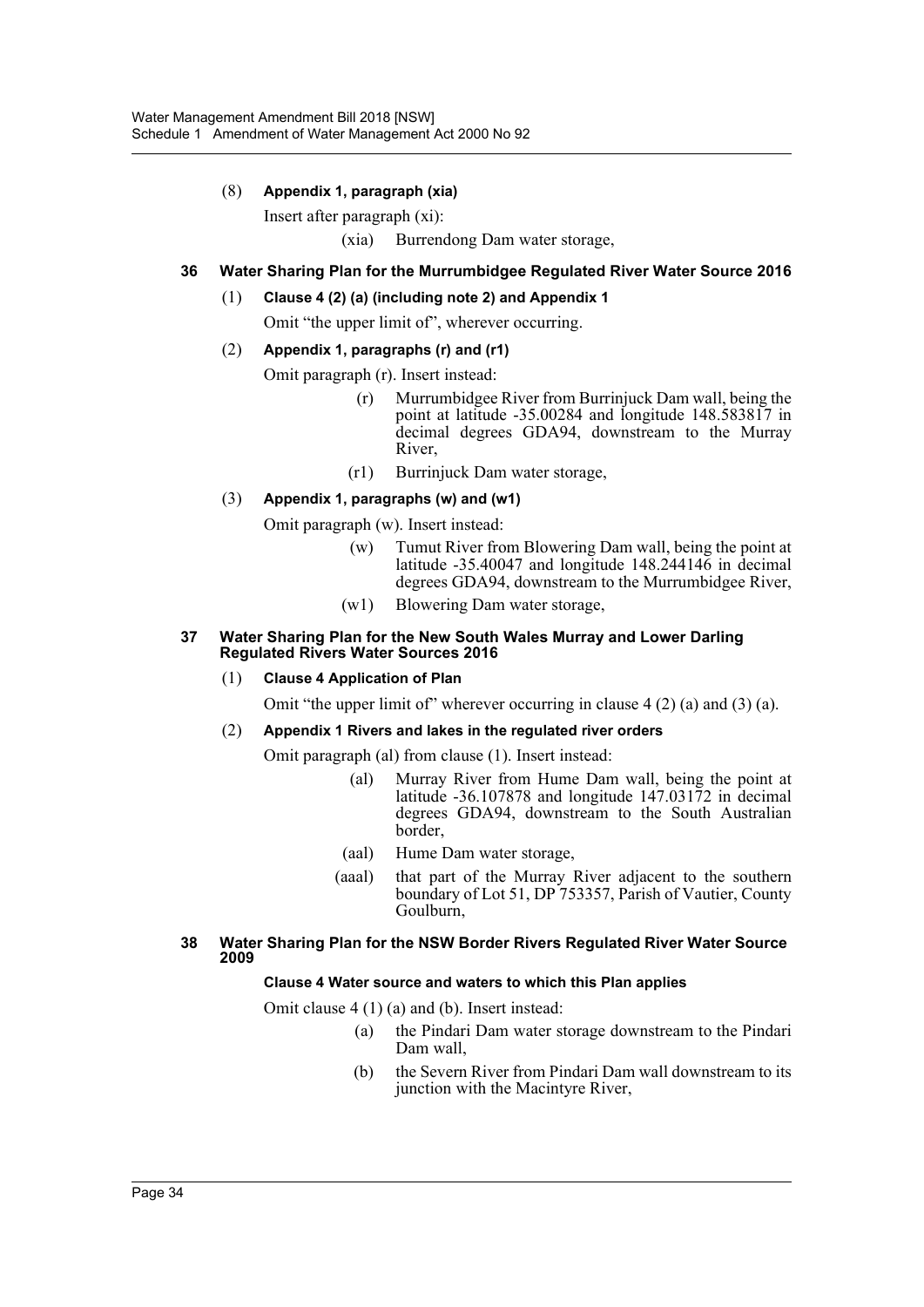#### **39 Water Sharing Plan for the Paterson Regulated River Water Source 2007**

(1) **Clause 4 Area and waters to which this Plan applies**

Omit "the upper limit of" from clause  $4(3)(a)$ .

(2) **Appendix 1**

Omit the Appendix. Insert instead:

## **Appendix 1 Rivers in the Paterson Regulated River Water Source**

Paterson River from Lostock Dam wall, being the point at latitude -32.328844 and longitude 151.450099 in decimal degrees GDA94, downstream to the determined tidal limit, which is 410 metres downstream from a point adjacent to where the north-eastern corner of Lot 115, DP 848634, Parish of Barford, County of Durham, fronts the eastern bank of Paterson River.

Lostock Dam water storage.

**40 Water Sharing Plan for the Peel Valley Regulated, Unregulated, Alluvium and Fractured Rock Water Sources 2010**

#### **Clause 4 Application of this Plan**

Omit "the upper limit of" from clause 4 (3).

#### **41 Water Sharing Plan for the Richmond River Area Unregulated, Regulated and Alluvial Water Sources 2010**

#### **Clause 4 Application of Plan**

Omit "upper limit of" from clause 4 (4).

#### **42 Water Sharing Plan for the Upper Namoi and Lower Namoi Regulated River Water Sources 2016**

#### (1) **Clause 4 Water sources and waters to which this Plan applies**

Omit "Split Rock Dam downstream to Keepit Dam" from clause 4 (2).

Insert instead "Split Rock Dam water storage downstream to Keepit Dam water storage".

#### (2) **Clause 4 (3)**

Insert "water storage" after "Keepit Dam".

(3) **Appendix 1 Rivers and lakes within this water source**

Omit subclauses (1) and (2) from the matter relating to *Upper Namoi Regulated River Water Source*.

Insert instead:

- (1) Manilla River from Split Rock Dam wall, being the point at latitude -30.575872 and longitude 150.669724 in decimal degrees GDA94, downstream to its junction with the Namoi River,
- (2) Split Rock Dam water storage,
- (3) Namoi River, from its junction with the Manilla River downstream to Keepit Dam water storage,
- (4) Keepit Dam water storage.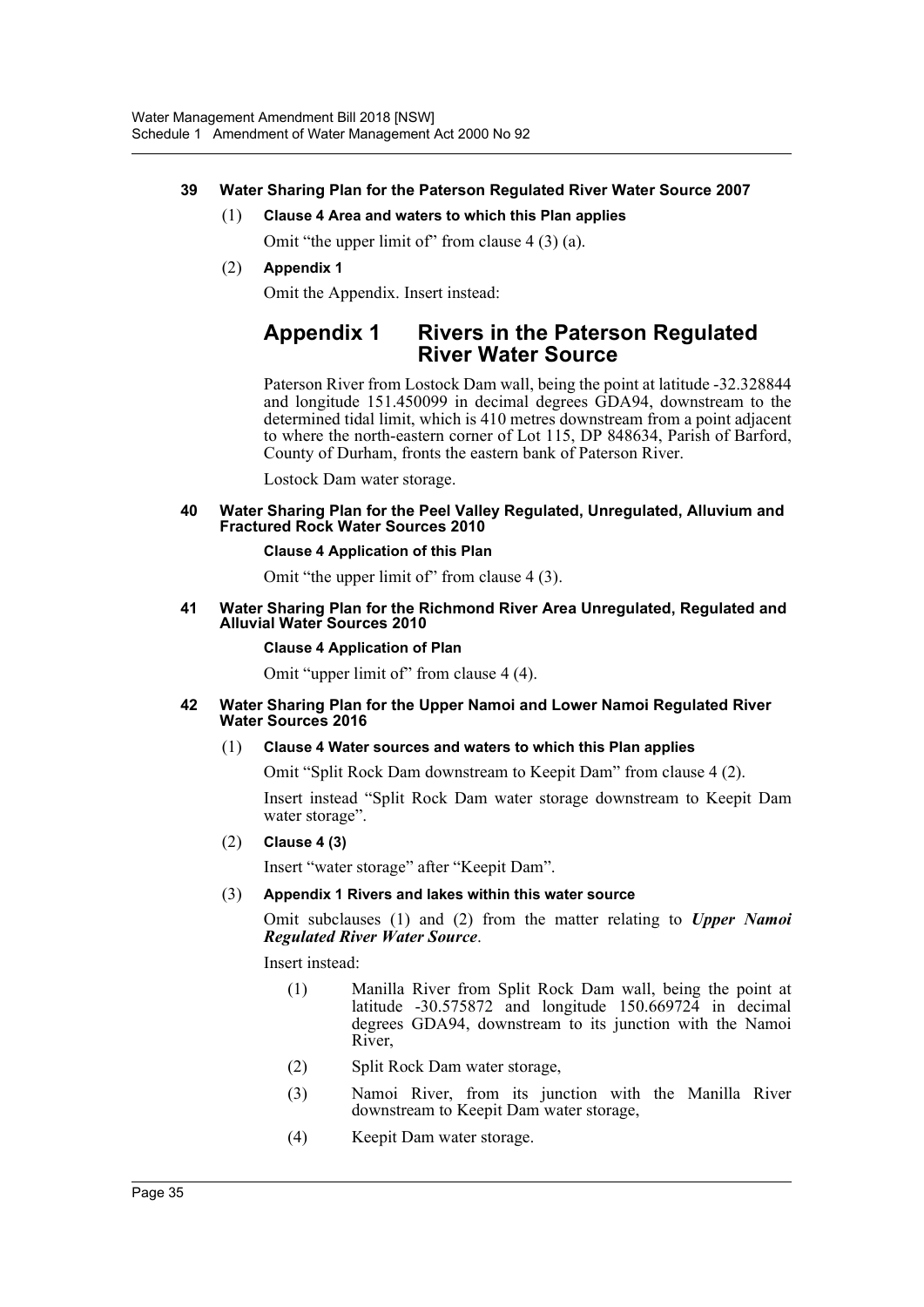## (4) **Appendix 1, Lower Namoi Regulated River Water Source, subclause (5)**

Omit the subclause. Insert instead:

(5) Namoi River from Keepit Dam wall, being the point at latitude  $-30.900503$  and longitude  $150.513171$  in decimal degrees GDA94, downstream to the offtake of Narrabri Creek,

#### **Division 3 References to upper limit in repealed orders**

#### **43 References in orders preceding the 2016 Hunter Order**

- (1) A reference to "Glennies Creek from the upper limit of the Glennies Creek Dam water storage, including all tributaries to the storage (named and unnamed) up to high water mark of the storage, downstream to the confluence of Glennies Creek with the Hunter River" in the First Hunter Order and the Second Hunter Order is taken to be a reference to items 3 and 4 of Schedule 1 to the 2016 Hunter Order, as amended by this Part.
- (2) A reference to "Hunter River from the upper limit of Glenbawn Dam water storage, including all tributaries to the storage (named and unnamed) up to high water mark of the storage, downstream to the Oakhampton Rail Bridge at Maitland" in the First Hunter Order is taken to be a reference to items 5 and 6 of Schedule 1 to the 2016 Hunter Order, as amended by this Part.
- (3) A reference to "Hunter River from the upper limit of Glenbawn Dam water storage, including all tributaries to the storage (named and unnamed) up to high water mark of the storage, downstream to a point adjacent to the eastern boundary of Lot 2, DP 1012258, Parish of Maitland, County of Northumberland on the southern bank of the River and adjacent to a point 150m downstream of the western boundary of Lot 1, DP 856702, Parish of Middelhope, County of Durham on the northern bank of the River, 1400m upstream of Oakhampton rail bridge" in the Second Hunter Order is taken to be a reference to items 5 and 6 of Schedule 1 to the 2016 Hunter Order, as amended by this Part.
- (4) In this clause:

*First Hunter Order* means the *Hunter Water Management Area Regulated River Order* (Government Gazette No 110 of 1 July 2004).

*Second Hunter Order* means the *Hunter Water Management Area Regulated River Order No. 1* (Government Gazette No 179 of 12 November 2004).

*2016 Hunter Order* means the *Regulated River Order for the NSW Hunter Water Management Area Regulated Rivers 2016* (Government Gazette No 56 of 1 July 2016).

#### **44 References in orders preceding the 2012 Lachlan Order**

- (1) A reference to the "upper limit of Wyangala Dam storage" in the 2004 Lachlan Order is taken to be a reference to Wyangala Dam water storage as described in item 8 of Schedule 1 to the 2012 Lachlan Order, as amended by this Part.
- (2) In this clause:

*2004 Lachlan Order* means the *Lachlan Water Management Area Regulated River Order* (Government Gazette No 110 of 1 July 2004).

*2012 Lachlan Order* means the *Regulated River Order for the Lachlan Regulated River 2012* (Government Gazette No 92 of 14 September 2012).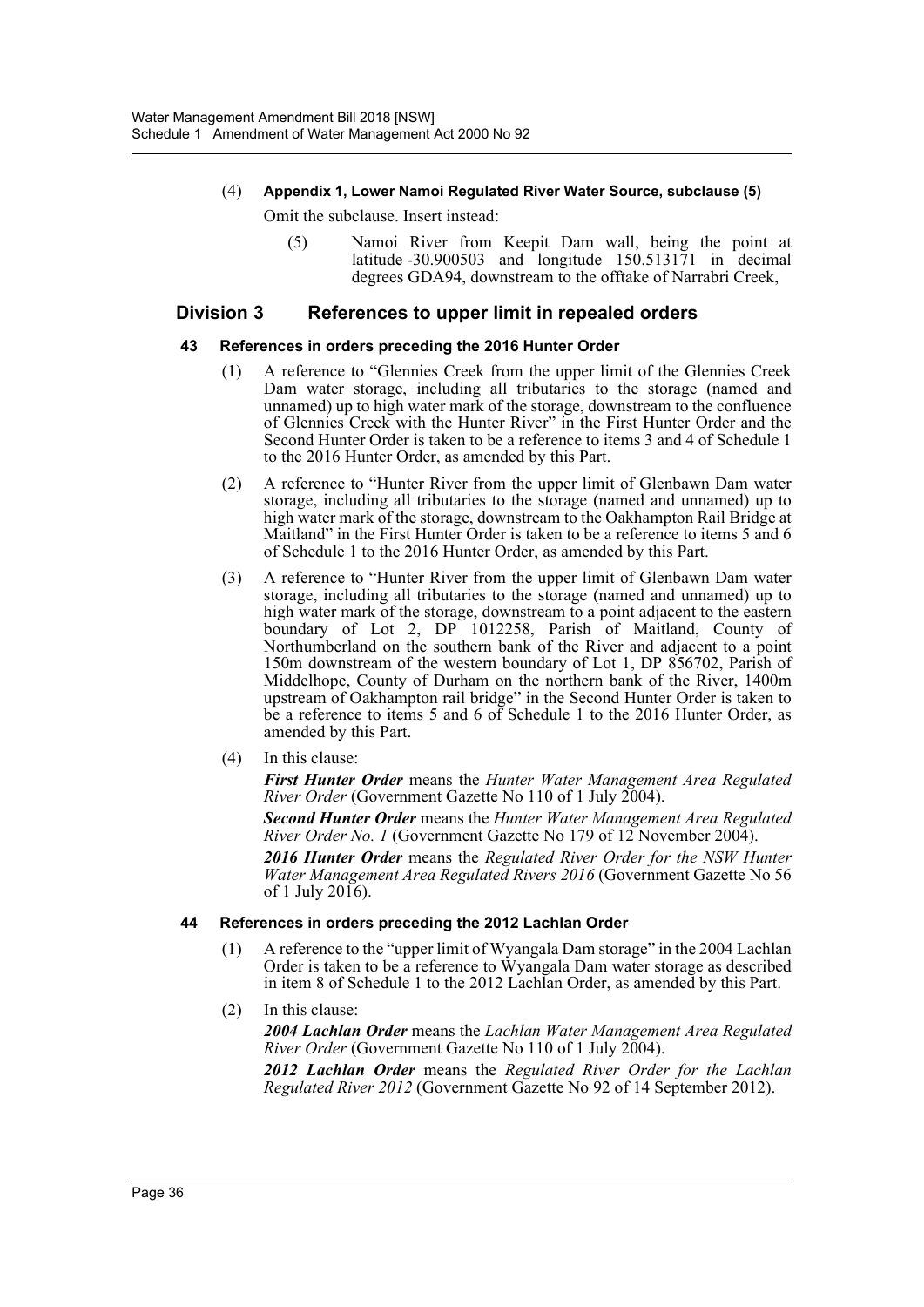#### **45 References in orders preceding the 2012 Murray Order**

- (1) A reference to the "upper limit of Hume Dam water storage" in the 2004 Murray Order is taken to be a reference to Hume Dam water storage as described in item 38A of clause 4 of the 2012 Murray Order, as amended by this Part.
- (2) In this clause: *2004 Murray Order* means the *Murray Water Management Area Regulated River Order (Murray)* (Government Gazette No 110 of 1 July 2004). *2012 Murray Order* means the *Regulated River Order for the NSW Murray Regulated Rivers 2012* (Government Gazette No 19 of 15 February 2012).

## **Division 4 Additional provisions**

#### **46 Commencement of amendments**

- (1) Clauses 18, 19, 21, 22 and 24 are taken to have commenced on 1 July 2004.
- (2) Clause 20 is taken to have commenced on 26 June 2007.
- (3) Clauses 23 and 38 are taken to have commenced on 1 July 2009.
- (4) Clauses 25 and 26 are taken to have commenced on 14 September 2012.
- (5) Clauses 27, 32–37 and 42 are taken to have commenced on 1 July 2016.
- (6) Clause 28 is taken to have commenced on 15 February 2012.
- (7) Clauses 29 and 41 are taken to have commenced on 17 December 2010.
- (8) Clause 30 is taken to have commenced on 1 April 2011.
- (9) Clause 31 is taken to have commenced on 4 October 2012.
- (10) Clause 39 is taken to have commenced on 1 July 2007.
- (11) Clause 40 is taken to have commenced on 1 July 2010.

#### **47 Regulated river orders to be amended**

The regulations may further amend the regulated river orders amended by Division 1 of this Part and made by Part 7 for the purpose of specifying the location of the limits of certain rivers referred to in those orders.

#### **48 Management plans to be amended**

The regulations may further amend the management plans amended by Division 2 of this Part for the purpose of specifying the location of the limits of certain rivers referred to in those plans.

#### **49 Commencement of amendments and validation**

Any amendments made by a regulation under this Part may take effect from 1 July 2004 or such other date (being an earlier or later date) as is specified by the regulations.

#### **50 Savings, transitional and other provisions**

- (1) The regulations may contain provisions of a savings or transitional nature consequent on the amendments made under this Part.
- (2) Any act, matter or thing done or omitted to be done before the amendment of an order or a management plan by this Part that would have been valid if that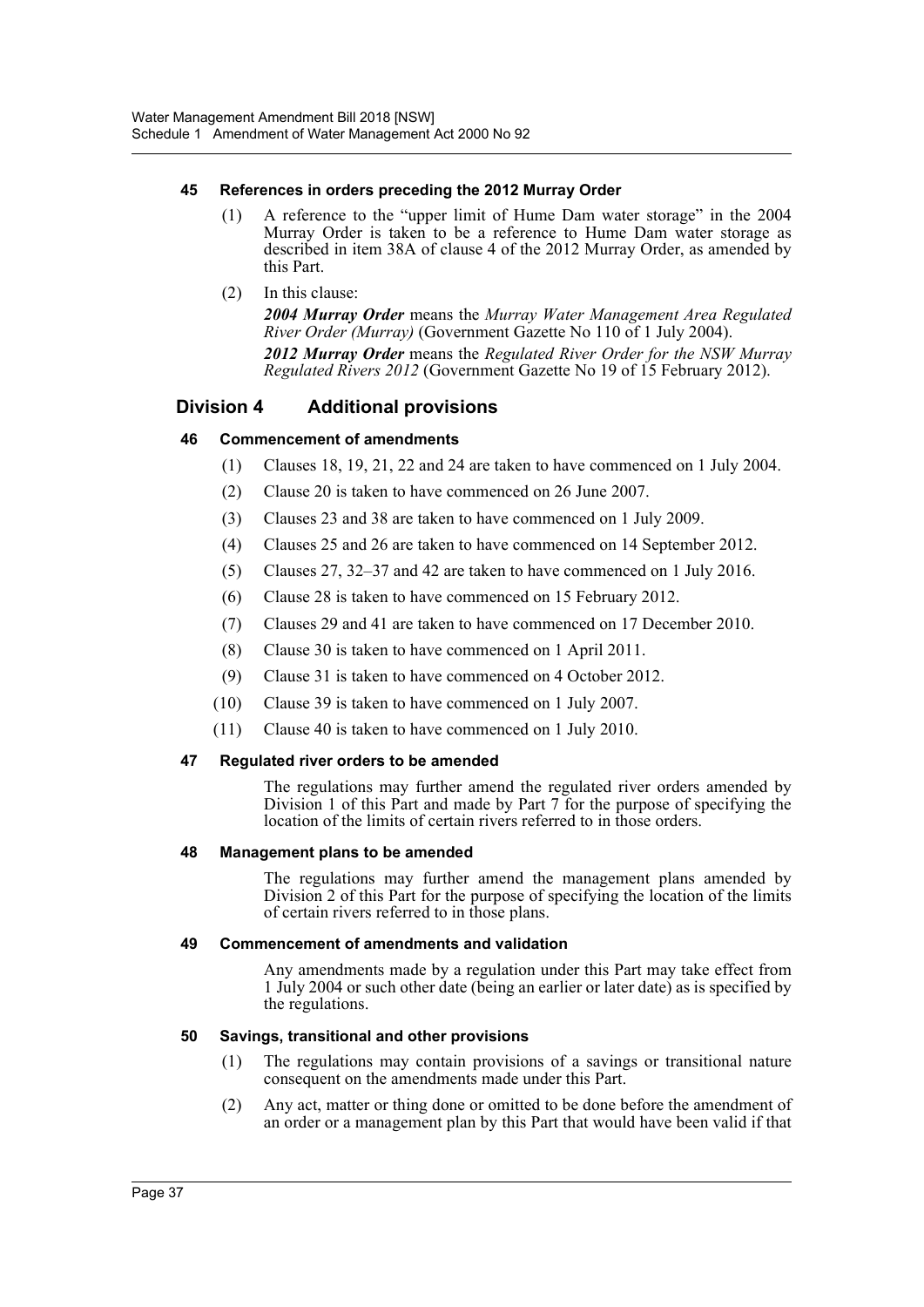order or management plan, as so amended, had been in force when the thing was done or omitted to be done is validated.

- (3) No compensation is payable to any person as a consequence of the operation of this Part.
- (4) The regulations may deem references in a predecessor order (including an order that preceded the immediately preceding order) of an order amended by or under this Part to the location of the limits of certain rivers to be taken to be references as specified in the regulations.
- (5) Any such regulation may deem that reference to have taken effect on and from the date of commencement of the predecessor order or a later date.
- (6) In this clause, *compensation* includes damages or any other form of monetary compensation.

# **Part 6 Amendment relating to the active sharing of flows**

#### **51 Management plans to be amended**

This Part applies to the following management plans:

- (a) *Water Sharing Plan for the Barwon-Darling Unregulated and Alluvial Water Sources 2012*,
- (b) *Water Sharing Plan for the Gwydir Unregulated and Alluvial Water Sources 2012*,
- (c) *Water Sharing Plan for the Macquarie Bogan Unregulated and Alluvial Water Sources 2012*.

#### **52 Amendment of management plans relating to the management of active sharing of flows**

Each management plan to which this Part applies is amended by inserting as the final paragraph (with appropriate numbering) in the clause titled "Part 8" in Part 12 the following paragraph:

> include rules to facilitate active management to share flows, including requiring the taking of water to be carried out in accordance with Ministerial notices or announcements or to require licence holders to express interest in accessing their entitlement during an event.

# **Part 7 Bega and Brogo and Peel Valley Orders**

#### **53 Making of Bega and Brogo Order**

(1) The *Regulated River Order for the Bega and Brogo Regulated Rivers 2018* (*the Bega and Brogo Order*) containing the clauses set out below is taken to have been made by the Minister in accordance with this Act:

#### **1 Name of Order**

This Order is the *Regulated River Order for the Bega and Brogo Regulated Rivers 2018*.

#### **2 Declaration of regulated rivers**

The following rivers are declared to be regulated rivers for the purposes of the *Water Management Act 2000* under this Order: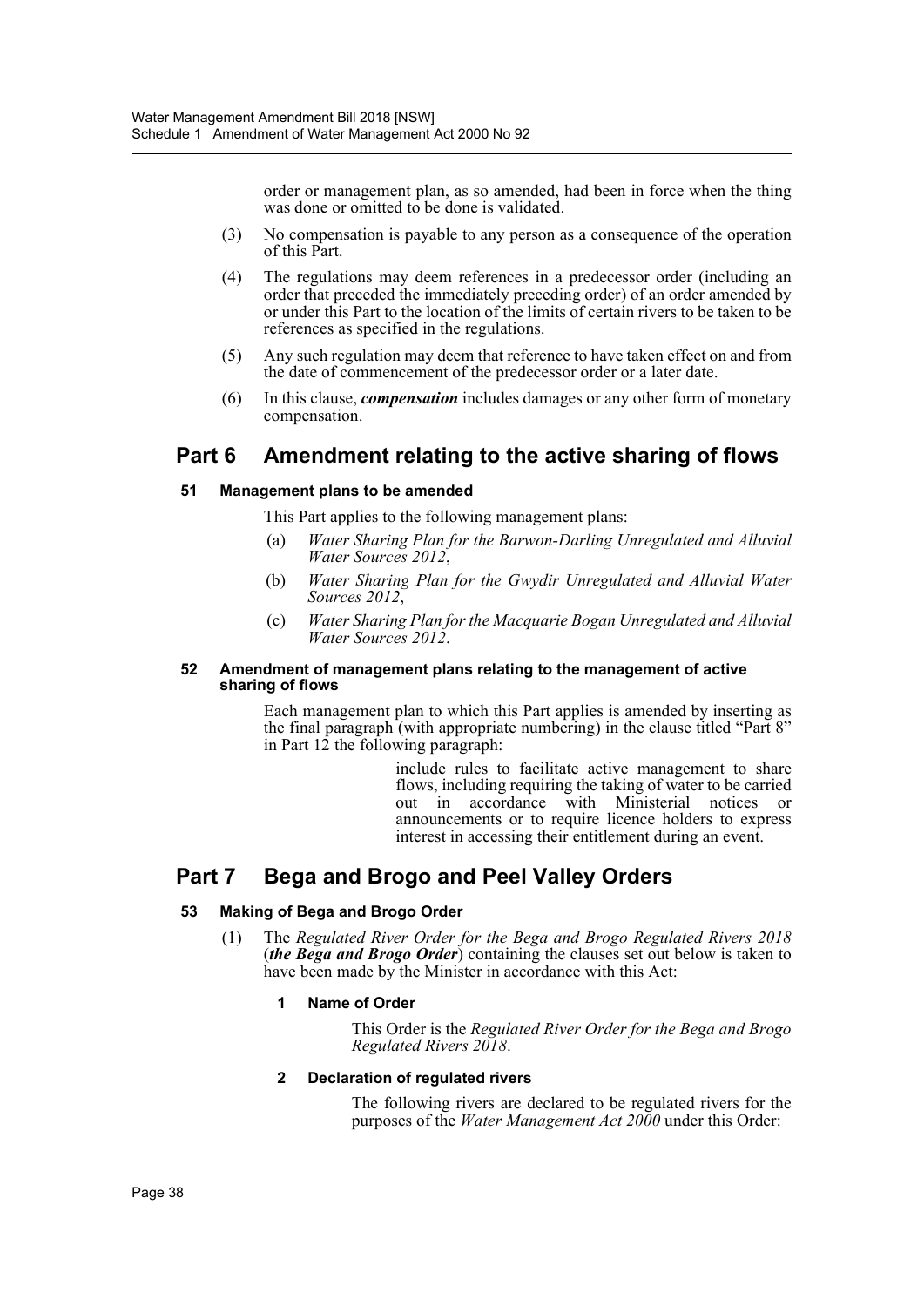- (a) Bega River, from 500 metres upstream of its junction with the Brogo River, downstream to its junction with Jellat Jellat Creek,
- (b) Brogo River, from Brogo Dam wall, which is the point of latitude -36.488680 and longitude 149.740350, in decimal degrees GDA94, down stream to its junction with the Bega River,
- (c) Coopers Creek, from its junction with the Brogo River up to and including the lagoon section within Portion 97, Parish of Bega,
- (d) Brogo Dam water storage (including all water downstream of the following coordinates, in decimal degrees GDA94, to Brogo Dam wall):

| Latitude     | Longitude  |
|--------------|------------|
| -36.469614   | 149.698707 |
| $-36.468510$ | 149.705187 |
| -36.464538   | 149.716953 |
| $-36.473023$ | 149.721948 |
| -36.477831   | 149.719258 |
| -36.479591   | 149.726371 |
| -36.482022   | 149.720763 |
| $-36.484526$ | 149.729929 |
| -36.491189   | 149.718921 |
| -36.494395   | 149.731010 |
| -36.484761   | 149.735077 |
| $-36.490772$ | 149.742066 |
| -36.492307   | 149.739054 |
| -36.494696   | 149.741781 |

(2) The Bega and Brogo Order is taken to have effect on and from 1 July 2011.

#### **54 Making of Peel Valley Order**

(1) The *Regulated River Order for the Peel Valley Regulated Rivers 2018* (*the Peel Valley Order*) containing the clauses set out below is taken to have been made by the Minister in accordance with this Act:

#### **1 Name of Order**

This Order is the *Regulated River Order for the Peel Valley Regulated Rivers 2018*.

#### **2 Declaration of regulated rivers**

The following rivers are declared to be regulated rivers for the purposes of the *Water Management Act 2000* under the Peel Valley Order:

(a) Peel River from Chaffey Dam wall, being the point at latitude -31.346746 and longitude 151.138965 in decimal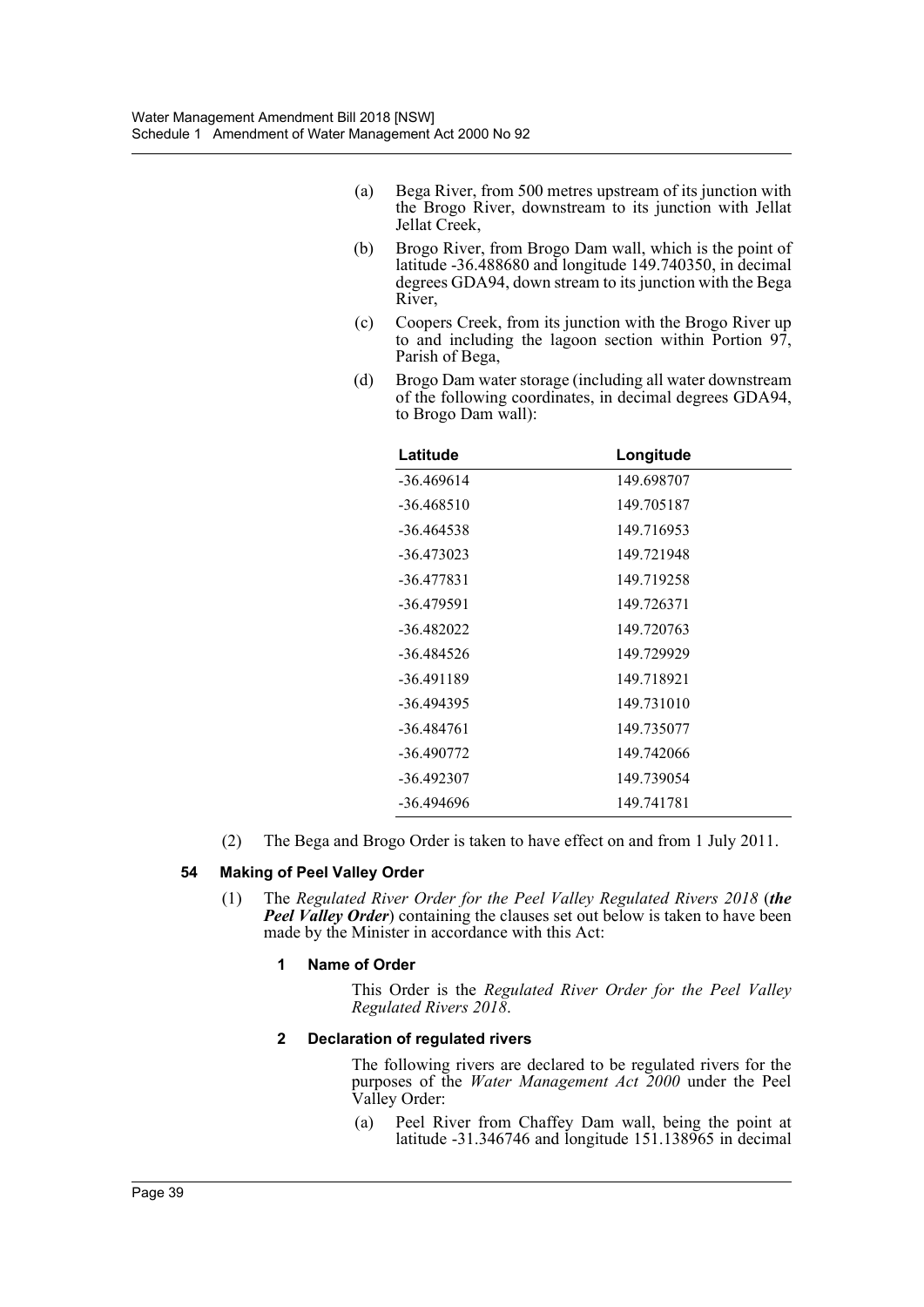degrees GDA94, downstream to its junction with the Namoi River,

- (b) Peel River from the offtake of Calala anabranch, within Portion 24, Parish of Nemingha, County of Parry, downstream to its point of re-entry within Portion 1, Parish of Nemingha, County of Parry,
- (c) anabranch of the Peel River, which offtakes from within Portion 33, Parish of Nemingha, County of Parry, to its point of re-entry within Portion 69, Parish of Nemingha, County of Parry,
- (d) anabranch of the Peel River, which offtakes from and re-enters the Peel River within Lot 11, Australian Agricultural Company's grant, Parish of Tangarratta, County of Parry,
- (e) anabranch of the Peel River, which offtakes from within Portion 2, Parish of Baldwin, County of Darling to its point of re-entry within Portion 55, Parish of Keepit, County of Darling.
- (2) The Peel Valley Order is taken to have effect on and from 1 July 2010.

#### **55 Savings and transitional provisions**

- (1) Any act, matter or thing done or omitted to be done before the commencement of this Part that would have been valid if the Bega and Brogo Order or the Peel Valley Order had been in force when the act, matter or thing was done or omitted to be done is validated.
- (2) No compensation is payable to any person as a consequence of the operation of this clause.
- (3) In this clause, *compensation* includes damages or any other form of monetary compensation.

#### **[90] Dictionary**

Omit the definition of *appropriate newspaper*. Insert in alphabetical order: *authorised manner*—see section 395.

#### **[91] Dictionary**

Insert after paragraph (b) of the definition of *assignment dealing*:

(c) an assignment of the whole or part of one or more individual daily extraction components as referred to in section 71QA.

#### **[92] Dictionary**

Insert in alphabetical order:

*Basin management area* means a water management area that is part of a water resource plan area under the *Water Act 2007* of the Commonwealth.

*Basin management plan* means a management plan that applies to a Basin management area or to part of the Basin water resources.

*duly qualified person* means a person who has the qualifications, skills and experience to carry out work in connection with metering equipment that are prescribed by the regulations.

*extreme event* means any of the following events:

(a) an extreme dry period,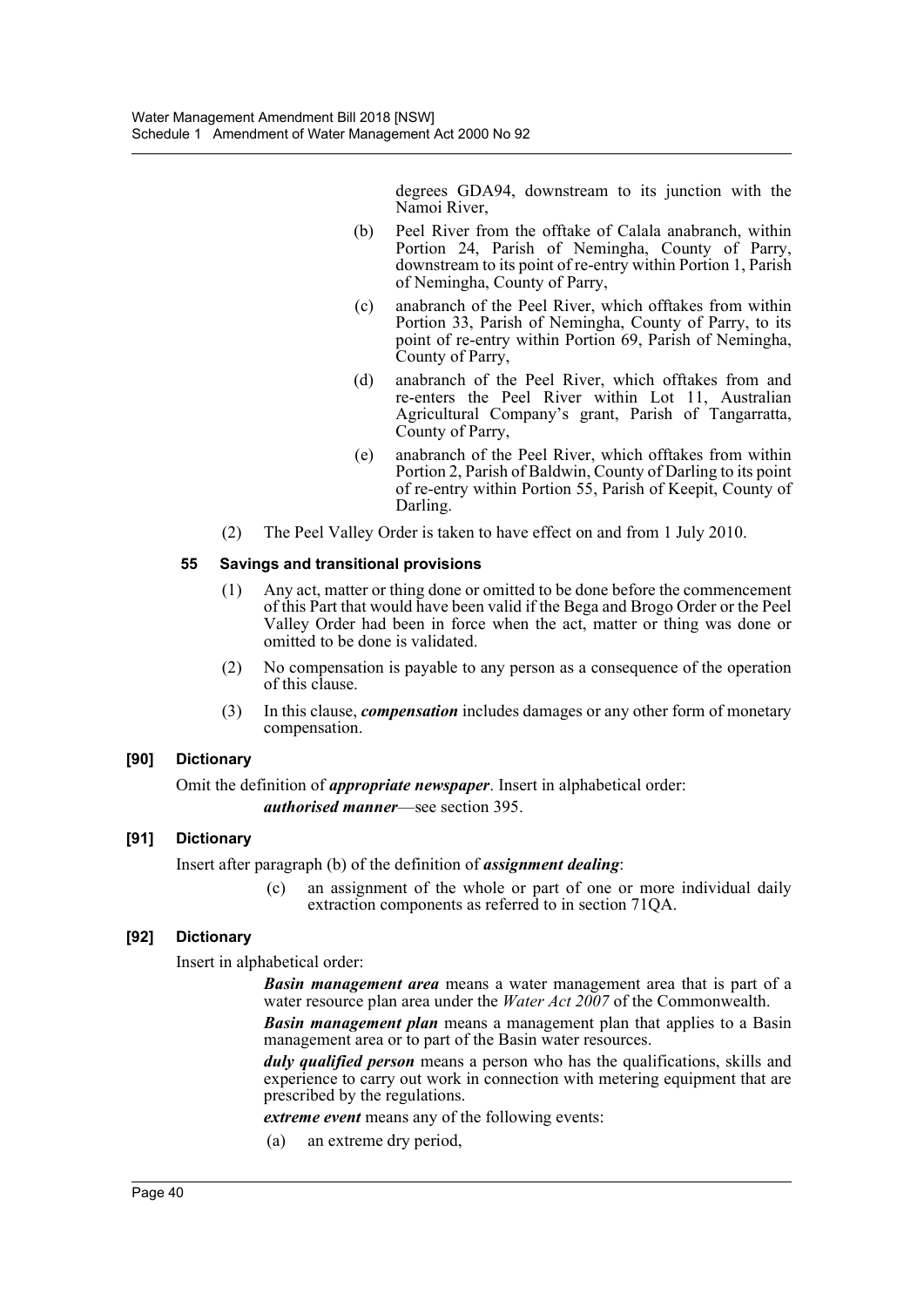- (b) a water quality event of an intensity, magnitude and duration that is sufficient to render water acutely toxic or unusable for established local uses and values,
- (c) any other type of event that has resulted in the suspension of a water management plan under this Act or in the last 50 years of a plan that deals with water allocation and is made under any other Act.

*individual daily extraction component*—see section 71QA (1).

#### **[93] Dictionary, definition of "drainage work"**

Omit "that is constructed or used".

#### **[94] Dictionary, definition of "Ministerial action"**

Insert after paragraph (d):

(d1) the amendment of the share component of a specific purpose access licence, the grant of an access licence or the withdrawal of the nomination of a work under section 68A,

#### **[95] Dictionary, definition of '"water bore"**

Omit "that is used".

#### **[96] Dictionary, definition of "water supply work"**

Omit "that is constructed or used" wherever occurring.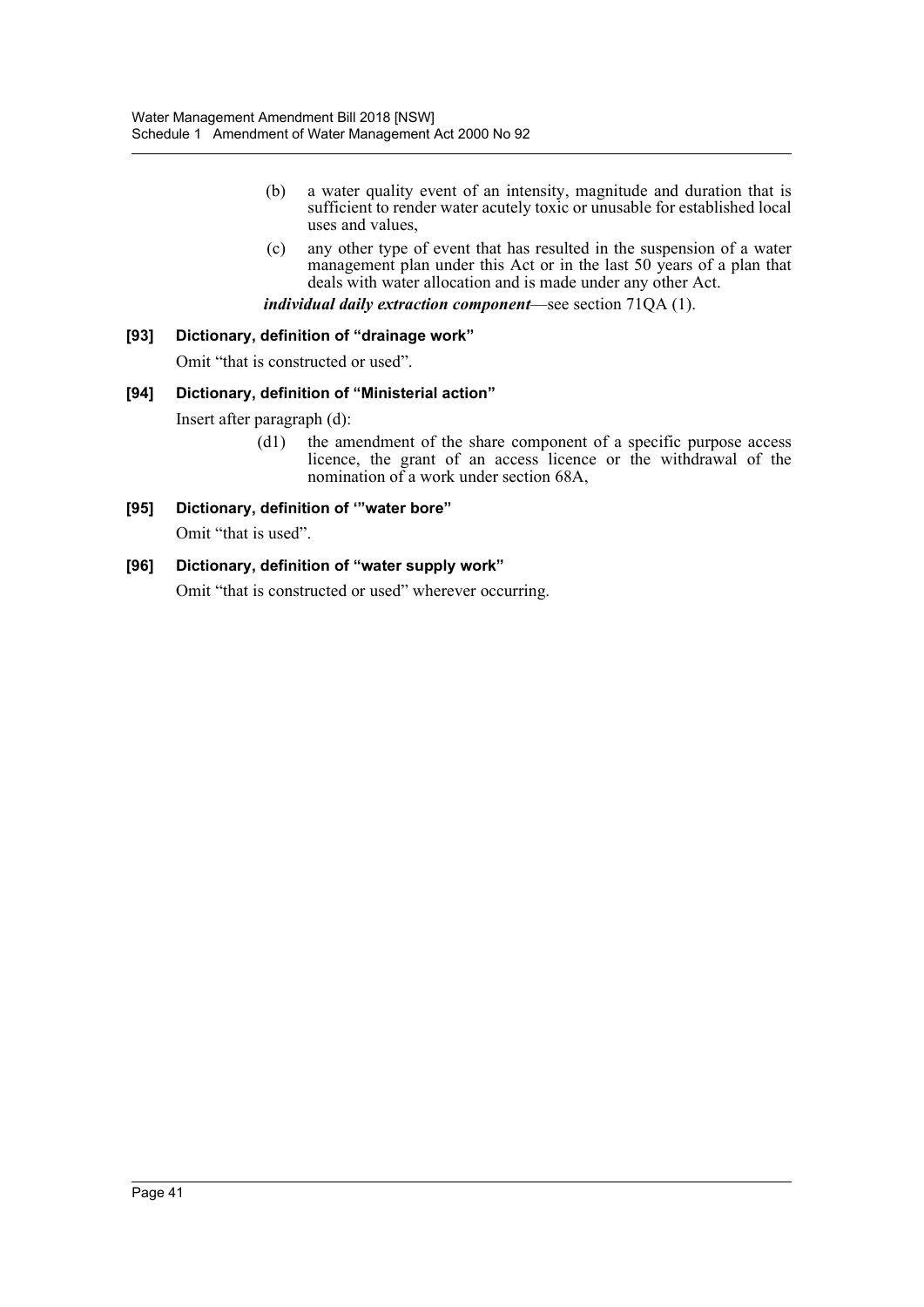# <span id="page-42-0"></span>**Schedule 2 Amendment of other Acts**

## **2.1 Land and Environment Court Act 1979 No 204**

#### **Section 20 Class 4—environmental planning and protection, development contract and strata renewal plan civil enforcement**

Omit "and 336" from section 20 (1) (df1). Insert instead ", 336 and 336E".

## **2.2 Local Government Act 1993 No 30**

#### **Section 733—Exemption from liability flood liable land, land subject to risk of bushfire and land in coastal zone**

Insert "or the exercise of its functions in any part of the State in connection with the granting of flood work approvals under the *Water Management Act 2000*" after "*Water NSW Act 2014*)" in section 733 (7) (e).

## **2.3 Natural Resources Access Regulator Act 2017 No 64**

#### **[1] Section 12A**

Insert after section 12:

#### **12A Register of information about water enforcement action**

- (1) The Regulator may keep, and may make publicly available, a register of information about enforcement actions taken by or on behalf of the Regulator under the *Water Management Act 2000*.
- (2) The register may include the following information:
	- (a) the identities of persons on whom penalties have been imposed under sections 60G, 78 and 109 of the *Water Management Act 2000* and the penalties imposed,
	- (b) the identity of any person to whom a penalty notice has been issued in respect of an offence under that Act and particulars of the offence,
	- (c) particulars of any direction issued by the Regulator under Part 1 of Chapter 7 of that Act and the identities of any persons to whom the direction is given,
	- (d) particulars of any decision to suspend or cancel an access licence under section 78 of that Act or to suspend or cancel an approval under section 109 of that Act,
	- (e) any other information prescribed by the regulations for the purposes of this section.
- (3) Regulations may be made for or with respect to the register kept under this section.
- (4) Information may be disclosed in accordance with a regulation made under this section despite any prohibition in, or the need to comply with a requirement of, any Act or law (in particular, the *Privacy and Personal Information Protection Act 1998* (other than Part 6 of that Act)).
- (5) No liability (including liability for defamation) is incurred by a person or the Crown for publishing in good faith information in a register under this section.